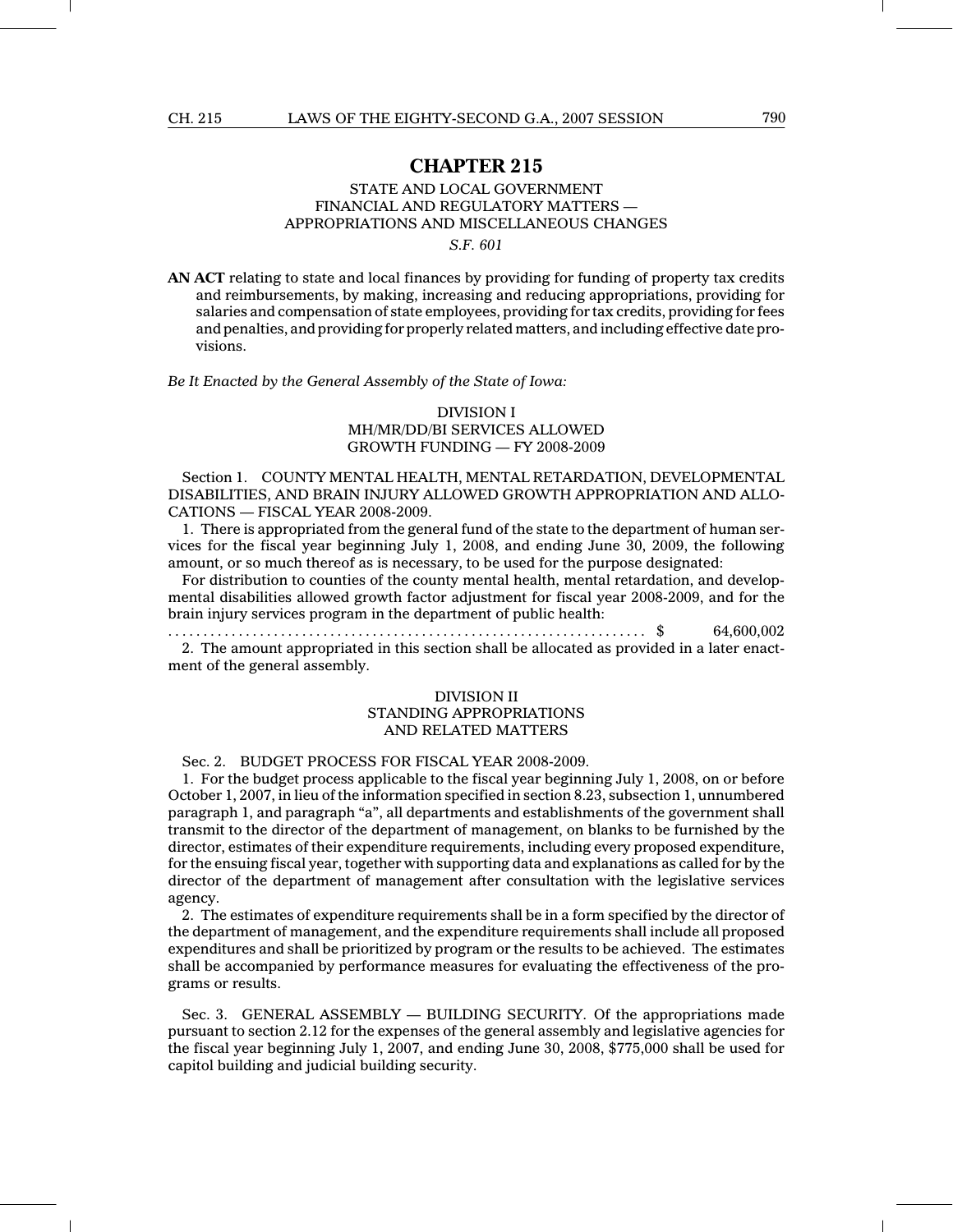Sec. 4. LIMITATION OF STANDING APPROPRIATIONS. Notwithstanding the standing appropriations in the following designated sections for the fiscal year beginning July 1, 2007, and ending June 30, 2008, the amounts appropriated from the general fund of the state pursuant to these sections for the following designated purposes shall not exceed the following amounts:

1. For instructional support state aid under section 257.20:

...................................... .............................. \$ 14,428,271 2. For payment for nonpublic school transportation under section 285.2:

...................................... .............................. \$ 8,604,714 If total approved claims for reimbursement for nonpublic school pupil transportation claims exceed the amount appropriated in this section, the department of education shall prorate the amount of each claim.

3. For the educational excellence program under section 294A.25, subsection 1:

...................................... .............................. \$ 55,469,053 4. For the state's share of the cost of the peace officers' retirement benefits under section 411.20:

...................................... .............................. \$ 2,745,784

Sec. 5. PROPERTY TAX CREDIT FUND— PAYMENTS IN LIEU OF GENERAL FUND RE-IMBURSEMENT.

1. a. Notwithstanding section 8.57, prior to the appropriation and distribution to the senior living trust fund and the cash reserve fund of the surplus existing in the general fund of the state at the conclusion of the fiscal year beginning July 1, 2006, and ending June 30, 2007, pursuant to section 8.57, subsections 1 and 2, of that surplus, \$131,868,964 is appropriated to the property tax credit fund which shall be created in the office of the treasurer of state to be used for the purposes of this section.

b. Notwithstanding any provision in section 8.57 to the contrary in determining the amount of the appropriation to the senior living trust fund pursuant to section 8.57, subsection 2, paragraph "a", the surplus for the fiscal year beginning July 1, 2006, shall not include the amount appropriated to the property tax credit fund pursuant to paragraph "a" of this subsection.

c. There is appropriated from the general fund of the state to the property tax credit fund created in paragraph "a" for the fiscal year beginning July 1, 2007, and ending June 30, 2008, the sum of \$28,000,000.

2. Notwithstanding the amount of the standing appropriation from the general fund of the state in the following designated sections and notwithstanding any conflicting provisions or voting requirements of section 8.56, there is appropriated from the property tax credit fund in lieu of the appropriations in the following designated sections for the fiscal year beginning July 1, 2007, and ending June 30, 2008, the following amounts for the following designated purposes:

a. For reimbursement for the homestead property tax credit under section 425.1:

| b. For reimbursement for the agricultural land and family farm tax credits under sections<br>425A.1 and 426.1:                  |  |
|---------------------------------------------------------------------------------------------------------------------------------|--|
|                                                                                                                                 |  |
| c. For reimbursement for the military service tax credit under section 426A.1A:                                                 |  |
|                                                                                                                                 |  |
| d. For implementing the elderly and disabled tax credit and reimbursement pursuant to sec-<br>tions $425.16$ through $425.40$ : |  |
| . This a diverse of necessary determines that the concurred of claims for an dit for neare outstance                            |  |

If the director of revenue determines that the amount of claims for credit for property taxes due pursuant to paragraphs "a", "b", "c", and "d" plus the amount of claims for reimbursement for rent constituting property taxes paid which are to be paid during the fiscal year may exceed the total amount appropriated, the director shall estimate the percentage of the credits and reimbursements which will be funded by the appropriation. The county treasurer shall notify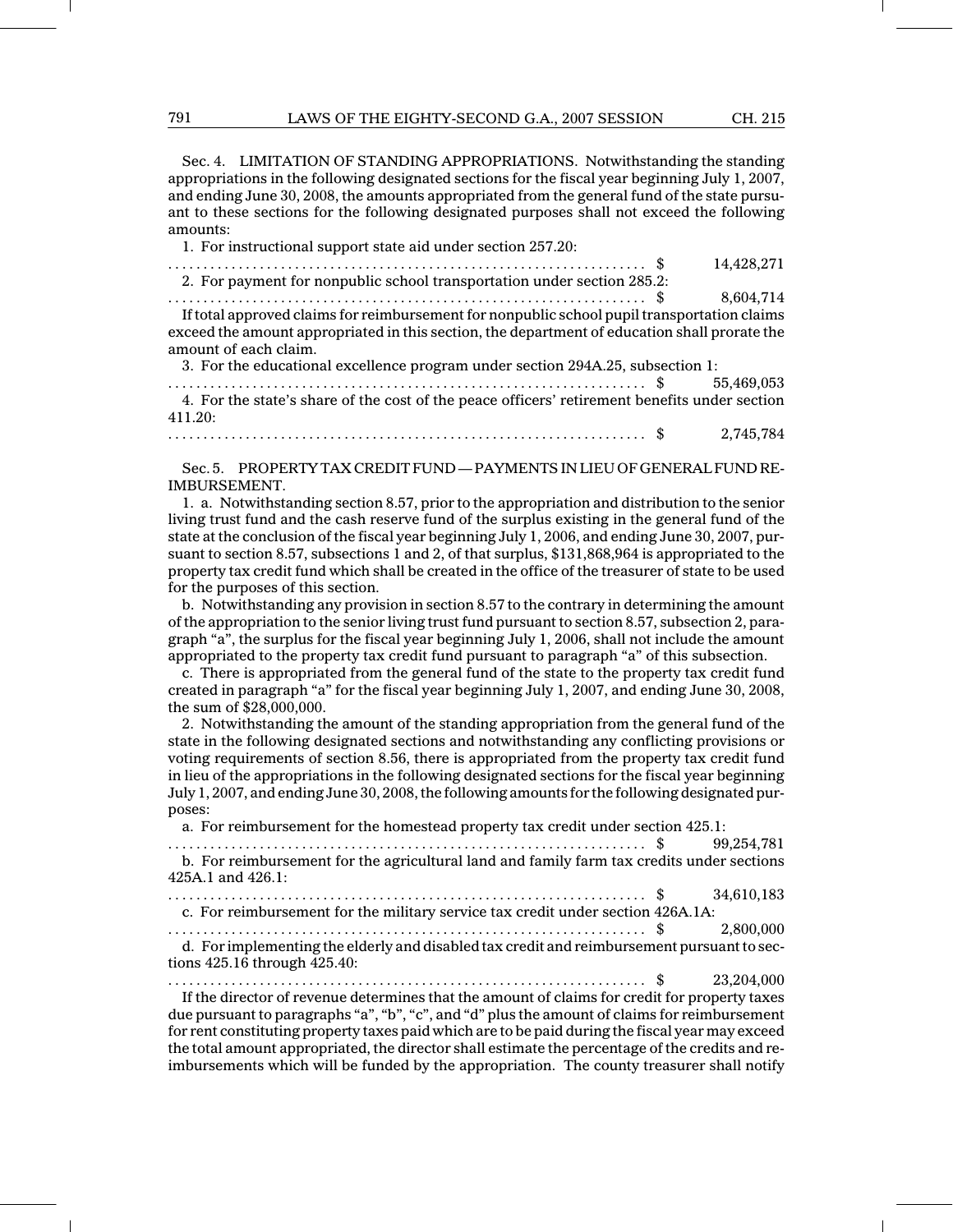#### CH. 215 LAWS OF THE EIGHTY-SECOND G.A., 2007 SESSION 792

the director of the amount of property tax credits claimed by June 8, 2007. The director shall estimate the percentage of the property tax credits and rent reimbursement claims that will be funded by the appropriation and notify the county treasurer of the percentage estimate by June 15, 2007. The estimated percentage shall be used in computing for each claim the amount of property tax credit and reimbursement for rent constituting property taxes paid for that fiscal year. If the director overestimates the percentage of funding, claims for reimbursement for rent constituting property taxes paid shall be paid until they can no longer be paid at the estimated percentage of funding. Rent reimbursement claims filed after that point in time shall receive priority and shall be paid in the following fiscal year.

3. Notwithstanding any other provision, if the Eighty-second General Assembly, 2007 Session, enacts legislation that also provides for the appropriation of the surplus or any part of the surplus existing in the general fund of the state at the conclusion of the fiscal year beginning July 1, 2006, and ending June 30, 2007, the moneys appropriated from such surplus pursuant to subsection 1 shall have priority over all other such appropriations.

Sec. 6. UNDERGROUND STORAGE TANK FUND. Notwithstanding section 455G.3, subsection 1, there is transferred from the Iowa comprehensive petroleum underground storage tank fund created in section 455G.3, subsection 1, to the general fund of the state during the fiscal year beginning July 1, 2007, and ending June 30, 2008, the following amount:

...................................... .............................. \$ 3,000,000

Sec. 7. CASH RESERVE APPROPRIATION FOR FY 2007-2008. For the fiscal year beginning July 1, 2007, and ending June 30, 2008, the appropriation to the cash reserve fund provided in section 8.57, subsection 1, paragraph "a", shall not be made.

Sec. 8. Section 8.57A, subsection 4, Code 2007, is amended to read as follows:

4. There is appropriated from the rebuild Iowa infrastructure fund for the fiscal year beginning July 1, 2000 2007, and for each fiscal year thereafter, the sum of thirty-five forty million dollars to the environment first fund, notwithstanding section 8.57, subsection 6, paragraph  $C$ ".

Sec. 9. Section 257.35, subsection 4, Code 2007, is amended to read as follows:

4. Notwithstanding subsection 1, and in addition to the reduction applicable pursuant to subsection 2, the state aid for area education agencies and the portion of the combined district cost calculated for these agencies for the fiscal year beginning July 1, 2006 2007, shall be reduced by the department of management by eight five million two hundred fifty thousand dollars. The reduction for each area education agency shall be prorated based on the reduction that the agency received in the fiscal year beginning July 1, 2003.

Sec. 10. AREA EDUCATION AGENCY PAYMENTS. It is the intent of the general assembly that for the fiscal year beginning July 1, 2008, any reduction in state aid to area education agencies and the combined district cost calculated for those agencies over the reduction applicable pursuant to section 257.35, subsection 2, shall not exceed \$2.5 million and that for the fiscal year beginning July 1, 2009, there shall be no such additional reduction.

Sec. 11. EFFECTIVE DATE. The section of this division of this Act creating the property tax credit fund, being deemed of immediate importance, takes effect upon enactment.

#### DIVISION III

## SALARIES, COMPENSATION, AND RELATED MATTERS

## Sec. 12. STATE COURTS — JUSTICES, JUDGES, AND MAGISTRATES.

1. The salary rates specified in subsection 2 are for the fiscal year beginning July 1, 2007, effective for the pay period beginning June 29, 2007, and for subsequent fiscal years until otherwise provided by the general assembly. The salaries provided for in this section shall be paid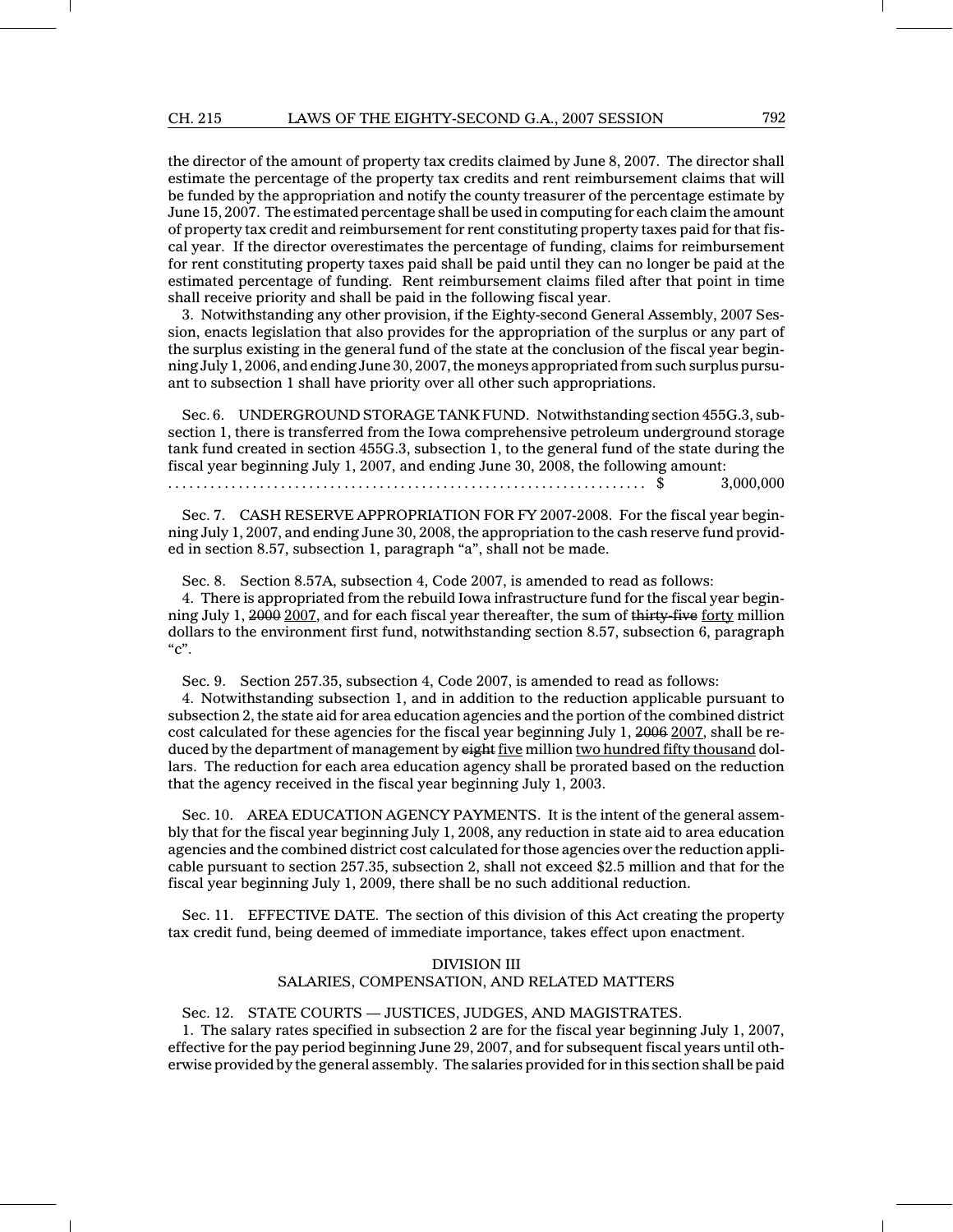from funds appropriated to the judicial branch from the salary adjustment fund or if the appropriation is not sufficient, from funds appropriated to the judicial branch pursuant to any Act of the general assembly.

2. The following annual salary rates shall be paid to the persons holding the judicial positions indicated during the fiscal year beginning July 1, 2007, effective with the pay period beginning June 29, 2007, and for subsequent pay periods.

a. Chief justice of the supreme court:

| b. Each justice of the supreme court:                                 | 153,109 |
|-----------------------------------------------------------------------|---------|
|                                                                       | 146,890 |
| c. Chief judge of the court of appeals:                               | 141,731 |
| d. Each associate judge of the court of appeals:                      |         |
| e. Each chief judge of a judicial district:                           | 136,739 |
| f. Each district judge except the chief judge of a judicial district: | 133,619 |
|                                                                       | 128,544 |
| g. Each district associate judge:                                     | 113,214 |
| h. Each associate juvenile judge:                                     |         |
| <i>i.</i> Each associate probate judge:                               | 113,214 |
| <i>i.</i> Each judicial magistrate:                                   | 113,214 |
|                                                                       | 34,882  |
| k. Each senior judge:                                                 | 7,238   |
|                                                                       |         |

3. Persons receiving the salary rates established under this section shall not receive any additional salary adjustments provided by this division of this Act.

Sec. 13. APPOINTED STATE OFFICERS. The governor shall establish a salary for appointed nonelected persons in the executive branch of state government holding a position enumerated in the section of this division of this Act that addresses the salary ranges of state officers within the range provided, by considering, among other items, the experience of the individual in the position, changes in the duties of the position, the incumbent's performance of assigned duties, and subordinates' salaries. However, the attorney general shall establish the salary for the consumer advocate, the chief justice of the supreme court shall establish the salary for the state court administrator, the ethics and campaign disclosure board shall establish the salary of the executive director, the Iowa public broadcasting board shall establish the salary of the administrator of the public broadcasting division of the department of education, and the state fair board shall establish the salary of the secretary of the state fair board, each within the salary range provided in the section of this division of this Act that addresses the salary ranges of state officers.

The governor, in establishing salaries as provided in the section of this division of this Act that addresses the salary ranges of state officers, shall take into consideration other employee benefits which may be provided for an individual including but not limited to housing.

A person whose salary is established pursuant to the section of this division of this Act that addresses the salary ranges of state officers and who is a full-time, year-round employee of the state shall not receive any other remuneration from the state or from any other source for the performance of that person's duties unless the additional remuneration is first approved by the governor or authorized by law. However, this provision does not exclude the reimbursement for necessary travel and expenses incurred in the performance of duties or fringe benefits normally provided to employees of the state.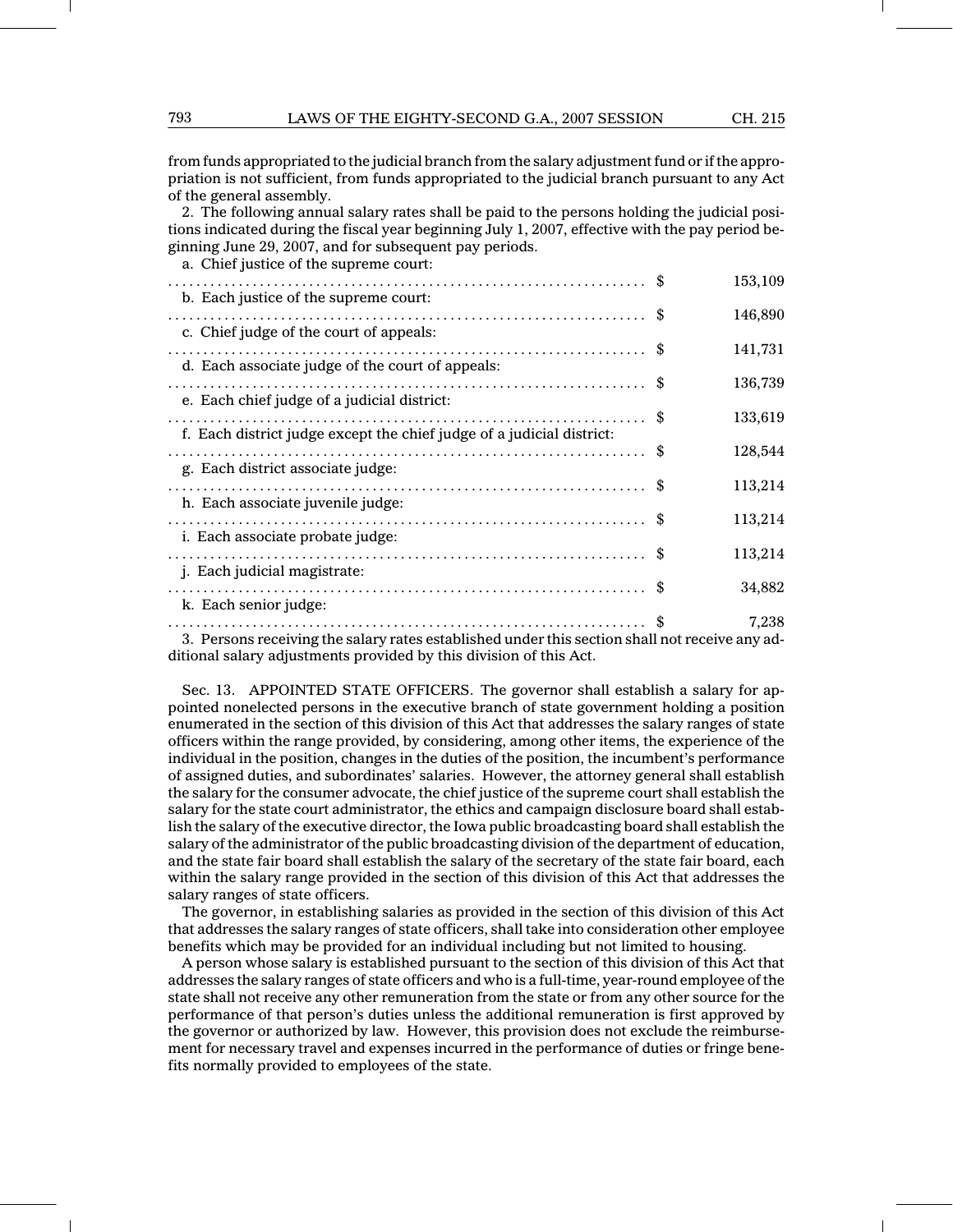Sec. 14. STATE OFFICERS — SALARY RANGE. The following annual salary ranges are effective for the positions specified in this section for the fiscal year beginning July 1, 2007, and for subsequent fiscal years until otherwise provided by the general assembly. The governor or other person designated in the section of this division of this Act relating to appointed state officers shall determine the salary to be paid to the person indicated at a rate within this salary range from funds appropriated by the general assembly for that purpose.

1. The following are salary ranges for appointed state officers for the fiscal year beginning July 1, 2007, effective with the pay period beginning June 29, 2007:

| <b>SALARY RANGE</b>                                                                      | Minimum | Maximum   |
|------------------------------------------------------------------------------------------|---------|-----------|
|                                                                                          |         | \$35.464  |
|                                                                                          |         | \$71,552  |
|                                                                                          |         | \$82,285  |
|                                                                                          |         | \$94,619  |
|                                                                                          |         | \$108,805 |
|                                                                                          |         | \$125,133 |
|                                                                                          |         | \$149,802 |
| 2. The following are reaged positions, there are no reaged positions for the fiscal wear |         |           |

2. The following are range 1 positions: there are no range 1 positions for the fiscal year beginning July 1, 2007.

3. The following are range 2 positions: administrator of the arts division of the department of cultural affairs, administrators of the division of persons with disabilities, the division on the status of women, the division on the status of Iowans of Asian and Pacific Islander heritage, the division on the status of African-Americans, the division of deaf services, and the division of Latino affairs of the department of human rights.

4. The following are range 3 positions: administrator of the division of criminal and juvenile justice planning of the department of human rights, administrator of the division of community action agencies of the department of human rights, executive director of the department of veterans affairs, and chairperson and members of the employment appeal board of the department of inspections and appeals.

5. The following are range 4 positions: director of the department of human rights, director of the Iowa state civil rights commission, executive director of the college student aid commission, director of the department for the blind, executive director of the ethics and campaign disclosure board, members of the public employment relations board, and chairperson, vice chairperson, and members of the board of parole.

6. The following are range 5 positions: administrator of the division of homeland security and emergency management of the department of public defense, state public defender, drug policy coordinator, labor commissioner, workers' compensation commissioner, director of the department of cultural affairs, director of the department of elder affairs, director of the law enforcement academy, and administrator of the historical division of the department of cultural affairs.

7. The following are range 6 positions: director of the Iowa energy independence office, superintendent of banking, superintendent of credit unions, administrator of the alcoholic beverages division of the department of commerce, director of the department of inspections and appeals, commandant of the Iowa veterans home, commissioner of public safety, commissioner of insurance, executive director of the Iowa finance authority, director of the department of natural resources, consumer advocate, and chairperson of the utilities board. The other members of the utilities board shall receive an annual salary within a range of not less than 90 percent but not more than 95 percent of the annual salary of the chairperson of the utilities board.

8. The following are range 7 positions: administrator of the public broadcasting division of the department of education, director of the department of corrections, director of the department of education, director of human services, director of the department of economic development, executive director of the Iowa telecommunications and technology commission, executive director of the state board of regents, director of transportation, director of the department of workforce development, director of revenue, director of public health, state court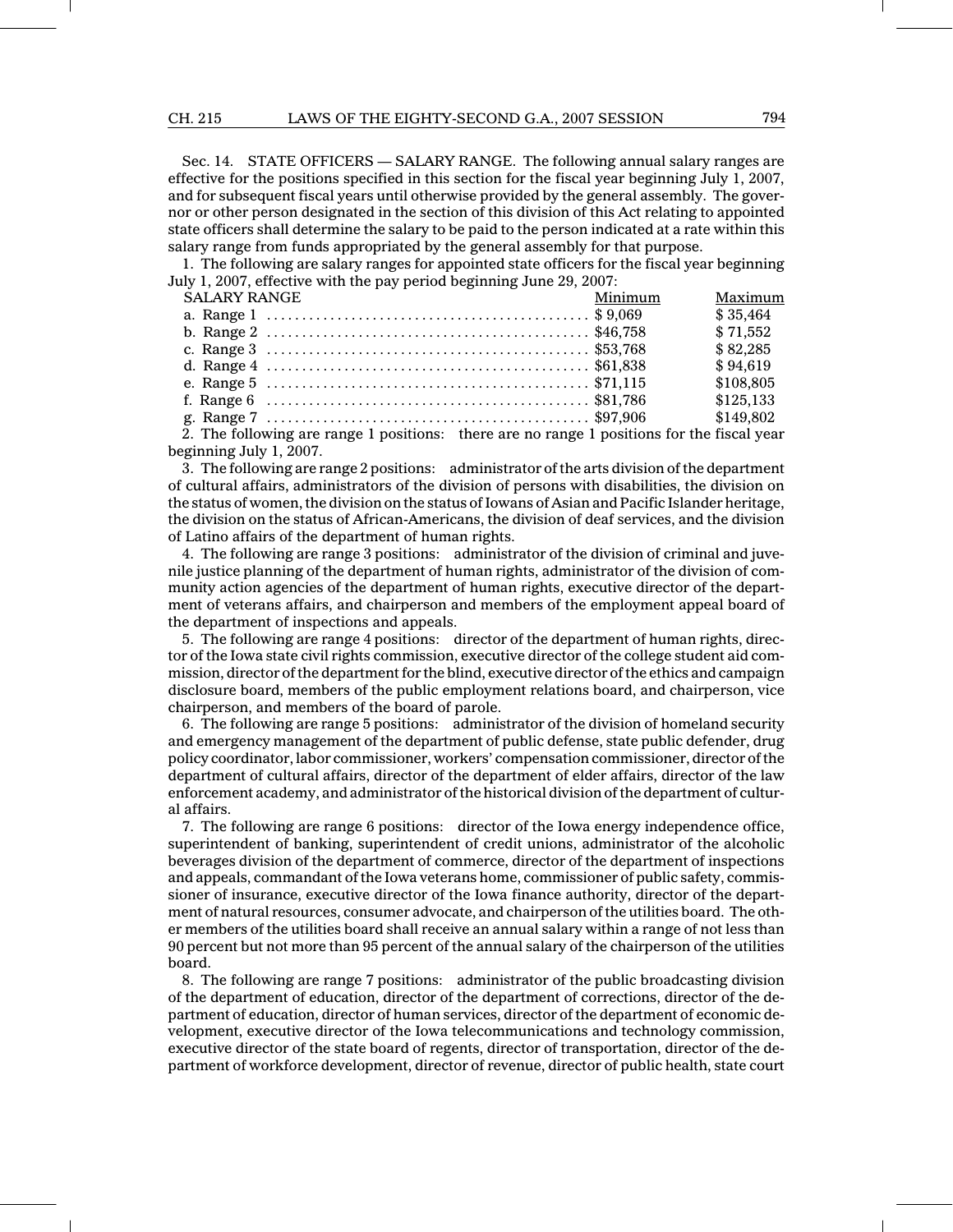administrator, secretary of the Iowa state fair board, director of the department of management, and director of the department of administrative services.

Sec. 15. COLLECTIVE BARGAINING AGREEMENTS FUNDED — GENERAL FUND. There is appropriated from the general fund of the state to the salary adjustment fund for distribution by the department of management to the various state departments, boards, commissions, councils, and agencies, including the state board of regents and the judicial branch, for the fiscal year beginning July 1, 2007, and ending June 30, 2008, the amount of \$106,848,094, or so much thereof as may be necessary, to fully fund annual pay adjustments, expense reimbursements, and related benefits implemented pursuant to the following:

1. The collective bargaining agreement negotiated pursuant to chapter 20 for employees in the blue collar bargaining unit.

2. The collective bargaining agreement negotiated pursuant to chapter 20 for employees in the public safety bargaining unit.

3. The collective bargaining agreement negotiated pursuant to chapter 20 for employees in the security bargaining unit.

4. The collective bargaining agreement negotiated pursuant to chapter 20 for employees in the technical bargaining unit.

5. The collective bargaining agreement negotiated pursuant to chapter 20 for employees in the professional fiscal and staff bargaining unit.

6. The collective bargaining agreement negotiated pursuant to chapter 20 for employees in the clerical bargaining unit.

7. The collective bargaining agreement negotiated pursuant to chapter 20 for employees in the professional social services bargaining unit.

8. The collective bargaining agreement negotiated pursuant to chapter 20 for employees in the community-based corrections bargaining unit.

9. The collective bargaining agreements negotiated pursuant to chapter 20 for employees in the judicial branch of government bargaining units.

10. The collective bargaining agreement negotiated pursuant to chapter 20 for employees in the patient care bargaining unit.

11. The collective bargaining agreement negotiated pursuant to chapter 20 for employees in the science bargaining unit.

12. The collective bargaining agreement negotiated pursuant to chapter 20 for employees in the university of northern Iowa faculty bargaining unit.

13. The collective bargaining agreement negotiated pursuant to chapter 20 for employees in the state university of Iowa graduate student bargaining unit.

14. The collective bargaining agreement negotiated pursuant to chapter 20 for employees in the state university of Iowa hospital and clinics tertiary health care bargaining unit.

15. The annual pay adjustments, related benefits, and expense reimbursements referred to in the sections of this division of this Act addressing noncontract state and board of regents employees who are not covered by a collective bargaining agreement.

Of the amount appropriated in this section, \$6,771,248 shall be allocated to the judicial branch for the purposes of funding annual pay adjustments, expense reimbursements, and related benefits implemented for judicial branch employees.

Sec. 16. NONCONTRACT STATE EMPLOYEES — GENERAL.

1. a. For the fiscal year beginning July 1, 2007, the maximum and minimum salary levels of all pay plans provided for in section 8A.413, subsection 2, as they exist for the fiscal year ending June 30, 2007, shall be increased by 3 percent for the pay period beginning June 29, 2007, and any additional changes in the pay plans shall be approved by the governor.

b. For the fiscal year beginning July 1, 2007, employees may receive a step increase or the equivalent of a step increase.

c. Notwithstanding the increase in paragraph "a", noncontract judicial branch employees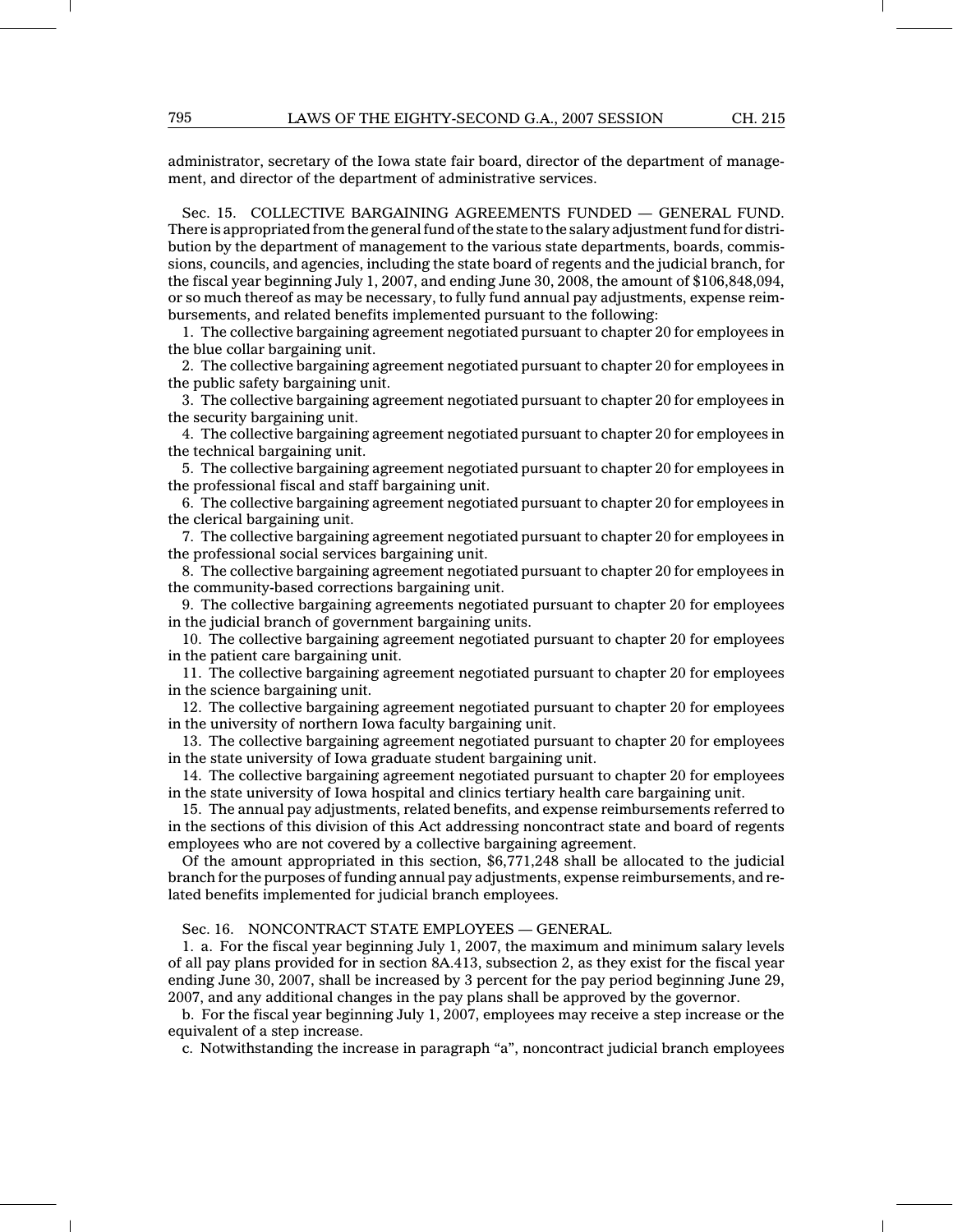shall receive increases similar to those employees covered by collective bargaining agreements negotiated by the judicial branch.

2. The pay plans for state employees who are exempt from chapter 8A, subchapter IV, and who are included in the department of administrative service's centralized payroll system shall be increased in the same manner as provided in subsection 1, and any additional changes in any executive branch pay plans shall be approved by the governor.

3. This section does not apply to members of the general assembly, board members, commission members, salaries of persons set by the general assembly pursuant to this division of this Act or set by the governor, or other persons designated in the section of this division of this Act addressing appointed state officers, employees designated under section 8A.412, subsection 5, and employees covered by 11 IAC 53.6(3).

4. The pay plans for the bargaining eligible employees of the state shall be increased in the same manner as provided in subsection 1, and any additional changes in such executive branch pay plans shall be approved by the governor. As used in this section, "bargaining eligible employee" means an employee who is eligible to organize under chapter 20, but has not done so.

5. The policies for implementation of this section shall be approved by the governor.

Sec. 17. STATE EMPLOYEES— STATE BOARD OF REGENTS. Funds from the appropriation made from the general fund of the state in the section of this division of this Act providing for funding of collective bargaining agreements shall be allocated to the state board of regents for the purposes of providing increases for state board of regents employees covered by such section of this division of this Act and for state board of regents employees not covered by a collective bargaining agreement as follows:

1. For regents merit system employees and merit supervisory employees to fund for the fiscal year increases comparable to those provided for similar contract-covered employees in this division of this Act.

2. For faculty members and professional and scientific employees to fund for the fiscal year percentage increases comparable to those provided for contract-covered employees in the university of northern Iowa faculty bargaining unit.

Sec. 18. APPROPRIATIONS FROM ROAD FUNDS.

1. There is appropriated from the road use tax fund to the salary adjustment fund for the fiscal year beginning July 1, 2007, and ending June 30, 2008, the following amount, or so much thereof as may be necessary, to be used for the purpose designated:

To supplement other funds appropriated by the general assembly:

...................................... .............................. \$ 2,294,814 2. There is appropriated from the primary road fund to the salary adjustment fund, for the fiscal year beginning July 1, 2007, and ending June 30, 2008, the following amount, or so much thereof as may be necessary, to be used for the purpose designated:

To supplement other funds appropriated by the general assembly:

...................................... .............................. \$ 11,788,266

3. Except as otherwise provided in this division of this Act, the amounts appropriated in subsections 1 and 2 shall be used to fund the annual pay adjustments, expense reimbursements, and related benefits for public employees as provided in this division of this Act.

Sec. 19. SPECIAL FUNDS — AUTHORIZATION. To departmental revolving, trust, or special funds, except for the primary road fund or the road use tax fund, for which the general assembly has established an operating budget, a supplemental expenditure authorization is provided, unless otherwise provided, in an amount necessary to fund salary adjustments as otherwise provided in this division of this Act.

Sec. 20. GENERAL FUND SALARY MONEYS. Funds appropriated from the general fund of the state for distribution from the salary adjustment fund in the section of this division of this Act providing for funding of collective bargaining agreements relate only to salaries sup-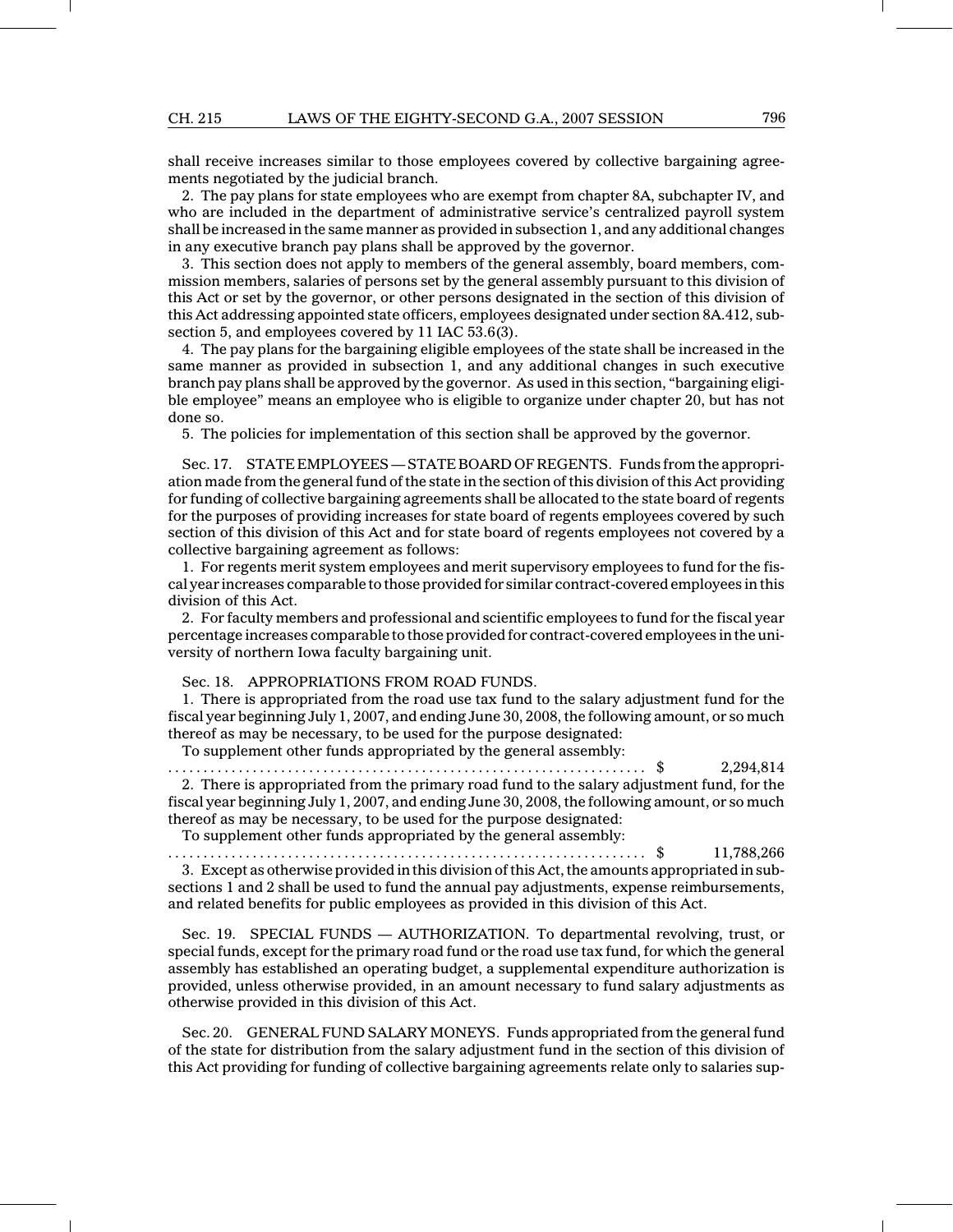ported from general fund appropriations of the state. Funds appropriated from the general fund of the state for employees of the state board of regents relate only to salaries supported from general fund appropriations of the state and shall exclude general university indirect costs and general university federal funds.

Sec. 21. FEDERAL FUNDS APPROPRIATED. All federal grants to and the federal receipts of the agencies affected by this division of this Act which are received and may be expended for purposes of this division of this Act are appropriated for those purposes and as set forth in the federal grants or receipts.

Sec. 22. STATE TROOPER MEAL ALLOWANCE. The sworn peace officers in the department of public safety who are not covered by a collective bargaining agreement negotiated pursuant to chapter 20 shall receive the same per diem meal allowance as the sworn peace officers in the department of public safety who are covered by a collective bargaining agreement negotiated pursuant to chapter 20.

Sec. 23. STATE POLICE OFFICER COUNCIL BARGAINING UNIT — OVERTIME. Of the funds appropriated from the general fund of the state in the section of this division of this Act providing for funding of collective bargaining agreements, the following amount, or so much thereof as is necessary, shall be allocated to the department of public safety, division of state patrol, to be used for the purpose designated:

To provide for expenditures related to the payment of overtime for uniformed peace officers covered by a collective bargaining agreement:

...................................... .............................. \$ 400,000

Sec. 24. SALARY MODEL ADMINISTRATOR. The salary model administrator shall work in conjunction with the legislative services agency to maintain the state's salary model used for analyzing, comparing, and projecting state employee salary and benefit information, including information relating to employees of the state board of regents. The department of revenue, the department of administrative services, the five institutions under the jurisdiction of the state board of regents, the judicial district departments of correctional services, and the state department of transportation shall provide salary data to the department of management and the legislative services agency to operate the state's salary model. The format and frequency of provision of the salary data shall be determined by the department of management and the legislative services agency. The information shall be used in collective bargaining processes under chapter 20 and in calculating the funding needs contained within the annual salary adjustment legislation. A state employee organization as defined in section 20.3, subsection 4, may request information produced by the model, but the information provided shall not contain information attributable to individual employees.

Sec. 25. Section 20.5, subsection 3, Code 2007, is amended to read as follows:

3. In selecting the members of the board, consideration shall be given to their knowledge, ability, and experience in the field of labor-management relations. The chairperson and the remaining two members shall each receive an annual salary as set by the general assembly be compensated as provided in section 7E.6, subsection 5.

Sec. 26. Section 99D.6, Code 2007, is amended to read as follows:

99D.6 CHAIRPERSON — ADMINISTRATOR — EMPLOYEES — DUTIES — BOND.

The commission shall elect in July of each year one of its members as chairperson for the succeeding year. The commission shall appoint an administrator of the commission subject to confirmation by the senate. The administrator shall serve a four-year term. The term shall begin and end in the same manner as set forth in section 69.19. A vacancy shall be filled for the unexpired portion of the term in the same manner as a full-term appointment is made. The administrator may hire other assistants and employees as necessary to carry out the commission's duties. Employees in the positions of equine veterinarian, canine veterinarian, and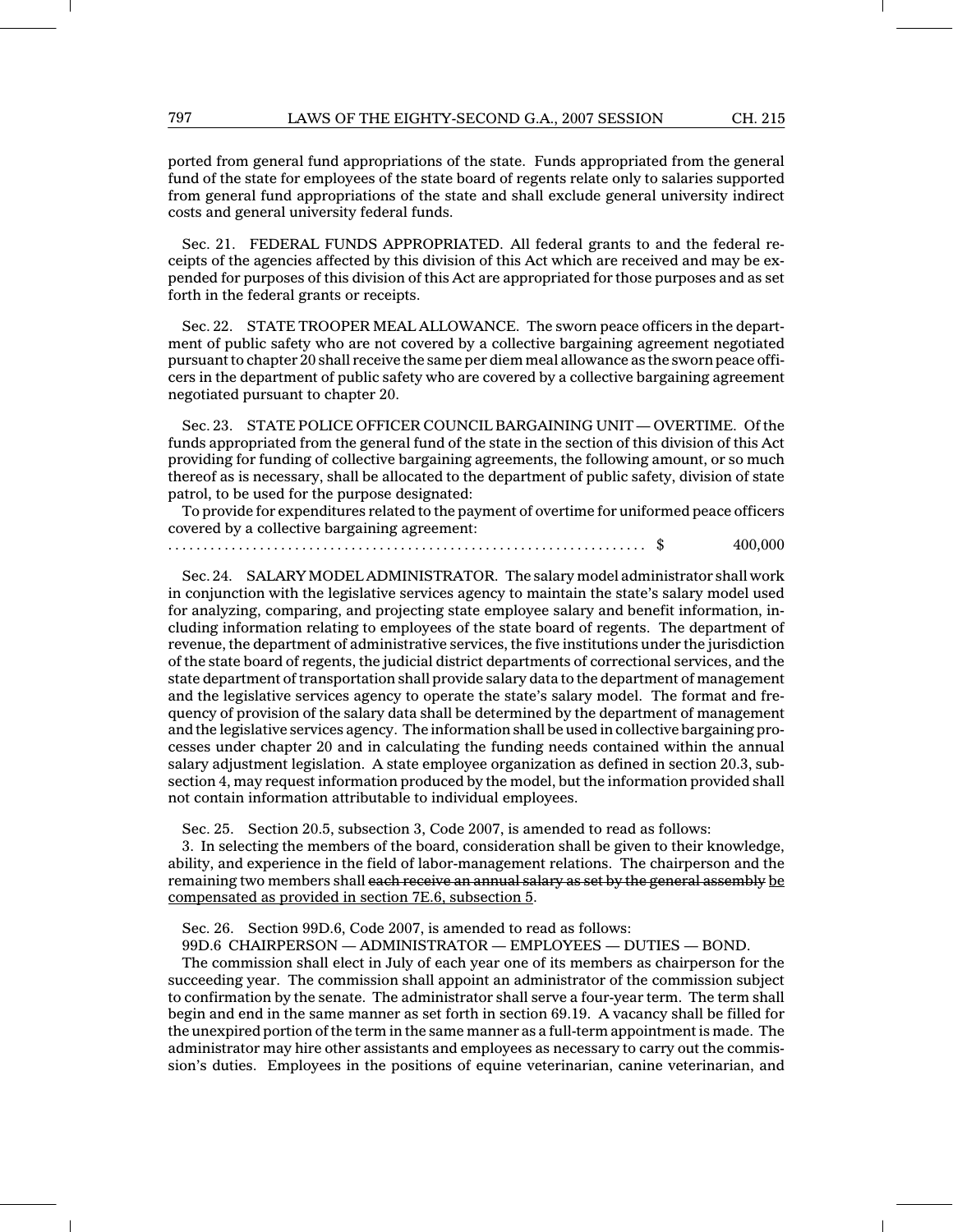equine steward shall be exempt from the merit system provisions of chapter 8A, subchapter IV, and shall not be covered by a collective bargaining agreement. Some or all of the information required of applicants in section 99D.8A, subsections 1 and 2, may also be required of employees of the commission if the commission deems it necessary. The administrator shall keep a record of the proceedings of the commission and preserve the books, records, and documents entrusted to the administrator's care. The administrator shall be covered by the blanket surety bond of the state purchased pursuant to section 8A.321, subsection 13. Subject to the approval of the governor, the commission shall fix the compensation of the administrator within the salary range as set by the general assembly. The compensation and employment terms of the administrator shall be set by the governor, taking into consideration the level of knowledge and experience of the administrator. The commission shall have its headquarters in the city of Des Moines and shall meet in July of each year and at other times and places as it finds necessary for the discharge of its duties.

Sec. 27. Section 421.1A, subsection 6, Code 2007, is amended to read as follows:

6. The members of the property assessment appeal board shall receive compensation from the state commensurate with the salary of a district judge through December 31, 2013. The members of the board shall be considered state employees for purposes of salary and benefits. The members of the board and any employees of the board, when required to travel in the discharge of official duties, shall be paid their actual and necessary expenses incurred in the performance of duties.

\*Sec. 28. Section 602.1301, subsection 2, paragraph b, Code 2007, is amended to read as follows:

b. Before December 1, the supreme court shall submit to the director of management an estimate of the total expenditure requirements of the judicial branch including a detailed listing of requested increases in salaries of all judges and magistrates for the succeeding fiscal year. The director of management shall submit this estimate received from the supreme court to the governor for inclusion without change in the governor's proposed budget for the succeeding fiscal year. The estimate shall also be submitted to the chairpersons of the committees on appropriations.\*

## DIVISION IV OTHER APPROPRIATIONS AND RELATED MATTERS

Sec. 29. CAPITOL COMPLEX SHUTTLE. There is appropriated from the general fund of the state to the department of administrative services for the fiscal year beginning July 1, 2007, and ending June 30, 2008, the following amount, or so much thereof as is necessary, to be used for the purpose designated:

For the state's share of support in conjunction with the city of Des Moines and local area businesses to provide a free shuttle service to the citizens of Iowa visiting the capitol complex that includes transportation between the capitol complex and the downtown Des Moines area:

...................................... .............................. \$ 120,000 Details for the shuttle service, including the route to be served, shall be determined pursuant to an agreement to be entered into by the department with the Des Moines area regional transit authority (DART) and any other participating entities.

Sec. 30. INTERPRETERS FOR THE DEAF. There is appropriated from the general fund of the state to the department of education for the fiscal year beginning July 1, 2007, and ending June 30, 2008, the following amount, or so much thereof as is necessary, to be used for the purpose designated:

Due to the high numbers of articulation agreements between the state school for the deaf and Iowa western community college, for allocation for arrangements made between the state school for the deaf and Iowa western community college for deaf interpreters:

...................................... .............................. \$ 200,000

\* Item veto; see message at end of the Act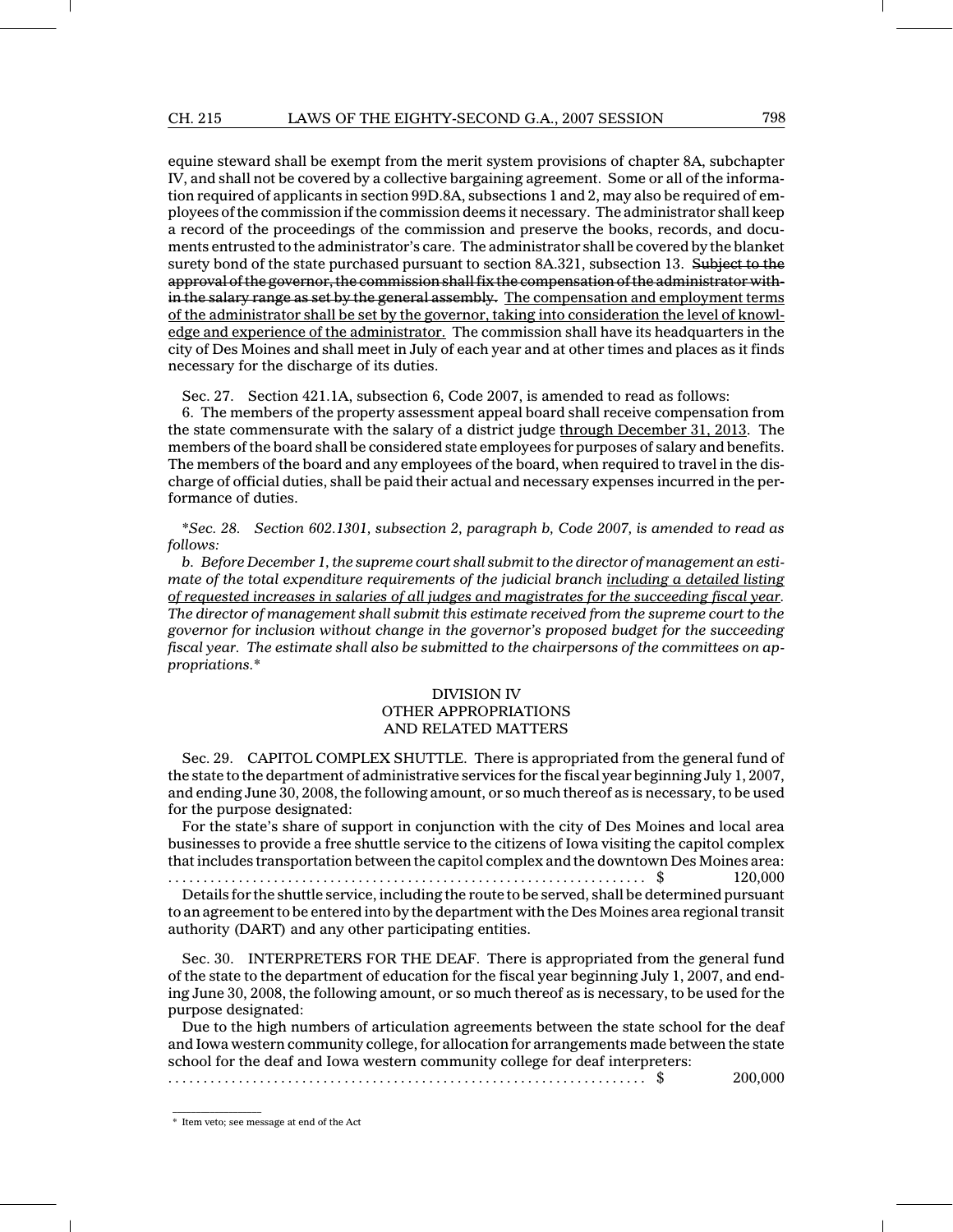Sec. 31. COMMUNITY COLLEGE SALARIES. There is appropriated from the general fund of the state to the department of education for the fiscal year beginning July 1, 2007, and ending June 30, 2008, the following amount, or so much thereof as is necessary, to be used for the purpose designated:

For distribution to community colleges to supplement faculty salaries:

...................................... .............................. \$ 2,000,000 1. Moneys appropriated in this section shall be distributed among each community college based on the proportional share of that community college's total salary expenditures in the instructional and instructional part-time categories in the education functions of liberal arts and sciences and vocational-technical bears to the total salary expenditures for all community colleges in the education functions of liberal arts and sciences and vocational-technical in the fiscal year prior to the base year, as determined by the department of education.

2. Moneys distributed to each community college under this section shall then be rolled into that base funding allocation for all future years. The use of the funds shall remain as described in this section for all future years.

3. Moneys appropriated and distributed to community colleges under this section shall be used to supplement and not supplant any approved faculty salary increases or negotiated agreements, excluding the distribution of the funds in this section.

4. Moneys distributed to a community college under this section shall be allocated to all fulltime, nonadministrative instructors and part-time instructors covered by a collective bargaining agreement. The moneys shall be allocated by negotiated agreements according to chapter 20. If no language exists, the moneys shall be allocated equally to all full-time, nonadministrative instructors with part-time instructors covered by a collective bargaining agreement receiving a prorated share of the fund.

#### Sec. 32. DEPARTMENT OF ELDER AFFAIRS.

1. There is appropriated from the general fund of the state to the department of elder affairs for the fiscal year beginning July 1, 2007, and ending June 30, 2008, the following amount, or so much thereof as is necessary, to be used for the purposes designated:

To join in a partnership with a county described in subsection 2 to be used to fund a livable community initiative and hire a full-time professional aging specialist for the initiative:

...................................... .............................. \$ 50,000 2. The county eligible for the appropriation in subsection 1 shall meet all of the following qualifications:

a. Have a livable community initiative, supported by the county board of supervisors, the area agency on aging, the united way, the county public health department and others.

b. Have completed a market analysis on successful aging and issued reports containing future directions for housing, transportation, health and supportive services, and successful aging.

c. Have organized action teams who are developing action plans to implement the priorities established at a countywide planning session with national leadership.

3. The purpose of the professional aging specialist hired under this section is to help in the implementation of the action plans being developed and to work with the governmental, business, educational, health, religious, social, leisure, and service segments of the urban-rural county to create a replicable and portable model of a livable community where persons can age successfully.

Sec. 33. ALL IOWA OPPORTUNITY ASSISTANCE PROGRAM. If 2007 Iowa Acts, Senate File  $588<sub>1</sub>$  is enacted and provides for an appropriation from the general fund of the state to the college student aid commission for the fiscal year beginning July 1, 2007, and ending June 30, 2008, for the all Iowa opportunity assistance program, there is appropriated to supplement that appropriation as follows:

For purposes of the all Iowa opportunity assistance program, which includes the all Iowa opportunity foster care grant program established pursuant to section 261.6 and the all Iowa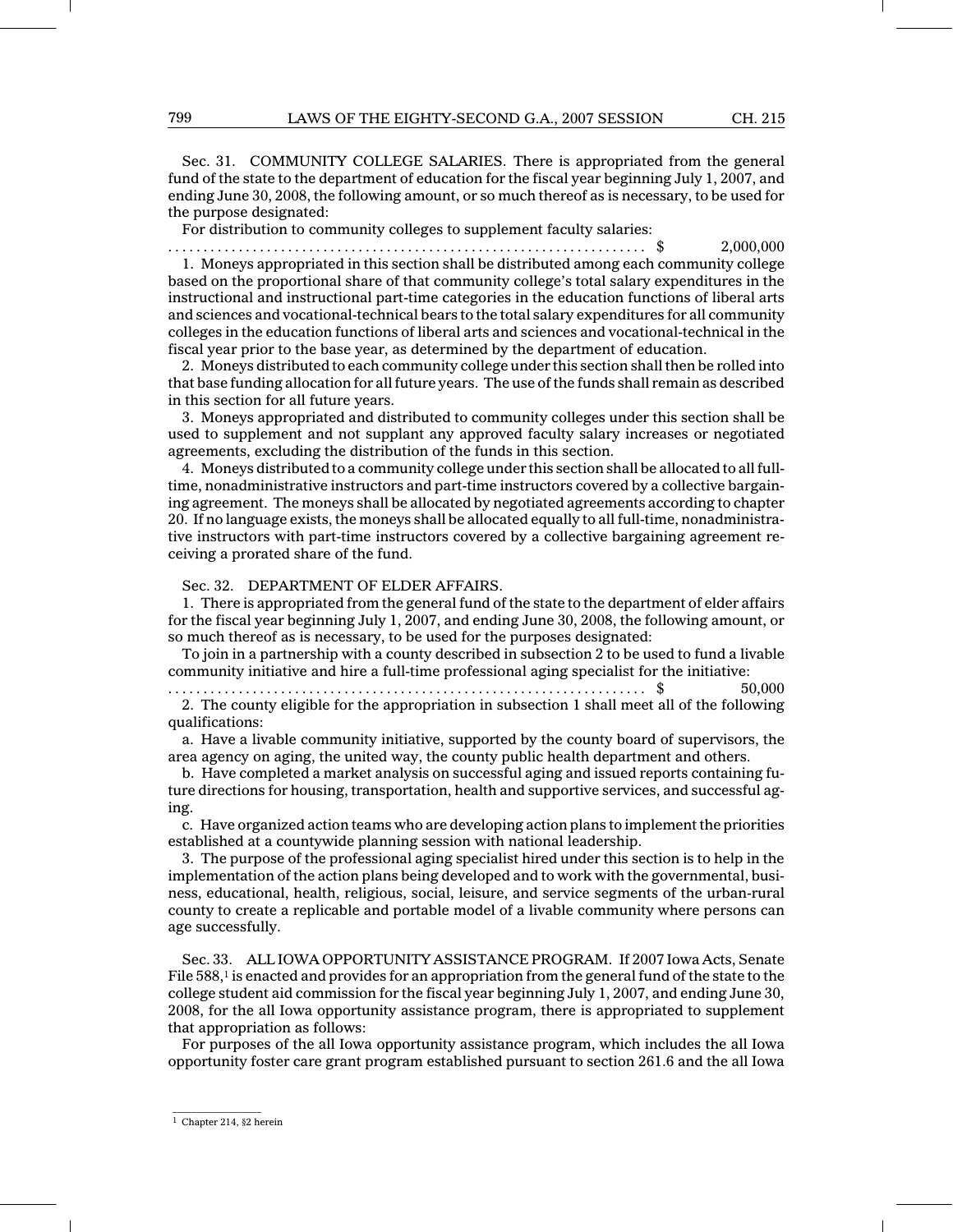#### CH. 215 LAWS OF THE EIGHTY-SECOND G.A., 2007 SESSION 800

opportunity scholarship program established pursuant to section 261.88, if sections 261.6 and 261.88 are enacted by 2007 Iowa Acts, Senate File 588:<sup>2</sup>

...................................... .............................. \$ 500,000 The moneys appropriated in this section shall be used for the all Iowa opportunity scholarship program established pursuant to section 261.88, if enacted.<sup>3</sup>

Sec. 34. BEFORE AND AFTER SCHOOL GRANT PROGRAM. If 2007 Iowa Acts, Senate File 588,<sup>4</sup> is enacted and provides for an appropriation from the general fund of the state to the department of education for the fiscal year beginning July 1, 2007, and ending June 30, 2008, for the before and after school grant program, there is appropriated to supplement that appropriation as follows:

For the before and after school grant program established pursuant to section 256.26, if enacted by 2007 Iowa Acts, Senate File 588:<sup>5</sup>

...................................... .............................. \$ 295,000

Sec. 35. FARM MEDIATION. If 2007 Iowa Acts, Senate File 575,6 is enacted and provides for an appropriation from the general fund of the state to the department of justice for the fiscal year beginning July 1, 2007, and ending June 30, 2008, for the purpose of funding farm mediation services, there is appropriated to supplement that appropriation as follows:

For the purpose of funding farm mediation services and other farm assistance program provisions in accordance with sections 13.13 through 13.24:

Sec. 36. DEPARTMENT OF PUBLIC HEALTH — 211 PROGRAM. There is appropriated from the general fund of the state to the department of public health for the fiscal year beginning July 1, 2007, and ending June 30, 2008, the following amount, or so much thereof as is necessary, to be used for the purposes designated:

For award to 211 nonprofit call centers providing human services information for citizens of this state, in accordance with this section:

...................................... .............................. \$ 200,000

1. The amount appropriated in this section shall be awarded to 211 call centers that apply for funding under this section and meet the criteria for the funding established by the department in consultation with an industry advisory committee. The committee shall consist of two members who are executive officers from a statewide organization that provided funding to 211 call centers during calendar year 2006, one member representing the department of elder affairs, one member representing the board of directors of a nonprofit call center in this state, and an Iowa member representing the alliance of information and referral systems. The committee shall assist the department in reviewing funding applications and awarding the funds.

2. The department shall submit a report to the governor and general assembly providing detailed information concerning the funding distributed to call centers under this section, addressing the purposes for which the funding was used, the call volume for each call center, and the subject addressed by the calls.

Sec. 37. JUDICIAL BRANCH. There is appropriated from the general fund of the state to the judicial branch for the fiscal year beginning July 1, 2007, and ending June 30, 2008, the following amount, or so much thereof as is necessary, for the purposes designated:

For salaries, support, and miscellaneous purposes:

...................................... .............................. \$ 14,200,000 The amount appropriated in this section is a supplement to the appropriations made for these purposes in 2007 Iowa Acts, Senate File 563,<sup>7</sup> if enacted.

<sup>2</sup> Chapter 214, §25, 28 herein

<sup>3</sup> Chapter 214, §28 herein

<sup>4</sup> Chapter 214, §6 herein

<sup>5</sup> Chapter 214, §19 herein

<sup>6</sup> Chapter 213, §1 herein

<sup>7</sup> Chapter 210, §1 herein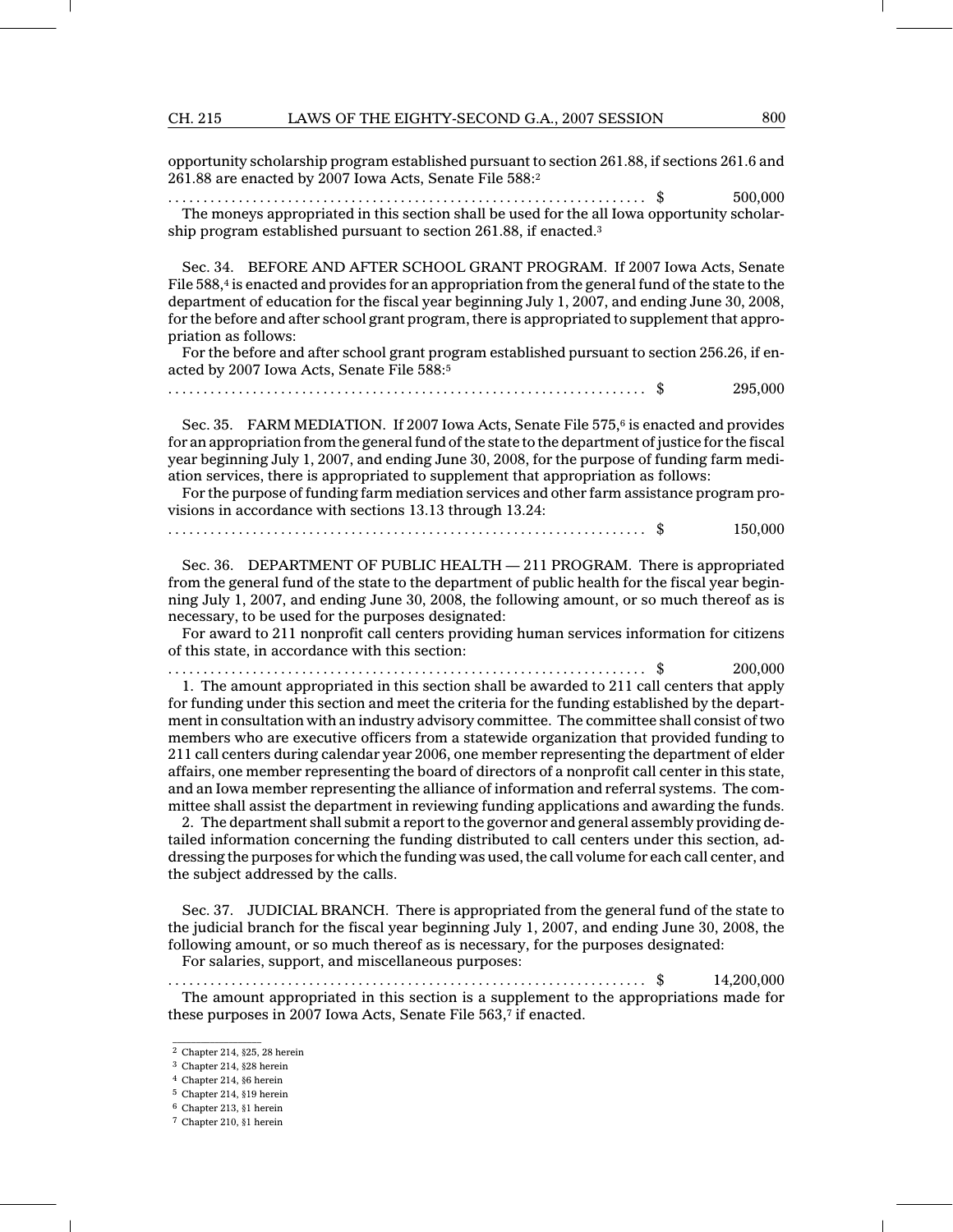Sec. 38. INDIGENT DEFENSE PROGRAM. There is appropriated from the general fund of the state to the office of state public defender of the department of inspections and appeals for the fiscal year beginning July 1, 2007, and ending June 30, 2008, the following amount, or so much thereof as is necessary, for the purposes designated:

For the indigent defense program:

...................................... .............................. \$ 3,000,000 The amount appropriated in this section is a supplement to the appropriations made for these purposes in 2007 Iowa Acts, Senate File 575,<sup>8</sup> if enacted.

Sec. 39. NEWTON CORRECTIONAL FACILITY. There is appropriated from the general fund of the state to the department of corrections for the fiscal year beginning July 1, 2007, and ending June 30, 2008, the following amount, or so much thereof as is necessary, for the purposes designated:

For the Newton correctional facility:

...................................... .............................. \$ 560,000 The amount appropriated in this section is a supplement to the appropriations made for these purposes in 2007 Iowa Acts, Senate File 575,<sup>9</sup> if enacted.

Sec. 40. LEGAL SERVICES POVERTY GRANTS. There is appropriated from the general fund of the state to the office of attorney general for the fiscal year beginning July 1, 2007, and ending June 30, 2008, the following amount, or so much thereof as is necessary, for the purposes designated:

For legal services for persons in poverty grants as provided in section 13.34:

...................................... .............................. \$ 450,000 The amount appropriated in this section is a supplement to the appropriations made for these purposes in 2007 Iowa Acts, Senate File 575,<sup>10</sup> if enacted.

Sec. 41. IOWA JUNIOR ANGUS ASSOCIATION. There is appropriated from the general fund of the state to the department of agriculture and land stewardship for the fiscal year beginning July 1, 2007, and ending June 30, 2008, the following amount, or so much thereof as is necessary, to be used for the purpose designated:

For allocation to the Iowa junior angus association in connection with the 2008 national junior angus show:

\*Sec. 42. PLASMA ARC TECHNOLOGY. There is appropriated from the general fund of the state to the department of natural resources for the fiscal year beginning July 1, 2006, and ending June 30, 2007, the following amount, or so much thereof as is necessary, to be used for the purposes designated:

For a grant to a county with a population of more than 190,000 but less than 200,000, according to the 2005 estimate issued by the United States bureau of the census:

...................................... .............................. \$ 150,000 The grant shall be used to conduct a study of the feasibility of the use of plasma arc and other

related energy technology for disposal of solid waste while generating energy. Notwithstanding section 8.33, moneys appropriated in this section that remain unencum-

bered or unobligated at the close of the fiscal year shall not revert but shall remain available for expenditure for the purposes designated until the close of the succeeding fiscal year.\*

\*Sec. 43. STATE EMPLOYEE TELECOMMUTING — POLICY. Any director of a department or state agency who is subject to a requirement to develop a telecommuter employment policy and plans shall develop the policy and plans in consultation with representatives of the collective bargaining units of the employees affected by the policy and plans.\*

 $\mathcal{L}=\mathcal{L}$  , we can also the set of the set of the set of the set of the set of the set of the set of the set of the set of the set of the set of the set of the set of the set of the set of the set of the set of the s <sup>8</sup> Chapter 213 herein

<sup>9</sup> Chapter 213, §3 herein

<sup>10</sup> Chapter 213, §1 herein

<sup>\*</sup> Item veto; see message at end of the Act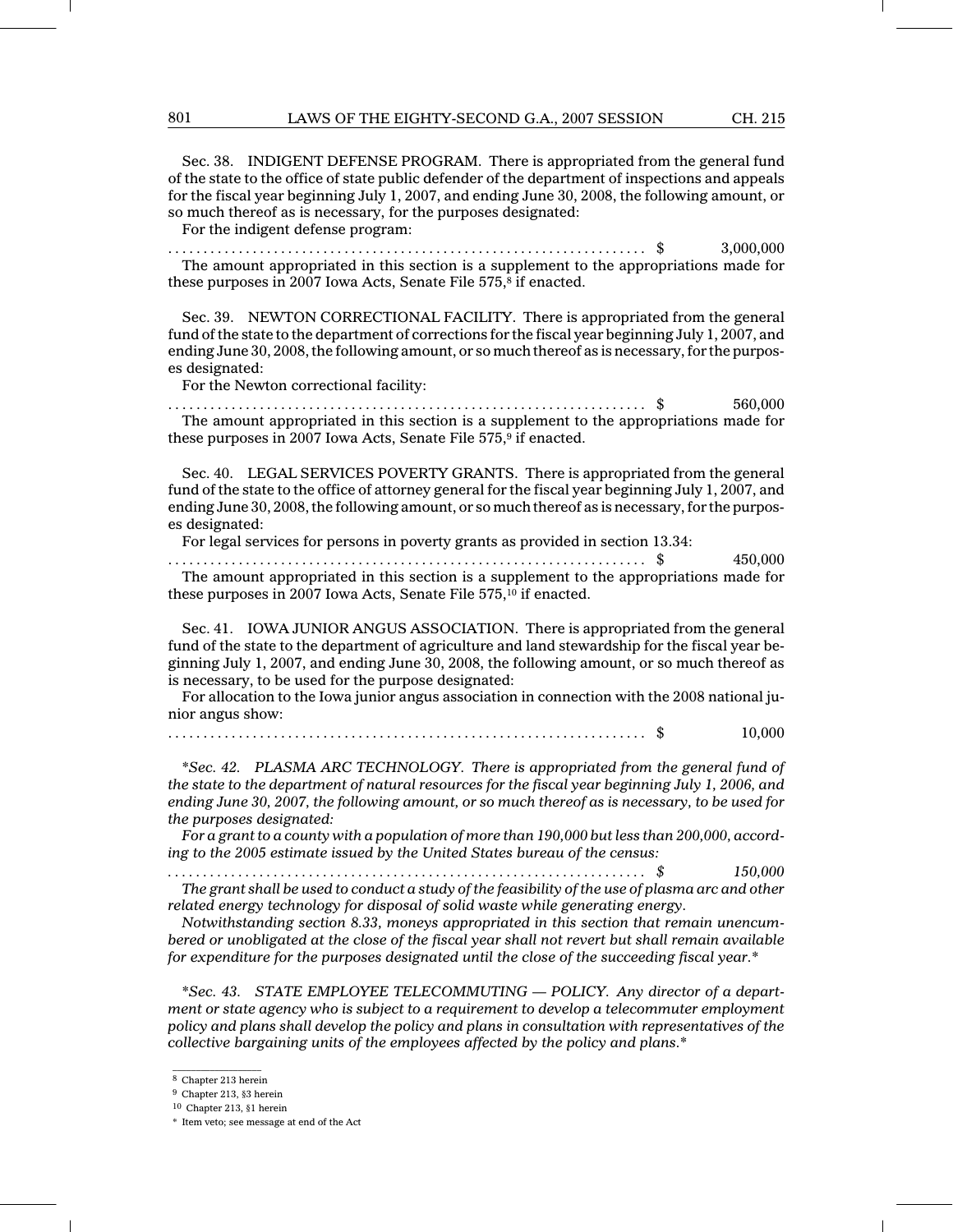Sec. 44. 2006 Iowa Acts, chapter 1177, section 16, subsection 4, is amended by adding the following new unnumbered paragraph:

NEW UNNUMBERED PARAGRAPH. Notwithstanding section 8.33, moneys appropriated in this subsection that remain unencumbered or unobligated at the close of the fiscal year shall not revert but shall remain available for expenditure for the purposes designated during the succeeding fiscal year.

Sec. 45. 2006 Iowa Acts, chapter 1180, section 5, subsection 6, is amended by adding the following new unnumbered paragraph:

NEW UNNUMBERED PARAGRAPH. Notwithstanding section 8.33, moneys appropriated in this subsection that remain unencumbered or unobligated at the close of the fiscal year shall not revert but shall remain available for expenditure for the purposes designated until the close of the succeeding fiscal year.

Sec. 46. 2007 Iowa Acts, Senate File 562,<sup>11</sup> section 1, subsection 6, if enacted, is amended by adding the following new unnumbered paragraph:

NEW UNNUMBERED PARAGRAPH. Notwithstanding section 8.33, moneys appropriated in this subsection that remain unencumbered or unobligated at the close of the fiscal year shall not revert but shall remain available for expenditure for the purposes designated until the close of the succeeding fiscal year.

Sec. 47. The section of 2007 Iowa Acts, House File 641,<sup>12</sup> which is titled "processing of installment agreements", and which refers to section 602.8107, subsection 4, and allocates moneys to the judicial branch, if enacted, is repealed.

\*Sec. 48. 2007 Iowa Acts, House File 752, section 1, subsection 2, paragraph a, if enacted, is amended to read as follows:

| a. Operations:                                                                                                                                                                                                      |                           |
|---------------------------------------------------------------------------------------------------------------------------------------------------------------------------------------------------------------------|---------------------------|
|                                                                                                                                                                                                                     | 6,237,000<br>$6,253,800*$ |
| *Sec. 49. 2007 Iowa Acts, House File 752, section 2, subsection 1, paragraph a, if enacted,<br>is amended to read as follows:<br>a. Operations:                                                                     |                           |
|                                                                                                                                                                                                                     | 38,311,652                |
|                                                                                                                                                                                                                     | 38,414,852                |
|                                                                                                                                                                                                                     | 305.00                    |
|                                                                                                                                                                                                                     | $306.00*$                 |
| Sec. 50. 2007 Iowa Acts, House File 752, <sup>13</sup> section 1, subsection 3, if enacted, is amended<br>to read as follows:<br>3. For payments to the department of administrative services for utility services: |                           |
|                                                                                                                                                                                                                     | 145,000                   |
|                                                                                                                                                                                                                     | 188,207                   |
| Sec. 51. 2007 Iowa Acts, House File 752, <sup>14</sup> section 2, subsection 2, if enacted, is amended<br>to read as follows:                                                                                       |                           |
| 2. For payments to the department of administrative services for utility services:                                                                                                                                  |                           |
|                                                                                                                                                                                                                     | 888,000                   |

| <sup>11</sup> Chapter 212 herein |
|----------------------------------|

<sup>12</sup> Chapter 196, §15 herein

<sup>13</sup> Chapter 216 herein

1,153,417

<sup>\*</sup> Item veto; see message at end of the Act

<sup>14</sup> Chapter 216 herein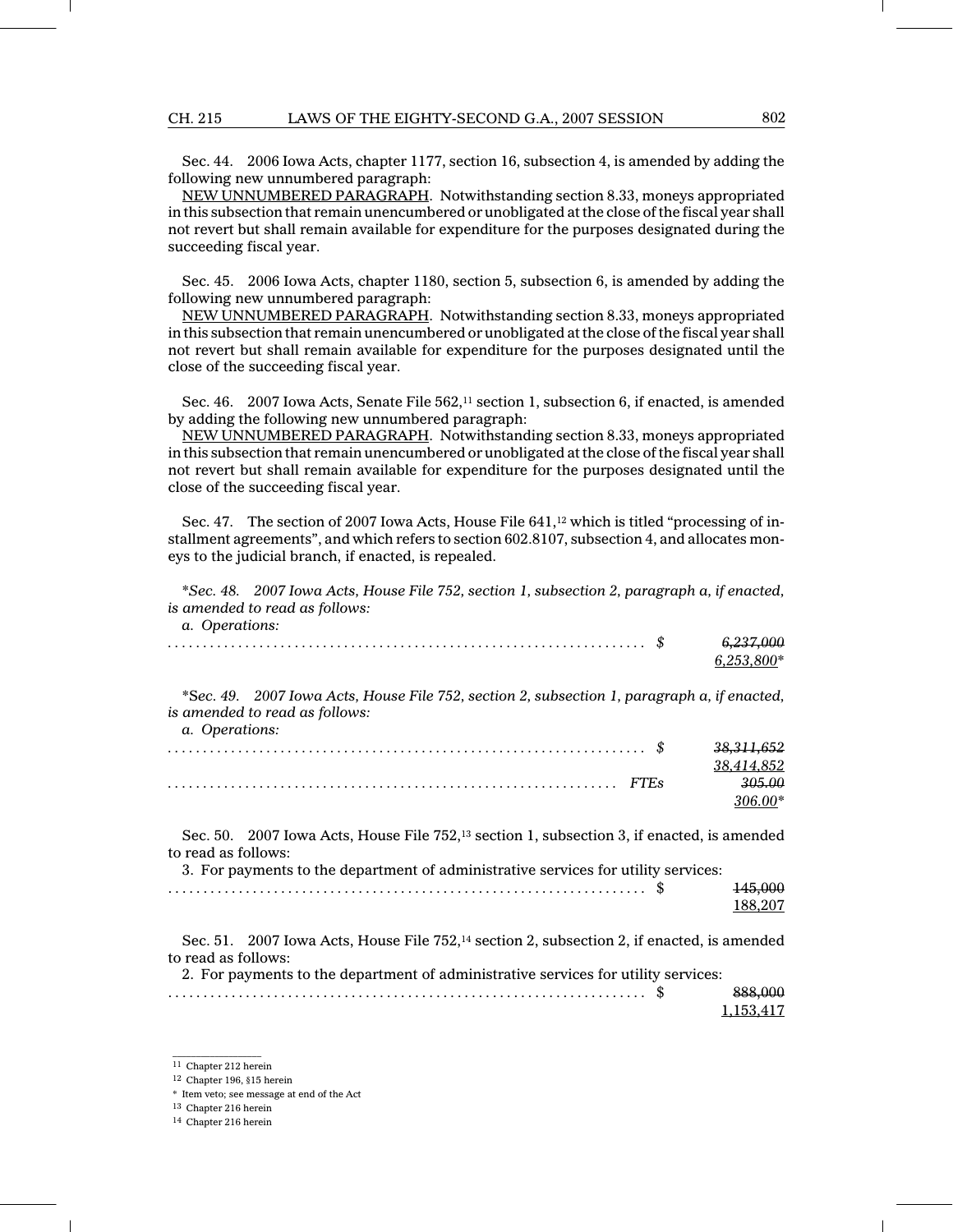Sec. 52. 2007 Iowa Acts, House File 874,<sup>15</sup> section 7, subsection 4, paragraph a, if enacted, is amended to read as follows:

a. For salaries, support, maintenance, and miscellaneous purposes, and for not more than the following full-time equivalent positions:

| 4.655.809 |
|-----------|
| 100.50    |
|           |

Sec. 53. OFFICE OF ENERGY INDEPENDENCE. If 2007 Iowa Acts, House File 927,<sup>16</sup> is enacted and provides for an appropriation from the general fund of the state to the office of energy independence for the fiscal year beginning July 1, 2006, and ending June 30, 2007, allocations from that appropriation for administrative costs shall be for not more than the following full-time equivalent positions:

................................ ................................ FTEs 4.00

Sec. 54. TIM SHIELDS CENTER. It is the intent of the general assembly that appropriations be made from moneys in the state treasury to assist the local government innovation commission in funding the Tim Shields center for governing excellence in Iowa established in section 8.68 if enacted by 2007 Iowa Acts, Senate File 155.<sup>17</sup>

Sec. 55. STATE BOARD OF REGENTS — ARTICULATION WEBSITE. The general assembly finds that as college costs increase, Iowa's community college students need access to resources that allow the students to make informed, cost-effective decisions regarding their postsecondary education plans. It is the intent of the general assembly to provide for a seamless transition for students transferring from Iowa's community colleges to Iowa's state universities. Therefore, the state board of regents shall, in cooperation with the department of education and the community colleges, develop, maintain, and promote a user-friendly credit transfer and articulation internet website that allows Iowans to know at the time of enrollment in a community college course whether the credit will be accepted by the state university of the student's choice, the category in which the university will apply the credit, and to which degree program or programs the university will apply the credit. The board and the community colleges shall continuously strive to improve upon the coordinating efforts between the state universities and the community colleges to map and articulate community college courses for college credit with the degree programs offered at the state universities. The website shall be operational not later than July 1, 2008.

\*Sec. 56. NEW SECTION. 15.391 WORLD FOOD PRIZE AWARD AND SUPPORT.

1. Commencing with the fiscal year beginning July 1, 2008, there is annually appropriated from the general fund of the state to the department one million dollars for the support of the world food prize award.

2. The Iowa state capitol is designated as the primary location for the annual ceremony to award the world food prize.\*

\*Sec. 57. NEW SECTION. 15.392 WORLD FOOD PRIZE YOUTH INSTITUTE.

1. As a condition of receiving state funding, the entity awarding the world food prize shall establish a world food prize youth institute program in honor of Nobel peace prize laureate Dr. Norman E. Borlaug. The purpose of the program shall be to provide an educational opportunity and forum for high school students in this state who have an interest in food, agriculture, or natural resources disciplines.

2. State funding for the world food prize youth institute for a fiscal year shall be allocated from the appropriation made for the support of the world food prize award.

3. A world food prize youth institute advisory committee is established to advise and support the institute. The advisory committee shall receive regular updates concerning the status of

 $\mathcal{L}=\mathcal{L}$  , we can also the set of the set of the set of the set of the set of the set of the set of the set of the set of the set of the set of the set of the set of the set of the set of the set of the set of the s <sup>15</sup> Chapter 217 herein

<sup>16</sup> Chapter 209, §2 herein; see also chapter 168

<sup>17</sup> Chapter 117, §6, 7 herein

<sup>\*</sup> Item veto; see message at end of the Act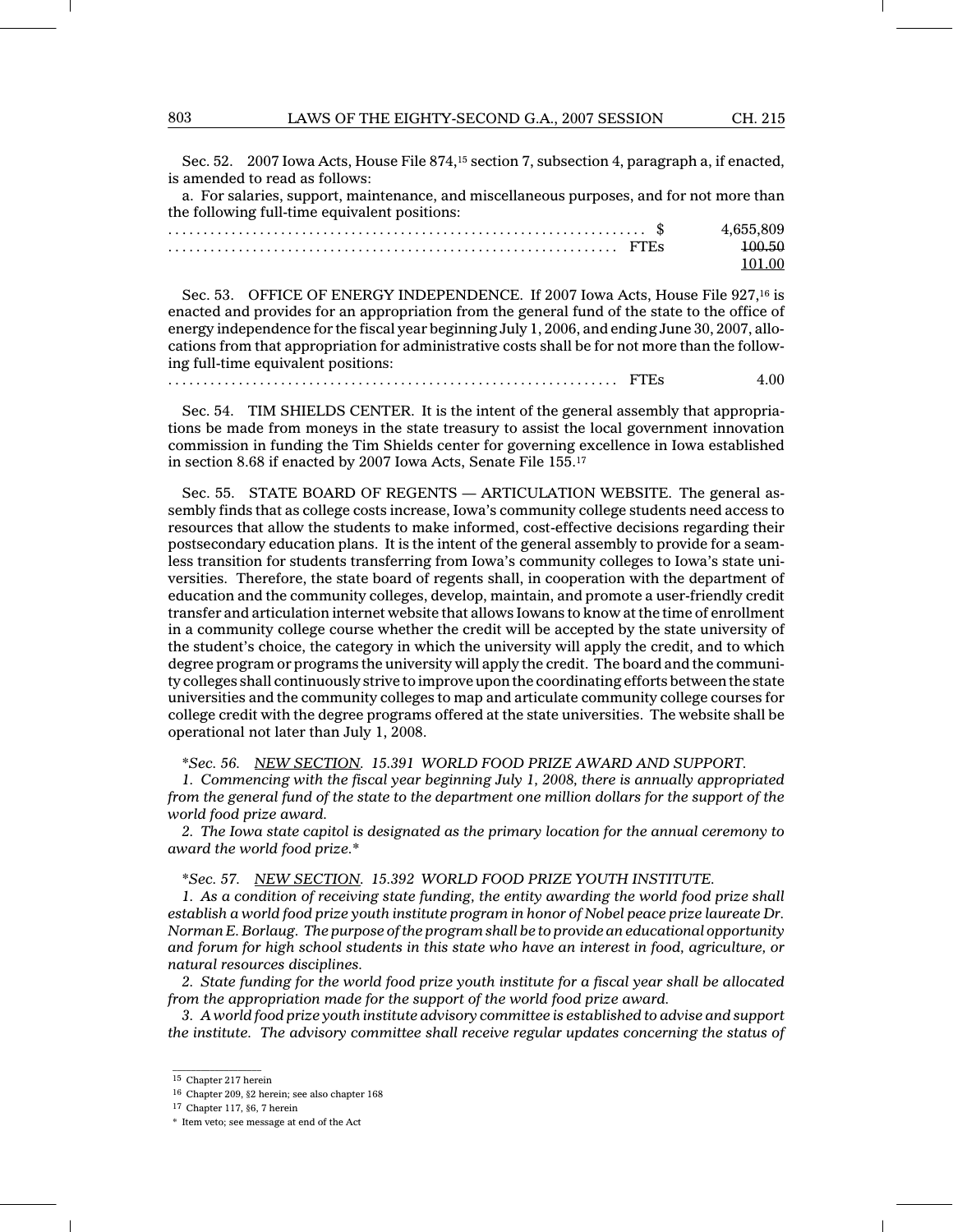#### CH. 215 LAWS OF THE EIGHTY-SECOND G.A., 2007 SESSION 804

the institute. The membership of the advisory committee shall include two members of the senate, one each appointed by the majority and minority party leaders, and two members of the house of representatives appointed by the speaker and minority leader of the house of representatives. In addition, the governor shall appoint two members. The terms of the legislative and executive branch appointments shall coincide with each legislative biennium. A vacancy in a legislative or executive branch appointment shall be filled for the balance of the unexpired term by the original appointing authority.

4. Staff support for the advisory committee shall be provided by the department of economic development.\*

Sec. 58. Section 15F.203, subsection 3, paragraph e, Code 2007, is amended to read as follows:

e. The project is primarily a vertical infrastructure project with demonstrated substantial regional or statewide economic impact. For purposes of the program, "vertical infrastructure" means land acquisition and construction, major renovation and major repair of buildings, all appurtenant structures, utilities, site development, and recreational trails and water trails. "Vertical infrastructure" does not include routine, recurring maintenance or operational expenses or leasing of a building, appurtenant structure, or utility without a lease-purchase agreement.

\*Sec. 59. Section 15F.204, subsection 8, Code 2007, is amended to read as follows:

8. a. There is appropriated from the rebuild Iowa infrastructure fund to the community attraction and tourism fund, the following amounts:

(1) For the fiscal year beginning July 1, 2004, and ending June 30, 2005, the sum of twelve million dollars.

(2) For the fiscal year beginning July 1, 2005, and ending June 30, 2006, the sum of five million dollars.

(3) For the fiscal year beginning July 1, 2006, and ending June 30, 2007, the sum of five million dollars.

(4) For the fiscal year beginning July 1, 2007, and ending June 30, 2008, the sum of five million dollars.

(5) For the fiscal year beginning July 1, 2008, and ending June 30, 2009, the sum of five million dollars.

(6) For the fiscal year beginning July 1, 2009, and ending June 30, 2010, the sum of five million dollars.

(7) For the fiscal year beginning July 1, 2010, and ending June 30, 2011, the sum of five million dollars.

(8) For the fiscal year beginning July 1, 2011, and ending June 30, 2012, the sum of five million dollars.

(9) For the fiscal year beginning July 1, 2012, and ending June 30, 2013, the sum of five million dollars.

b. There is appropriated from the franchise tax revenues deposited in the general fund of the state to the community attraction and tourism fund, the following amounts:

(1) For the fiscal year beginning July 1, 2005, and ending June 30, 2006, the sum of seven million dollars.

(2) For the fiscal year beginning July 1, 2006, and ending June 30, 2007, the sum of seven million dollars.

(3) For the fiscal year beginning July 1, 2007, and ending June 30, 2008, the sum of seven million dollars.

(4) For the fiscal year beginning July 1, 2008, and ending June 30, 2009, the sum of seven million dollars.

(5) For the fiscal year beginning July 1, 2009, and ending June 30, 2010, the sum of seven million dollars.

(6) For the fiscal year beginning July 1, 2010, and ending June 30, 2011, the sum of seven million dollars.

<sup>\*</sup> Item veto; see message at end of the Act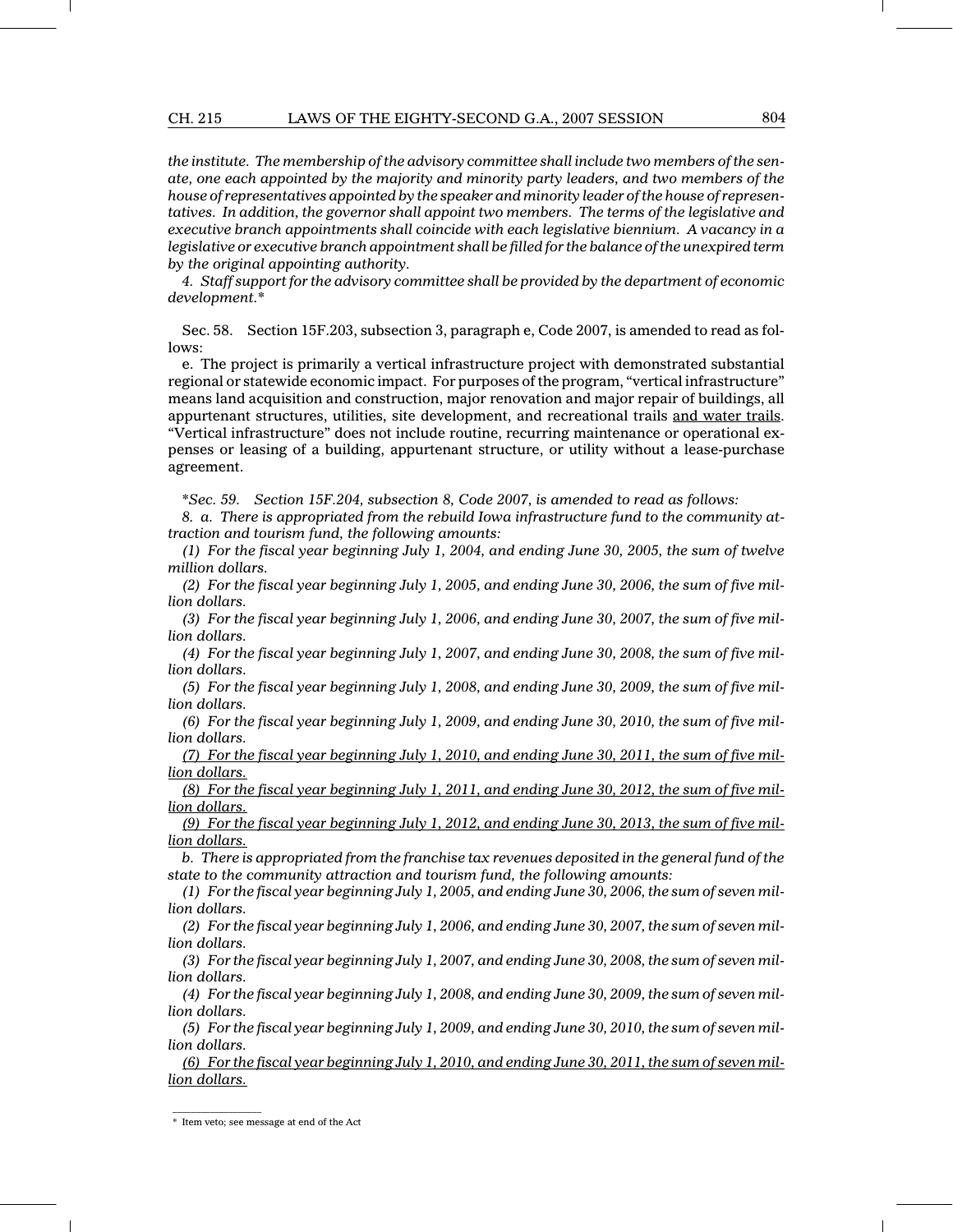(7) For the fiscal year beginning July 1, 2011, and ending June 30, 2012, the sum of seven million dollars.

(8) For the fiscal year beginning July 1, 2012, and ending June 30, 2013, the sum of seven million dollars.

Notwithstanding the allocation requirements in subsection 5, the board may make a multiyear commitment to an applicant of up to four six million dollars in any one fiscal year.\*

Sec. 60. Section 256D.5, subsection 4, Code 2007, is amended to read as follows: 4. For each fiscal year of the fiscal period beginning July 1, 2004, and ending June 30, 2007 2012, the sum of twenty-nine million two hundred fifty thousand dollars.

Sec. 61. Section 256D.9, Code 2007, is amended to read as follows: 256D.9 FUTURE REPEAL. This chapter is repealed effective July 1, 2007 2012.

Sec. 62. Section 279.51, subsection 1, Code 2007, is amended to read as follows:

1. There is appropriated from the general fund of the state to the department of education for the fiscal year beginning July 1, 2000 2007, and each succeeding fiscal year, the sum of twelve million five six hundred sixty six thousand one hundred ninety-six dollars.

The moneys shall be allocated as follows:

a. Two hundred seventy-five thousand eight hundred sixty-four dollars of the funds appropriated shall be allocated to the area education agencies to assist school districts in developing program plans and budgets under this section and to assist school districts in meeting other responsibilities in early childhood education.

b. For the fiscal year beginning July 1, 1998 2007, and for each succeeding fiscal year, eight million five hundred ten thirty-six thousand seven hundred forty dollars of the funds appropriated shall be allocated to the child development coordinating council established in chapter 256A for the purposes set out in subsection 2 of this section and section 256A.3.

c. For the fiscal year beginning July 1, 1996 2007, and for each fiscal year thereafter, three million five hundred ten thousand nine hundred ninety-two dollars of the funds appropriated shall be allocated as grants to school districts that have elementary schools that demonstrate the greatest need for programs for at-risk students with preference given to innovative programs for the early elementary school years. School districts receiving grants under this paragraph shall at a minimum provide activities and materials designed to encourage children's self-esteem, provide role modeling and mentoring techniques in social competence and social skills, and discourage inappropriate drug use. The grant allocations made in this paragraph may be renewed for additional periods of time. Of the amount allocated under this paragraph for each fiscal year, seventy-five thousand dollars shall be allocated to school districts which have an actual student population of ten thousand or less and have an actual non-English speaking student population which represents greater than five percent of the total actual student population for grants to elementary schools in those districts.

d. Notwithstanding section 256A.3, subsection 6, of the amount appropriated in this subsection for the fiscal year beginning July 1, 1996 2007, and for each succeeding fiscal year, two and one-fourth percent up to two hundred eighty-two thousand six hundred dollars may be used for administrative costs. Any reduction of an allocation under this subsection as necessary to fund the provisions of this paragraph shall be made from the allocation in paragraph " $h$ ".

Sec. 63. Section 469.10, subsection 2, if enacted by 2007 Iowa Acts, House File 927,<sup>18</sup> is amended to read as follows:

2. Of the moneys appropriated to the office and deposited in the fund, the office shall utilize up to one and five-tenths percent of the amount appropriated from the fund for a fiscal year for administrative costs. From the funds available for administrative costs, the office shall not employ more than four full-time equivalent positions.

 $\mathcal{L}=\mathcal{L}$  , we can also the set of the set of the set of the set of the set of the set of the set of the set of the set of the set of the set of the set of the set of the set of the set of the set of the set of the s

<sup>\*</sup> Item veto; see message at end of the Act

<sup>18</sup> Chapter 209, §1 herein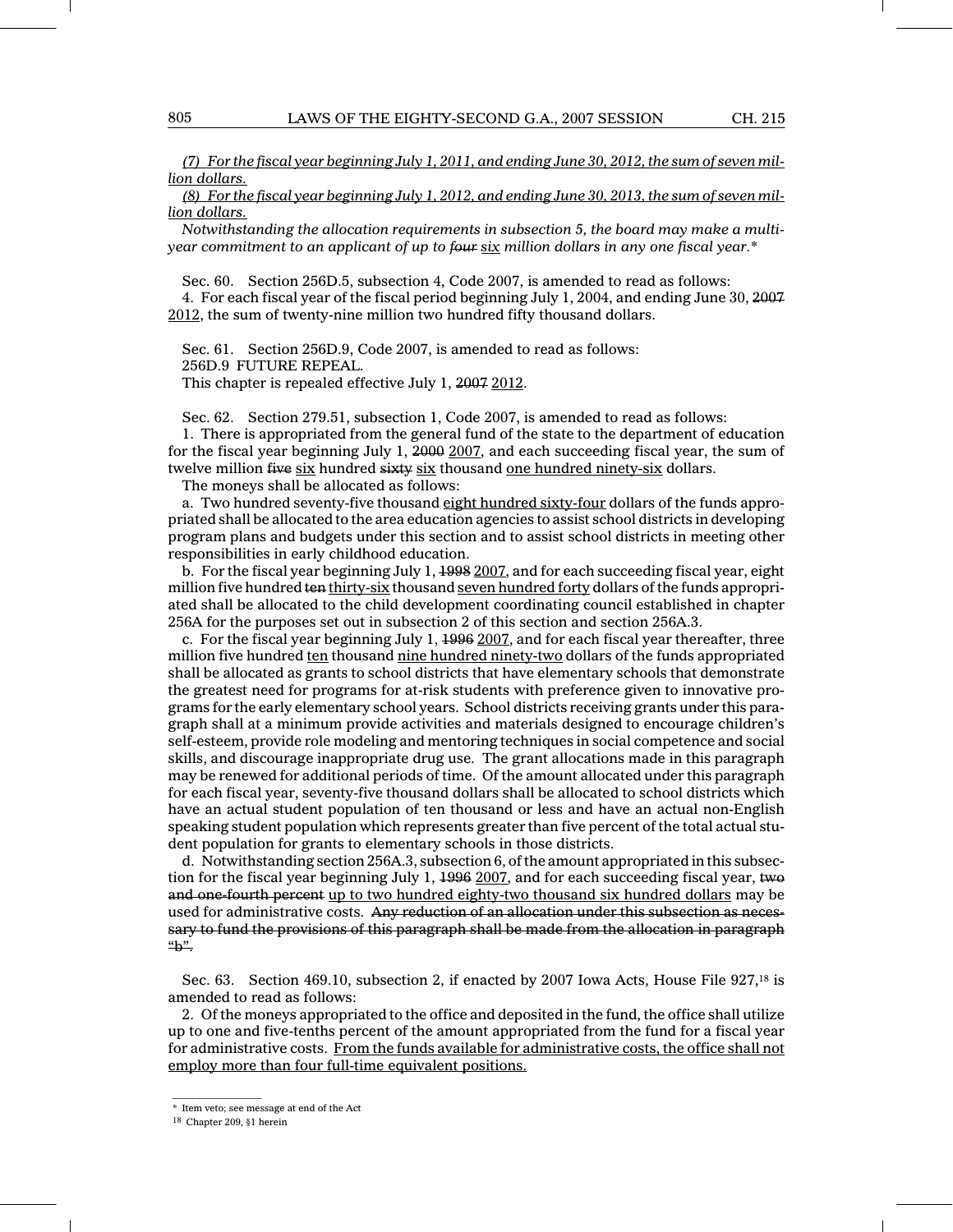Sec. 64. Section 602.1304, subsection 2, paragraph b, Code 2007, is amended to read as follows:

b. For each fiscal year, a judicial collection estimate for that fiscal year shall be equally and proportionally divided into a quarterly amount. The judicial collection estimate shall be calculated by using the state revenue estimating conference estimate made by December 15 pursuant to section 8.22A, subsection 3, of the total amount of fines, fees, civil penalties, costs, surcharges, and other revenues collected by judicial officers and court employees for deposit into the general fund of the state. The revenue estimating conference estimate shall be reduced by the maximum amounts allocated to the Iowa prison infrastructure fund pursuant to section 602.8108A, the court technology and modernization fund pursuant to section 602.8108, subsection 7, the judicial branch pursuant to section 602.8108, subsection 8, the department of inspections and appeals pursuant to section 602.8108, subsection 9, the office of attorney general pursuant to section 602.8108, subsection 10, the department of corrections pursuant to section 602.8108, subsection 11, and the road use tax fund pursuant to section 602.8108, subsection 12, and the remainder shall be the judicial collection estimate. In each quarter of a fiscal year, after revenues collected by judicial officers and court employees equal to that quarterly amount are deposited into the general fund of the state, after the required amount is deposited during the quarter into the Iowa prison infrastructure fund pursuant to section 602.8108A, into the court technology and modernization fund pursuant to section 602.8108, subsection 7, and into the road use tax fund pursuant to section 602.8108, subsection 12, after the required amount is allocated to the judicial branch pursuant to section 602.8108, subsection 8, and after the required amount is allocated to the department of inspections and appeals pursuant to section 602.8108, subsection 9, the office of attorney general pursuant to section 602.8108, subsection 10, and the department of corrections pursuant to section 602.8108, subsection  $11$ , the director of the department of administrative services shall deposit the remaining revenues for that quarter into the enhanced court collections fund in lieu of the general fund. However, after total deposits into the collections fund for the fiscal year are equal to the maximum deposit amount established for the collections fund, remaining revenues for that fiscal year shall be deposited into the general fund. If the revenue estimating conference agrees to a different estimate at a later meeting which projects a lesser amount of revenue than the initial estimate amount used to calculate the judicial collection estimate, the director of the department of administrative services shall recalculate the judicial collection estimate accordingly. If the revenue estimating conference agrees to a different estimate at a later meeting which projects a greater amount of revenue than the initial estimate amount used to calculate the judicial collection estimate, the director of the department of administrative services shall recalculate the judicial collection estimate accordingly but only to the extent that the greater amount is due to an increase in the fines, fees, civil penalties, costs, surcharges, or other revenues allowed by law to be collected by judicial officers and court employees.

Sec. 65. Section 602.8108, subsections 8, 9, 10, and 11, Code 2007, are amended by striking the subsections.

Sec. 66. EFFECTIVE DATE. The section of this division of this Act making an appropriation to the department of natural resources for a plasma arc technology grant, being deemed of immediate importance, takes effect upon enactment.

Sec. 67. EFFECTIVE DATE. The section of this division of this Act amending section 256D.9, being deemed of immediate importance, takes effect upon enactment.

Sec. 68. EFFECTIVE DATE. The section of this division of this Act amending 2006 Iowa Acts, chapter 1177, being deemed of immediate importance, takes effect upon enactment.

Sec. 69. EFFECTIVE DATE. The section of this division of this Act amending 2006 Iowa Acts, chapter 1180, section 5, being deemed of immediate importance, takes effect upon enactment.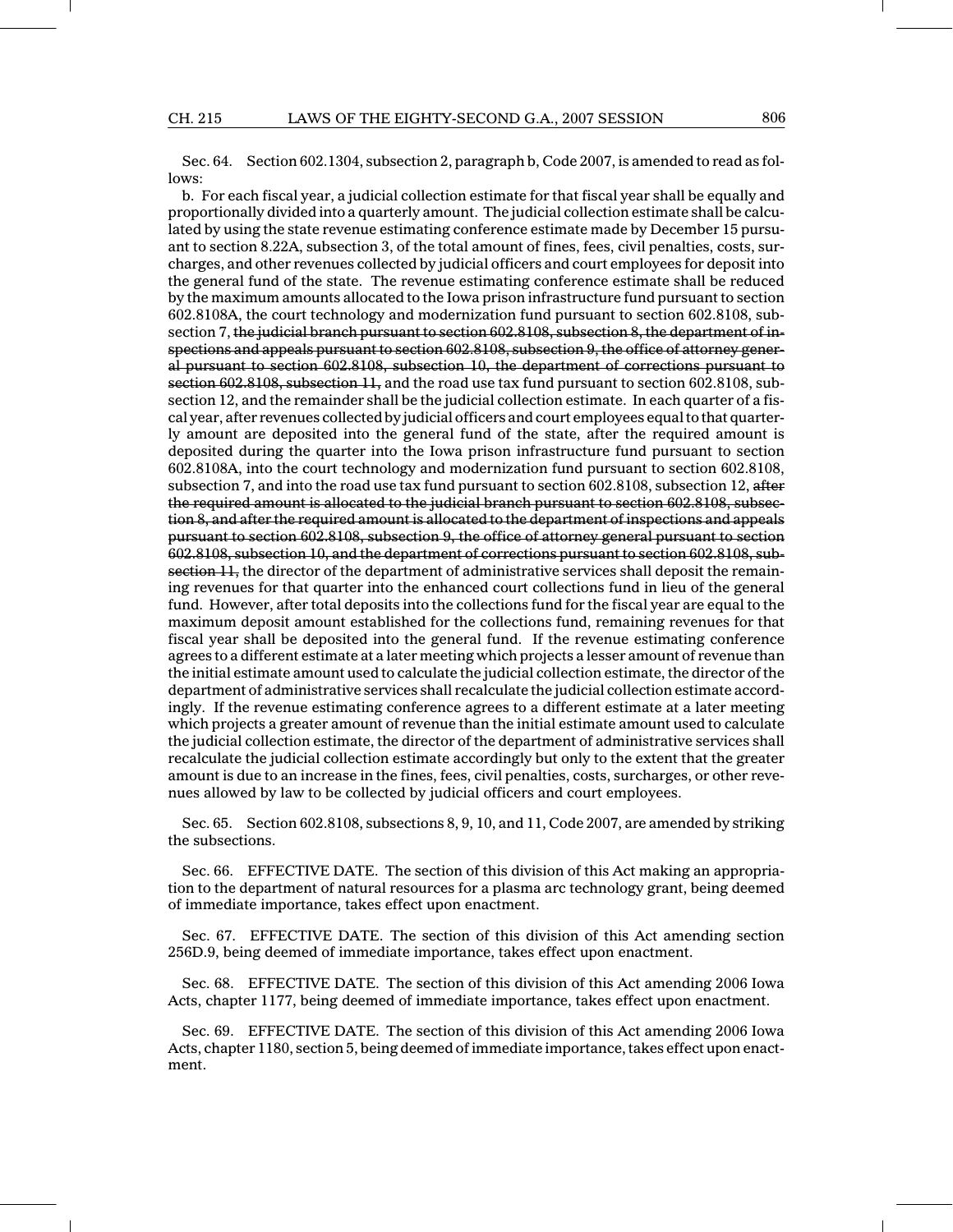## DIVISION V APPROPRIATION ADJUSTMENTS

## Sec. 70. VETERANS HOME OWNERSHIP ASSISTANCE PROGRAM.

1. There is appropriated from the rebuild Iowa infrastructure fund to the department of veterans affairs for the fiscal year beginning July 1, 2007, and ending June 30, 2008, the following amount, or so much thereof as is necessary, to be used for the purpose designated:

For transfer to the Iowa finance authority to be used for continuation of the home ownership assistance program for persons who are or were eligible members of the armed forces of the United States, in accordance with section 35A.15, as enacted by 2007 Iowa Acts, Senate File 407,<sup>19</sup> notwithstanding section 8.57, subsection 6, paragraph "c":

...................................... .............................. \$ 1,000,000 2. Of the funds transferred pursuant to this section, the Iowa finance authority may retain not more than \$20,000 for administrative purposes.

3. Of the amount transferred to the Iowa finance authority pursuant to this section, not more than \$50,000 shall be transferred to the department of public defense to be used for the enduring families program.

4. Notwithstanding section 8.33, moneys appropriated or transferred in this section that remain unencumbered or unobligated at the close of the fiscal year shall not revert but shall remain available for expenditure for the purposes designated until the close of the succeeding fiscal year.

Sec. 71. 2007 Iowa Acts, Senate File 562,<sup>20</sup> section 3, subsection 3, paragraphs a and d, if enacted, are amended to read as follows:

a. Community development programs

For salaries, support, maintenance, miscellaneous purposes, community economic development programs, tourism operations, community assistance, the mainstreet and rural mainstreet programs, the school-to-career program, the community development block grant, and housing and shelter-related programs and for not more than the following full-time equivalent positions:

|  |  |  |  |  |  |  |  |  |  |  |  |  |  |  |  |  |  |  |                                                                                       | 6.422.654 |           |  |
|--|--|--|--|--|--|--|--|--|--|--|--|--|--|--|--|--|--|--|---------------------------------------------------------------------------------------|-----------|-----------|--|
|  |  |  |  |  |  |  |  |  |  |  |  |  |  |  |  |  |  |  |                                                                                       |           | 6.322.654 |  |
|  |  |  |  |  |  |  |  |  |  |  |  |  |  |  |  |  |  |  |                                                                                       | 58.26     |           |  |
|  |  |  |  |  |  |  |  |  |  |  |  |  |  |  |  |  |  |  | d. From the moneys appropriated in this subsection, the department shall use at least |           |           |  |

moneys appropriated in this subsection, the department shall use at least \$1,046,000 \$946,000 for purposes of the mainstreet and rural mainstreet programs.

Sec. 72. 2007 Iowa Acts, Senate File 562,<sup>21</sup> section 3, subsection 4, unnumbered paragraph 1, if enacted, is amended to read as follows:

For allocating moneys for the world food prize:

Sec. 73. 2007 Iowa Acts, Senate File 562,<sup>22</sup> section 14, subsections 1 and 3, if enacted, are amended to read as follows:

1. There is appropriated from the general fund of the state to the university of northern Iowa for the fiscal year beginning July 1, 2007, and ending June 30, 2008, the following amount, or so much thereof as is necessary, to be used for the metal casting institute, for the myentrenet internet application, and for the institute of decision making, including salaries, support, maintenance, miscellaneous purposes, and for not more than the following full-time equivalent positions:

 $\mathcal{L}=\mathcal{L}$  , we can also the set of the set of the set of the set of the set of the set of the set of the set of the set of the set of the set of the set of the set of the set of the set of the set of the set of the s <sup>19</sup> Chapter 87 herein

<sup>20</sup> Chapter 212 herein

<sup>21</sup> Chapter 212 herein

<sup>22</sup> Chapter 212 herein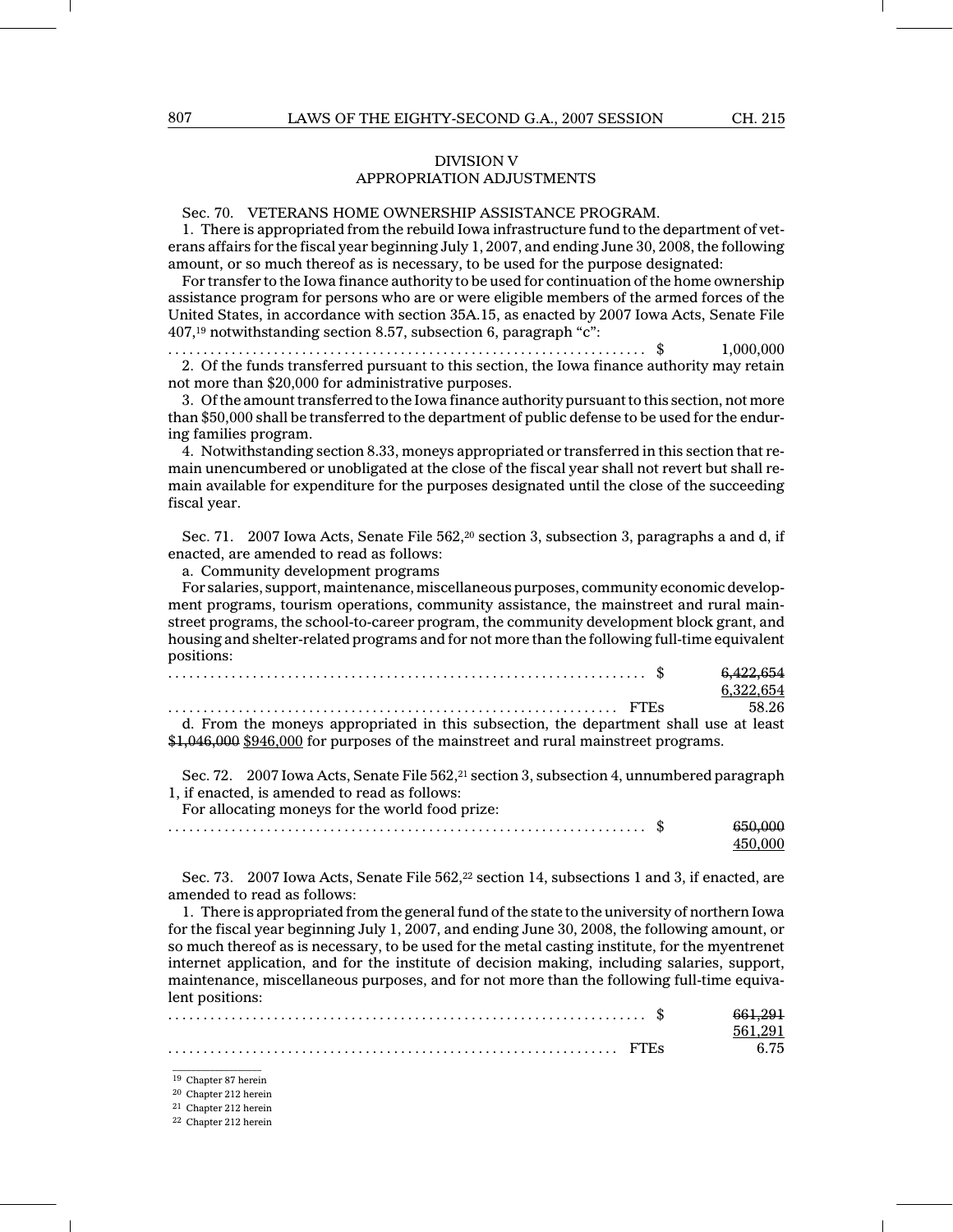CH. 215 LAWS OF THE EIGHTY-SECOND G.A., 2007 SESSION 808

3. From the moneys appropriated in this section, the university of northern Iowa shall use at least \$300,000 \$200,000 for purposes of expanding the service area of the myentrenet internet application.

Sec. 74. 2007 Iowa Acts, Senate File 575,<sup>23</sup> section 4, subsection 1, paragraph b, unnumbered paragraph 1, if enacted, is amended to read as follows: For educational programs for inmates at state penal institutions:

| For educational programs for immates at state penal institutions. |           |
|-------------------------------------------------------------------|-----------|
|                                                                   | 2,070,358 |

Sec. 75. 2007 Iowa Acts, Senate File 575,<sup>24</sup> section 5, subsection 1, paragraph f, unnumbered paragraph 1, if enacted, is amended to read as follows: For the sixth judicial district department of correctional services:

| . | ഄ | 12 203 009<br>$+4,400,000$ |
|---|---|----------------------------|
|   |   | 12 003 009                 |

Sec. 76. 2007 Iowa Acts, House File 874,<sup>25</sup> section 19, subsection 1, if enacted, is amended to read as follows:

1. ADMINISTRATION AND ELECTIONS

For salaries, support, maintenance, and miscellaneous purposes, and for not more than the following full-time equivalent positions:

|                                                                                         | 1,431,015 |
|-----------------------------------------------------------------------------------------|-----------|
|                                                                                         | 1.331.015 |
|                                                                                         | 17.00     |
| The state department or state agency which provides data processing services to support |           |

The state department or state agency which provides data processing services to support voter registration file maintenance and storage shall provide those services without charge.

## DIVISION VI MISCELLANEOUS STATUTORY CHANGES

Sec. 77. Section 7E.7, subsection 1, Code 2007, is amended to read as follows:

1. The Iowa finance authority and the Iowa economic protective and investment authority shall be considered parts part of the Iowa department of economic development. The Iowa department of economic development may provide staff assistance and administrative support to the authorities authority.

Sec. 78. Section 7E.7, subsection 2, Code 2007, is amended by striking the subsection.

Sec. 79. Section 8A.311, Code 2007, is amended by adding the following new subsection: NEW SUBSECTION. 21. a. The director may authorize the procurement of goods and services in which a contractual limitation of vendor liability is provided for and set forth in the documents initiating the procurement. The director, in consultation with the department of management, shall adopt rules setting forth the circumstances in which such procurement will be permitted and what types of contractual limitations of liability are permitted. Rules adopted by the director shall establish criteria to be considered in making a determination of whether to permit a contractual limitation of vendor liability with regard to any procurement of goods and services. The criteria, at a minimum, shall include all of the following:

(1) Whether authorizing a contractual limitation of vendor liability is necessary to prevent harm to the state from a failure to obtain the goods or services sought, or from obtaining the goods or services at a higher price if the state refuses to allow a contractual limitation of vendor liability.

(2) Whether the contractual limitation of vendor liability is commercially reasonable when taking into account any risk to the state created by the goods or services to be procured and the purpose for which they will be used.

1,570,350

 $\mathcal{L}=\mathcal{L}$  , we can also the set of the set of the set of the set of the set of the set of the set of the set of the set of the set of the set of the set of the set of the set of the set of the set of the set of the s <sup>23</sup> Chapter 213 herein

<sup>24</sup> Chapter 213 herein

<sup>25</sup> Chapter 217 herein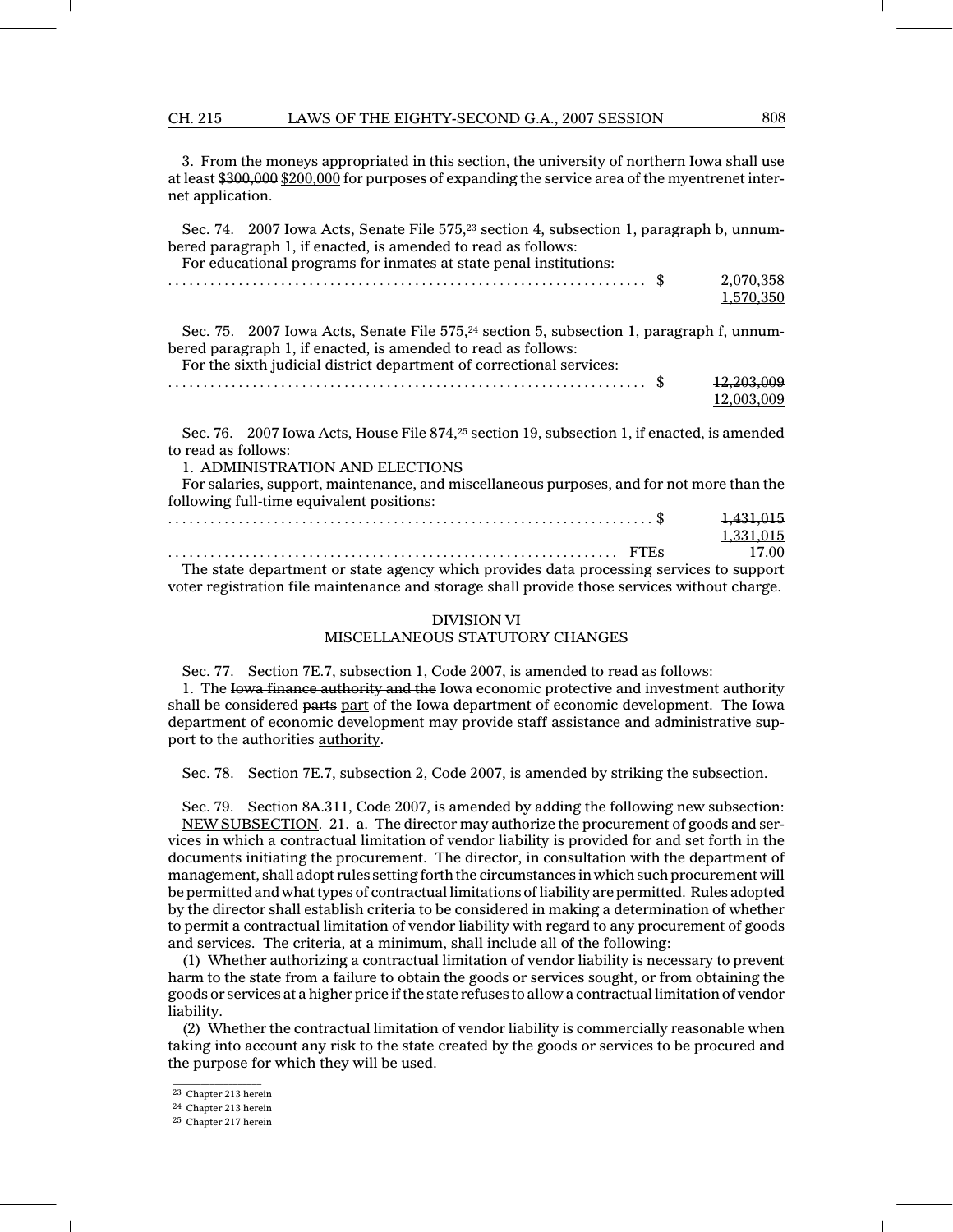b. Notwithstanding paragraph "a", a contractual limitation of vendor liability shall not include any limitation on the liability of any vendor for intentional torts, criminal acts, or fraudulent conduct.

c. The rules shall provide for the negotiation of a contractual limitation of vendor liability consistent with the requirements of this section and any other requirements of the department as provided in any related documents associated with a procurement of goods and services.

\*Sec. 80. Section 8A.363, subsection 1, Code 2007, is amended to read as follows:

1. A state officer or employee shall not use a state-owned motor vehicle for personal private use. A state officer or employee shall not be compensated for driving a privately owned motor vehicle unless it is done on state business with the approval of the director. In that case the state officer or employee shall receive an amount to be determined by the director. The amount shall not exceed be not less than ninety percent of the maximum or not more than one hundred ten percent of the maximum allowable under the federal internal revenue service rules per mile, notwithstanding established mileage requirements or depreciation allowances. However, the director may authorize private motor vehicle rates in excess of <u>one hundred ten percent of</u> the rate allowed under the federal internal revenue service rules for state business use of substantially modified or specially equipped privately owned vehicles required by persons with disabilities. A statutory provision establishing reimbursement for necessary mileage, travel, or actual expenses to a state officer falls under the private motor vehicle mileage rate limitation provided in this section unless specifically provided otherwise. Any peace officer employed by the state as defined in section 801.4 who is required to use a private motor vehicle in the performance of official duties shall receive the private vehicle mileage rate at the rate provided in this section. However, the director may delegate authority to officials of the state, and department heads, for the use of private vehicles on state business up to a yearly mileage figure established by the director. If a state motor vehicle has been assigned to a state officer or employee, the officer or employee shall not collect mileage for the use of a privately owned motor vehicle unless the state motor vehicle assigned is not useable.\*

Sec. 81. Section 15F.303, subsection 3, paragraph b, Code 2007, is amended to read as follows:

b. The project supports or is strategically aligned with other existing regional or statewide cultural, recreational, entertainment, or educational activities or with communities adjacent to cultural and entertainment districts whose existing or planned amenity base will augment or complement the cultural and entertainment venues of such districts.

Sec. 82. Section 15I.3, subsection 4, Code 2007, is amended to read as follows:

4. The total amount of tax credit certificates that may be issued for a fiscal year under this chapter shall not exceed ten million dollars for the fiscal years beginning before July 1, 2007, and shall not exceed four million dollars for fiscal years beginning on or after July 1, 2007. The department shall establish by rule the procedures for the application, review, selection, awarding of certificates, and the method to be used to determine for which fiscal year the tax credits are available. If the approved tax credits exceed the maximum amount for a fiscal year, tax credit certificates shall be issued on an earliest date applied basis.

Sec. 83. Section 28D.3, subsection 4, Code 2007, is amended to read as follows:

4. Persons employed by the department of natural resources, department of administrative services, and the Iowa communications network under this chapter are not subject to the twenty-four-month time limitation specified in subsection 2.

Sec. 84. Section 85.66, Code 2007, is amended to read as follows:

85.66 SECOND INJURY FUND — CREATION — CUSTODIAN.

The "Second Injury Fund" is hereby established under the custody of the treasurer of state and shall consist of payments to the fund as provided by this division and any accumulated interest and earnings on moneys in the second injury fund. The treasurer of state is charged

\* Item veto; see message at end of the Act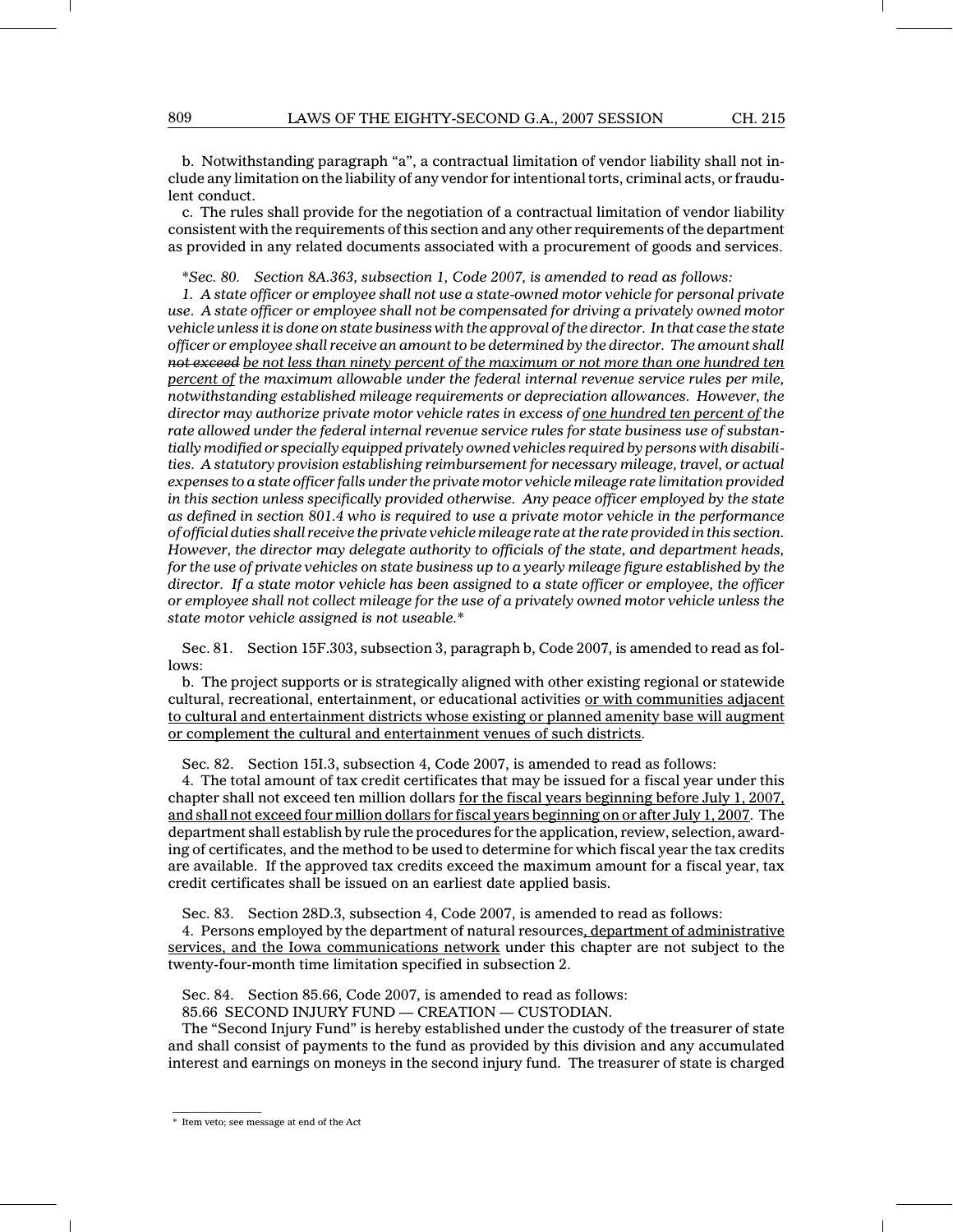with the conservation of the assets of the second injury fund. Moneys collected in the "Second Injury Fund" shall be disbursed only for the purposes stated in this division, and shall not at any time be appropriated or diverted to any other use or purpose. The treasurer of state shall invest any surplus moneys of the fund in securities which constitute legal investments for state funds under the laws of this state, and may sell any of the securities in which the fund is invested, if necessary, for the proper administration or in the best interests of the fund. Disbursements from the fund shall be paid by the treasurer of state only upon the written order of the workers' compensation commissioner. The attorney general shall be reimbursed up to one hundred fifty thousand dollars annually from the fund for services provided related to the fund. The treasurer of state shall quarterly prepare a statement of the fund, setting forth the balance of moneys in the fund, the income of the fund, specifying the source of all income, the payments out of the fund, specifying the various items of payments, and setting forth the balance of the fund remaining to its credit. The statement shall be open to public inspection in the office of the treasurer of state.

Sec. 85. Section 85.67, Code 2007, is amended to read as follows:

85.67 ADMINISTRATION OF FUND — SPECIAL COUNSEL — PAYMENT OF AWARD. The attorney general shall appoint a staff member to represent the treasurer of state and the fund in all proceedings and matters arising under this division. The attorney general shall be reimbursed up to one hundred fifty thousand dollars annually from the fund for services provided related to the fund. The commissioner of insurance shall consider the reimbursement to the attorney general as an outstanding liability when making a determination of funding availability under section 85.65A, subsection 2. In making an award under this division, the workers' compensation commissioner shall specifically find the amount the injured employee shall be paid weekly, the number of weeks of compensation which shall be paid by the employer, the date upon which payments out of the fund shall begin, and, if possible, the length of time the payments shall continue.

Sec. 86. Section 99F.4, subsection 24, Code 2007, is amended to read as follows:

24. To conduct a socioeconomic study on the impact of gambling on Iowans, every eight years beginning in calendar year 2008 2013, and issue a report on that study. The commission shall ensure that the results of each study are readily accessible to the public.

Sec. 87. Section 99F.11, subsection 3, paragraph e, subparagraph (3), as enacted by 2006 Iowa Acts, chapter 1151, subsection 6, is amended to read as follows:

(3) One-half of the moneys remaining after the appropriation in subparagraph (1) shall be credited, on a quarterly basis, to the general fund of the state for the purpose of funding the endow Iowa tax credit provided in section 15E.305.

Sec. 88. Section 135.105D, subsection 1A, as enacted by 2007 Iowa Acts, House File 158, <sup>26</sup> section 2, is amended by adding the following new paragraph:

NEW PARAGRAPH. d. Notwithstanding any other provision to the contrary, nothing in this section shall subject a parent, guardian, or legal custodian of a child of compulsory attendance age to any penalties under chapter 299.

Sec. 89. Section 175.3, subsection 1, paragraph a, Code 2007, is amended to read as follows:

a. The agricultural development authority is established within the office of treasurer of state. The authority is constituted as a public instrumentality and agency of the state exercising public and essential governmental functions.

Sec. 90. Section 175.3, subsection 7, Code 2007, is amended to read as follows:

7. The appointed members shall elect a chairperson and vice chairperson annually, and other officers as they determine, but the executive director shall serve as secretary to the author-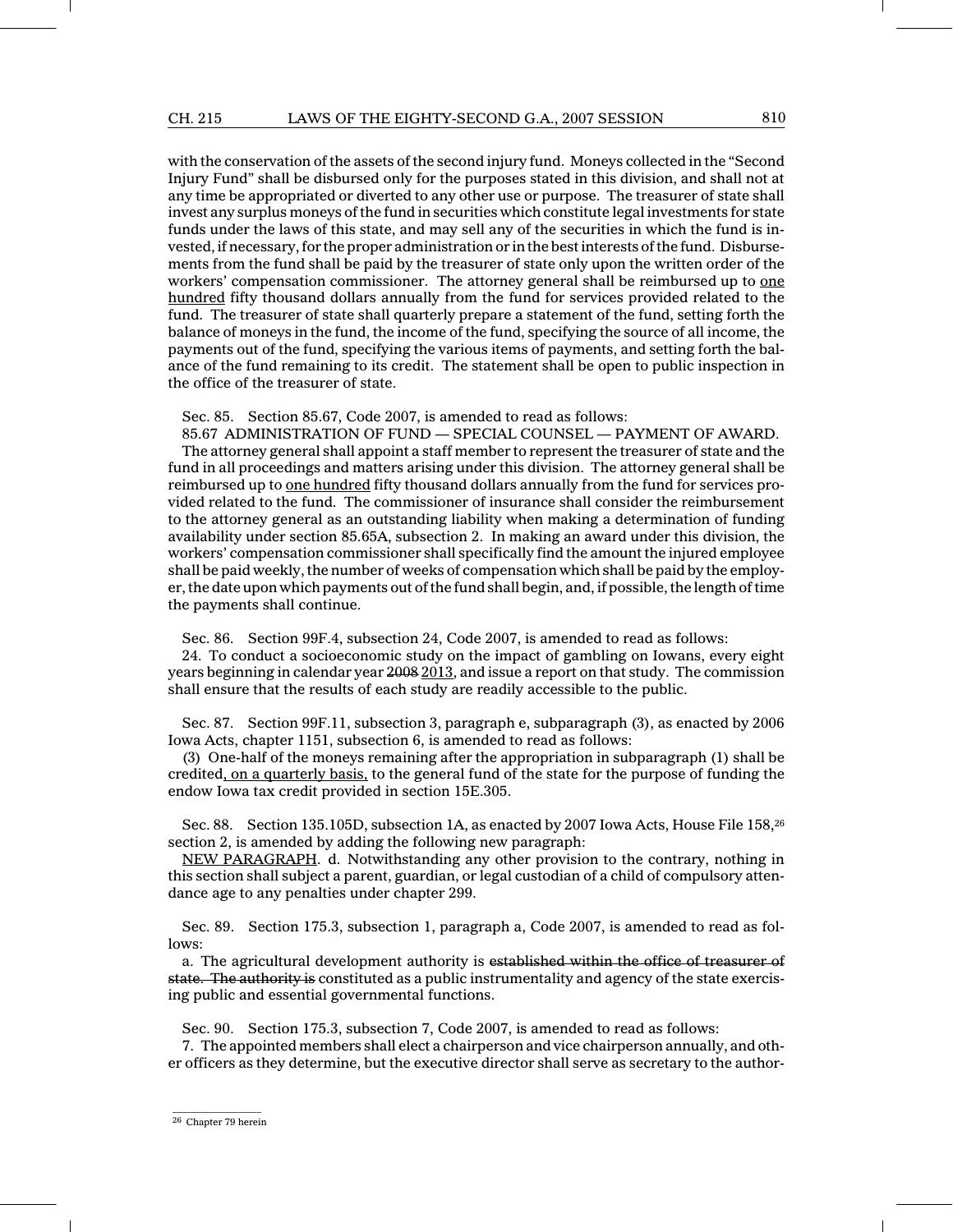### ity. The chairperson and vice chairperson shall serve on the selection and tenure committee as provided in section 175.7.

Sec. 91. Section 175.7, subsection 1, Code 2007, is amended by striking the subsection and inserting in lieu thereof the following:

1. The governor, subject to confirmation by the senate, shall appoint an executive director of the authority, who shall serve at the pleasure of the governor. The executive director shall be selected primarily for administrative ability and knowledge in the field, without regard to political affiliation.

Sec. 92. Section 175.8, Code 2007, is amended by adding the following new subsection:

NEW SUBSECTION. 3. For fiscal years beginning on or after July 1, 2007, the auditor of state shall conduct an annual audit of the agricultural development authority to be paid from resources of the authority notwithstanding any other audit conducted on behalf of the authority's board of directors. The auditor of state may acquire the services of an outside audit firm, if necessary, to conduct the audit as required in this subsection.

Sec. 93. NEW SECTION. 190A.1 FARM-TO-SCHOOL PROGRAM.

A farm-to-school program is established to encourage and promote the purchase of locally and regionally produced or processed food in order to improve child nutrition and strengthen local and regional farm economies.

Sec. 94. NEW SECTION. 190A.2 FARM-TO-SCHOOL COUNCIL.

1. A farm-to-school council is established and made up of seven members representing the following associations or state departments:

a. One member representing the Iowa school nutrition association.

b. One member representing the Iowa association for health, physical education, recreation and dance with expertise in health.

c. One Iowa fruit or vegetable producer.

d. One Iowa organic meat producer.

e. The director of the Leopold center or the director's designee.

f. The director of the department of agriculture and land stewardship or the director's designee.

g. The director of the department of education or the director's designee.

2. The members listed under subsection 1, paragraphs "a" through "d", shall be selected by the governor without senate confirmation and shall serve at the pleasure of the governor.

Sec. 95. NEW SECTION. 190A.3 GOALS AND STRATEGIES.

1. The program seeks to link elementary and secondary public and nonpublic schools in this state with Iowa farms to provide schools with fresh and minimally processed food for inclusion in school meals and snacks, encourages children to develop healthy eating habits, and provide Iowa farmers access to consumer markets.

2. The farm-to-school program may include activities that provide students with hands-on learning opportunities, such as farm visits, cooking demonstrations, and school gardening and composting programs.

3. The farm-to-school council shall seek to establish partnerships with public agencies and nonprofit organizations to implement a structure to facilitate communication between farmers and schools.

4. The farm-to-school council shall actively seek financial or in-kind contributions from organizations or persons to support the program.

Sec. 96. NEW SECTION. 190A.4 AGENCY COOPERATION.

The department of agriculture and land stewardship and the department of education shall provide information regarding the Iowa farm-to-school program in an electronic format on the department's internet website.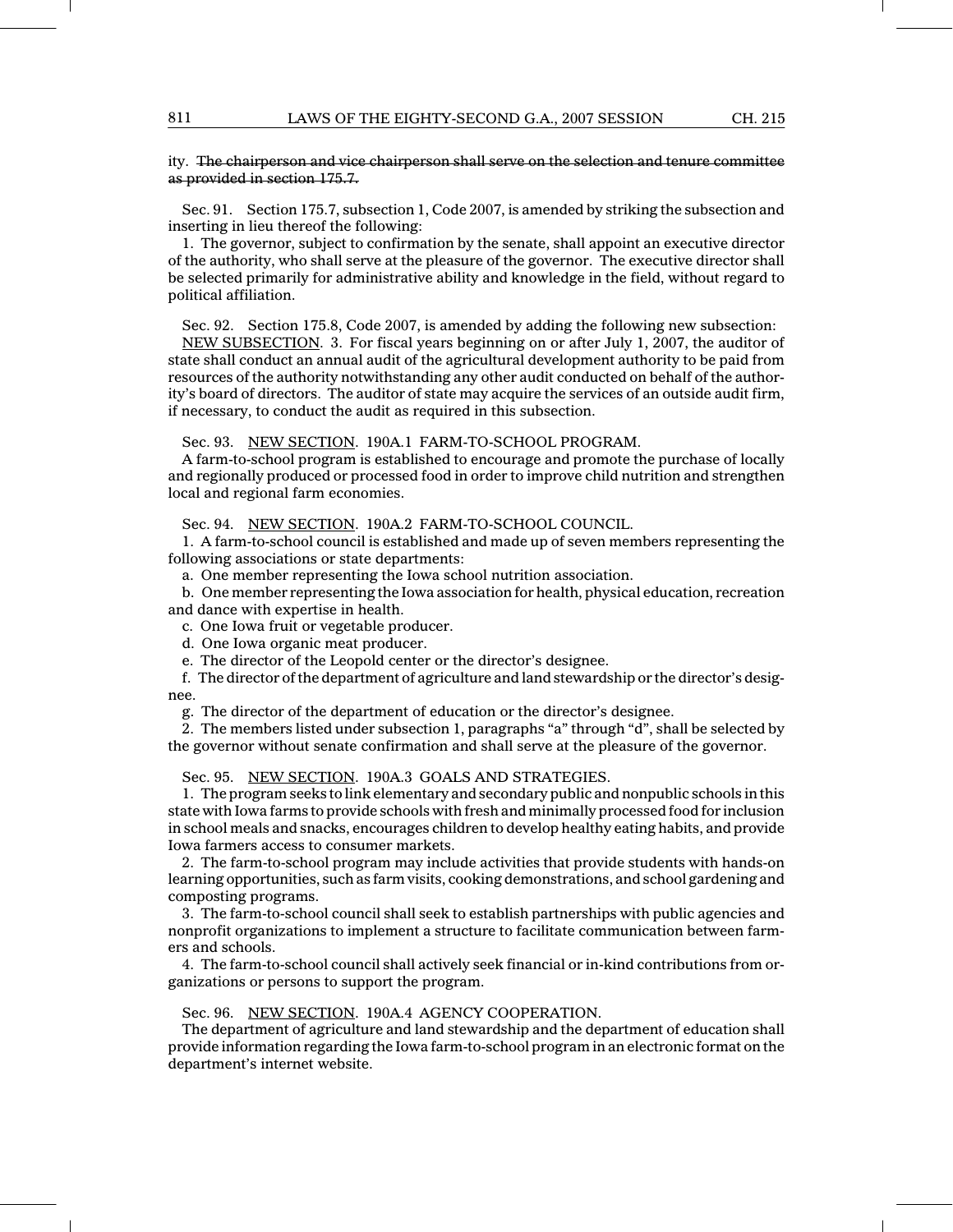#### CH. 215 LAWS OF THE EIGHTY-SECOND G.A., 2007 SESSION 812

Sec. 97. NEW SECTION. 214A.2B LABORATORY FOR MOTOR FUEL AND BIOFUELS. A laboratory for motor fuel and biofuels is established at a merged area school which is engaged in biofuels testing on July 1, 2007, and which testing includes but is not limited to B20 biodiesel testing for motor trucks and the ability of biofuels to meet A.S.T.M. international standards. The laboratory shall conduct testing of motor fuel sold in this state and biofuel which is blended in motor fuel in this state to ensure that the motor fuel or biofuels meet the requirements in section 214A.2.

Sec. 98. Section 216A.121, subsection 3, if enacted by 2007 Iowa Acts, House File 826, 27 section 1, is amended to read as follows:

3. MEMBERSHIP.

a. The commission shall consist of twenty-one twenty-two members, including seventeen eighteen voting members and four nonvoting members.

(1) The voting members shall be as follows:

(a) The governor or the governor's designee.

(b) One member, appointed by the governor, who is an Iowa designated representative to the federal Abraham Lincoln bicentennial commission governors' council.

(c) One member appointed by the president of Humanities Iowa.

(d) One member appointed by the director of the department of economic development.

(e) One member appointed by the administrator of the state historical society of Iowa.

(f) One member appointed by the executive director of the Iowa arts council.

(g) One member appointed by the executive director of the Iowa museum society.

(h) One member appointed by the president of the league of Iowa human rights agencies.

(i) One member appointed by the president of the Iowa league of cities.

(ii) One member appointed by the executive director of the Iowa state association of counties.

(j) One member appointed by the director of the department of education.

(k) One member appointed by the chairperson of the state board of regents.

(l) One member appointed by the president of the Iowa library board.

(m) One member appointed by the chairperson of the Iowa state chapter of the national association for the advancement of colored people.

(n) Four public members, appointed by the governor, with a demonstrated interest in history and substantial knowledge and appreciation of Abraham Lincoln.

(2) The nonvoting members shall be two state representatives, one appointed by the speaker of the house of representatives and one by the minority leader of the house, and two state senators, one appointed by the majority leader of the senate and one by the minority leader of the senate.

b. Nine Ten voting members of the board shall constitute a quorum. Persons making appointments shall consult with one another to ensure that the commission is balanced by gender, political affiliation, and geographic location, and to ensure selection of members representing diverse interest groups. The provisions of chapters 21 and 22 shall apply to meetings and records of the commission.

c. The commission shall elect a chairperson and vice chairperson from the members of the commission. Commission members shall serve without compensation, but shall be reimbursed for actual and necessary expenses.

Sec. 99. Section 237A.13, Code 2007, is amended by adding the following new subsection: NEW SUBSECTION. 3A. The department's billing and payment provisions for the program shall allow providers to elect either biweekly or monthly billing and payment for child care provided under the program. The department shall remit payment to a provider within ten business days of receiving a bill or claim for services provided. However, if the department determines that a bill has an error or omission, the department shall notify the provider of the error or omission and identify any correction needed before issuance of payment to the provider. The department shall provide the notice within five business days of receiving the billing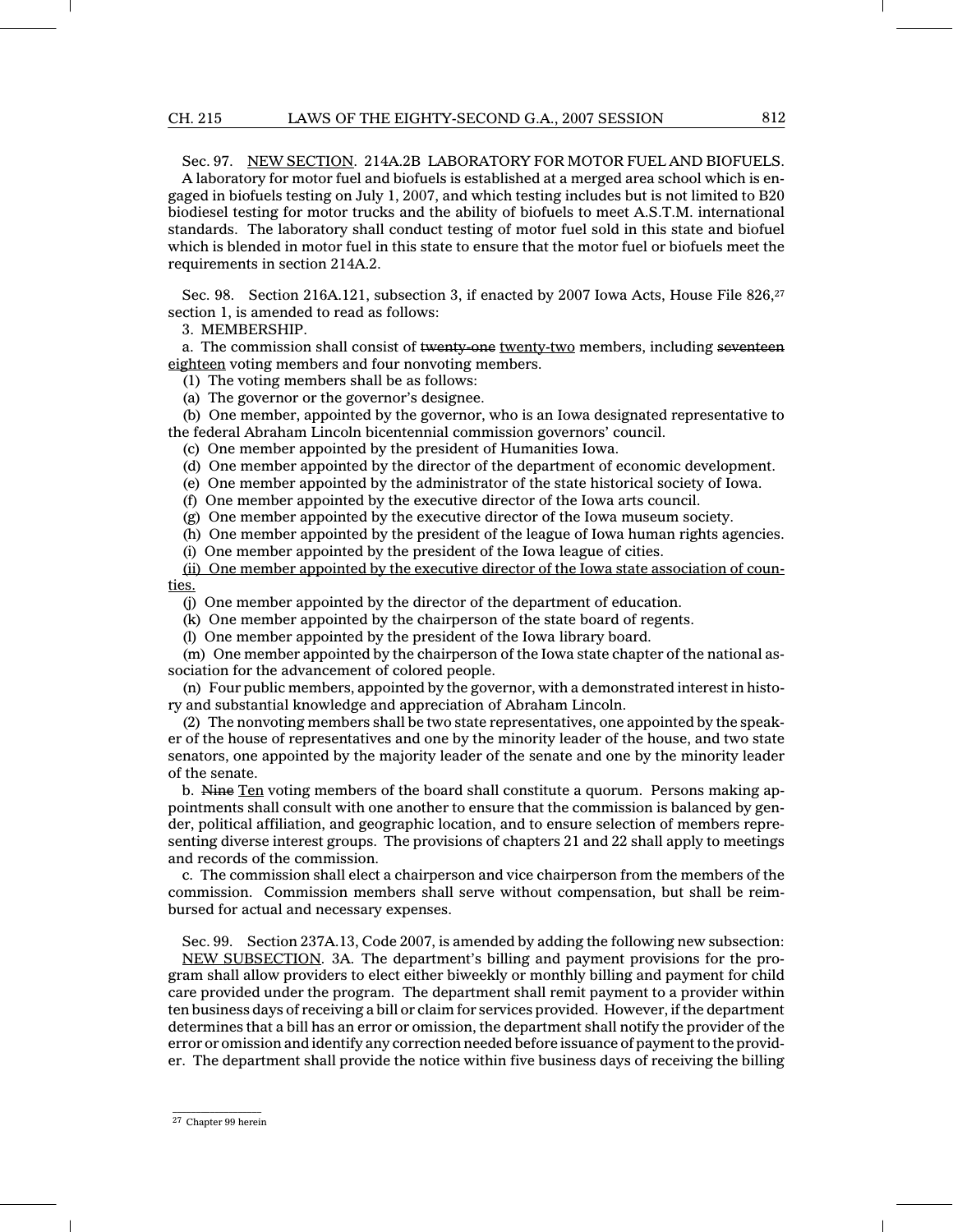from the provider and shall remit payment to the provider within ten business days of receiving the corrected billing.

Sec. 100. Section 256C.3, subsection 5, if enacted by 2007 Iowa Acts, House File 877,<sup>28</sup> is amended by adding the following new paragraph:

NEW PARAGRAPH. d. The state board, in collaboration with the department, shall ensure that the administrative rules adopted to support the preschool program emphasize that children's access to the program is voluntary, that the preschool foundation aid provided to a school district is provided based upon the enrollment of eligible students in the school district's local program regardless of whether an eligible student is a resident of the school district, and that agreements entered into by a school district for the provision of programming in settings other than the school district's facilities are between the school district and the private provider.

Sec. 101. Section 272.27, Code 2007, is amended to read as follows:

272.27 STUDENT TEACHING AND OTHER EDUCATIONAL EXPERIENCES.

If the rules adopted by the board of educational examiners for issuance of any type or class of license require an applicant to complete work in student teaching, an accredited college or university located within the state of Iowa and states conterminous with Iowa may offer a program or programs of teacher education approved by the director of the department of education or the appropriate authority in states conterminous with Iowa by entering prestudent teaching experiences, field experiences, practicums, clinicals, or internships, an institution with a practitioner preparation program approved by the state board of education under section 256.7, subsection 3, shall enter into a written contract with any accredited school district or private, accredited nonpublic school, preschool registered or licensed by the department of human services, or area education agency in Iowa under terms and conditions as agreed upon by the contracting parties. The terms and conditions of a written contract entered into with a preschool pursuant to this section shall provide that a student teacher be under the direct supervision of an appropriately licensed cooperating teacher who is employed to teach at the preschool. Students actually teaching or engaged in preservice licensure activities in a school district under the terms of such a contract are entitled to the same protection, under section 670.8, as is afforded by that section to officers and employees of the school district, during the time they are so assigned.

Sec. 102. Section 279.13, subsection 1, paragraph b, if enacted by 2007 Iowa Acts, Senate File 277,<sup>29</sup> section 11, is amended to read as follows:

b. (1) Prior to entering into an initial contract with a teacher who holds a license other than an initial license issued by the board of educational examiners under chapter 272, the school district shall either request the division of criminal investigation of the department of public safety to conduct a background investigation of the applicant or request a qualified background screening company accredited by the national association of professional background check screeners to conduct a background check on the applicant. The

(2) If the school district submits a request to the division of criminal investigation pursuant to subparagraph (1), the school district shall require the teacher to submit a completed fingerprint packet, which shall be used to facilitate a national criminal history check. The school district shall submit the packet to the division of criminal investigation of the department of public safety which shall conduct a thorough background investigation of the teacher. The superintendent of a school district or the superintendent's designee shall have access to and shall review the sex offender registry information under section 692A.13, the central registry for child abuse information established under section 235A.14, and the central registry for dependent adult abuse information established under section 235B.5 for information regarding applicants for employment as a teacher.

(3) If the school district submits a request to a qualified background screening company pursuant to subparagraph (1), the background check shall include a national criminal history

 $\mathcal{L}=\mathcal{L}$  , we can also the set of the set of the set of the set of the set of the set of the set of the set of the set of the set of the set of the set of the set of the set of the set of the set of the set of the s <sup>28</sup> Chapter 148, §3 herein

<sup>29</sup> Chapter 108 herein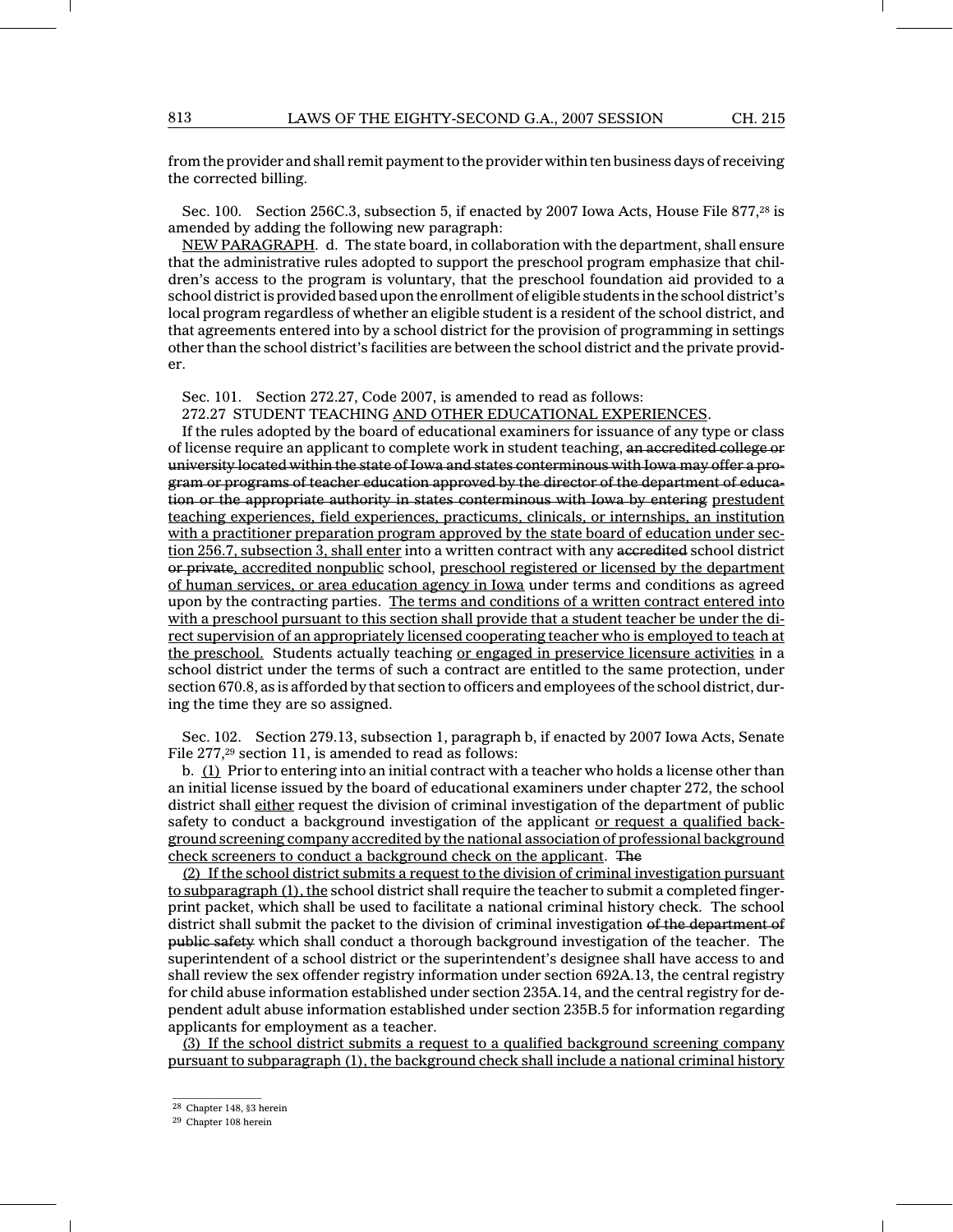check, a review of the sex offender registry information under section 692A.13, the central registry for child abuse information established under section 235A.14 as the superintendent's designee under section 235A.15, and the central registry for dependent adult abuse information established under section 235B.5 as the superintendent's designee under section 235B.6 for information regarding applicants for employment as a teacher.

 $(4)$  The school district may charge the teacher a fee for the background investigation, which shall not exceed the fee charged by the division of criminal investigation for conducting the background investigation.

Sec. 103. Section 284.13, subsection 1, paragraph d, as amended by 2007 Iowa Acts, Senate File 277,<sup>30</sup> section 37, if enacted, is amended to read as follows:

d. (1) For the fiscal year beginning July 1, 2007, and ending June 30, 2008, up to twenty million dollars to the department for use by school districts for professional development as provided in section 284.6. The department shall distribute funds allocated for the purpose of this paragraph based on the average per diem contract salary for each district as reported to the department for the school year beginning July 1, 2006, multiplied by the total number of fulltime equivalent teachers in the base year. The department shall adjust each district's average per diem salary by the allowable growth rate established under section 257.8 for the fiscal year beginning July 1, 2007. The contract salary amount shall be the amount paid for their regular responsibilities but shall not include pay for extracurricular activities. These funds shall not supplant existing funding for professional development activities. Notwithstanding any provision to the contrary, moneys received by a school district under this paragraph shall not revert but shall remain available for the same purpose in the succeeding fiscal year. A school district shall submit a report to the department in a manner determined by the department describing its use of the funds received under this paragraph. The department shall submit a report on school district use of the moneys distributed pursuant to this paragraph to the general assembly and the legislative services agency not later than January 15 of the fiscal year for which moneys are allocated for purposes of this paragraph.

(2) From moneys available under subparagraph (1) for the fiscal year beginning July 1, 2007, and ending June 30, 2008, the department shall allocate to area education agencies an amount per teacher employed by an area education agency that is approximately equivalent to the average per teacher amount allocated to the districts. The average per teacher amount shall be calculated by dividing the total number of teachers employed by school districts and the teachers employed by area education agencies into the total amount of moneys available under subparagraph (1).

Sec. 104. Section 303.1, Code 2007, is amended by adding the following new subsection: NEW SUBSECTION. 7. The department may develop and implement fee-based educational programming opportunities, including preschool programs, related to arts, history, and other cultural matters for Iowans of all ages.

Sec. 105. Section 321.20B, subsection 2, paragraph b, Code 2007, is amended to read as follows:

b. The insurance division and the department, as appropriate, shall adopt rules regarding the contents of a financial liability coverage card to be issued pursuant to this section.

(1) Notwithstanding the provisions of this section, a fleet owner who is issued a certificate of self-insurance pursuant to section 321A.34, subsection 1, is not required to maintain in each vehicle a financial liability coverage card with the individual registration number or the vehicle identification number of the vehicle included on the card. Such fleet owner shall be required to maintain a financial liability coverage card in each vehicle in the fleet including information deemed appropriate by the commissioner of insurance or the director, as applicable.

(2) An association of individual members that is issued a certificate of self-insurance pursuant to section 321A.34, subsection 2, is required to maintain in each vehicle of an individual member a financial liability coverage card that complies with the provisions of this section and

<sup>30</sup> Chapter 108 herein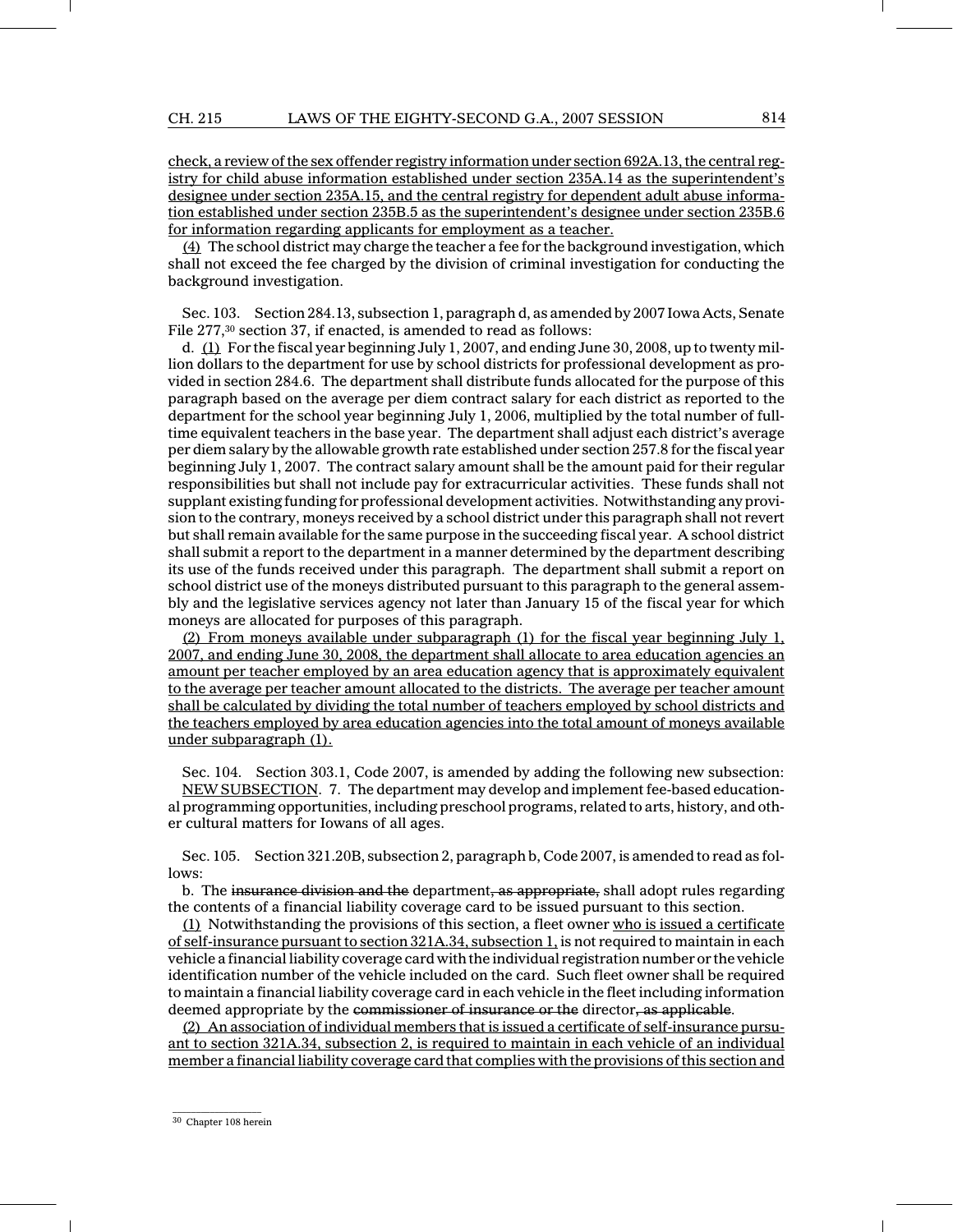in addition contains information relating to the association and the association's certificate of self-insurance as is deemed appropriate by the director.

Sec. 106. Section 321.34, subsection 8, Code 2007, as amended by 2007 Iowa Acts, House File 749,<sup>31</sup> if enacted, is amended to read as follows:

8. MEDAL OF HONOR PLATES. The owner of a motor vehicle subject to registration under section 321.109, subsection 1, motorcycle, trailer, or motor truck who has been awarded the medal of honor may, upon written application to the department, order special registration plates which shall be red, white, and blue in color and shall bear an emblem of the medal of honor and an identifying number. Each applicant applying for special registration plates under this subsection may purchase order only one set of registration plates under this subsection. The application is subject to approval by the department and the special registration plates shall be issued at no charge to the applicant in exchange for the registration plates previously issued to the person. The special plates are subject to an annual registration fee of fifteen dollars. A person who is issued special plates under this subsection is exempt from payment of any annual registration fee for the motor vehicle bearing the special plates. The department shall validate the special plates in the same manner as regular registration plates are validated under this section. The department shall not issue special registration plates until service organizations in the state have furnished the department either the special dies or the cost of the special dies necessary for the manufacture of the special registration plate.

The surviving spouse of a person who was issued special plates under this subsection may continue to use the special plates subject to registration of the special plates in the surviving spouse's name and upon payment of the fifteen dollar annual registration fee. If the surviving spouse remarries, the surviving spouse shall return the special plates to the department and the department shall issue regular registration plates to the surviving spouse.

Sec. 107. Section 321.34, subsection 12A, Code 2007, as amended by 2007 Iowa Acts, House File 749,<sup>32</sup> if enacted, is amended by striking the subsection and inserting in lieu thereof the following:

12A. SPECIAL REGISTRATION PLATES — ARMED FORCES SERVICES.

a. An owner of a vehicle referred to in subsection 12 who applies for any type of special registration plates associated with service in the United States armed forces shall be issued one set of the special registration plates at no charge, but shall be subject to the annual registration fee of fifteen dollars, if the owner is eligible for, but has relinquished to the department or the county treasurer or has not been issued, ex-prisoner of war or legion of merit special registration plates under this section.

b. An owner of a vehicle referred to in subsection 12 who applies for any type of special registration plates associated with service in the United States armed forces shall be issued one set of the special registration plates at no charge and subject to no annual registration fee if the owner is eligible for, but has relinquished to the department or the county treasurer or has not been issued, medal of honor registration plates under subsection 8 or disabled veteran registration plates under section 321.105.

c. The owner shall provide the appropriate information regarding the owner's eligibility for any of the special registration plates described in paragraph "a" or "b", and regarding the owner's eligibility for the special registration plates for which the owner has applied, as required by the department.

d. The surviving spouse of a person who was issued special plates under this subsection may continue to use the special plates subject to registration of the special plates in the surviving spouse's name and upon payment of the same annual registration fee, if applicable. If the surviving spouse remarries, the surviving spouse shall return the special plates to the department and the department shall issue regular registration plates to the surviving spouse.

Sec. 108. Section 321A.34, subsections 1 and 2, Code 2007, are amended to read as follows: 1. a. Any person in whose name more than twenty-five motor vehicles are registered may

 $\mathcal{L}=\mathcal{L}$  , we can also the set of the set of the set of the set of the set of the set of the set of the set of the set of the set of the set of the set of the set of the set of the set of the set of the set of the s <sup>31</sup> Chapter 184, §2 herein

<sup>32</sup> Chapter 184, §4 herein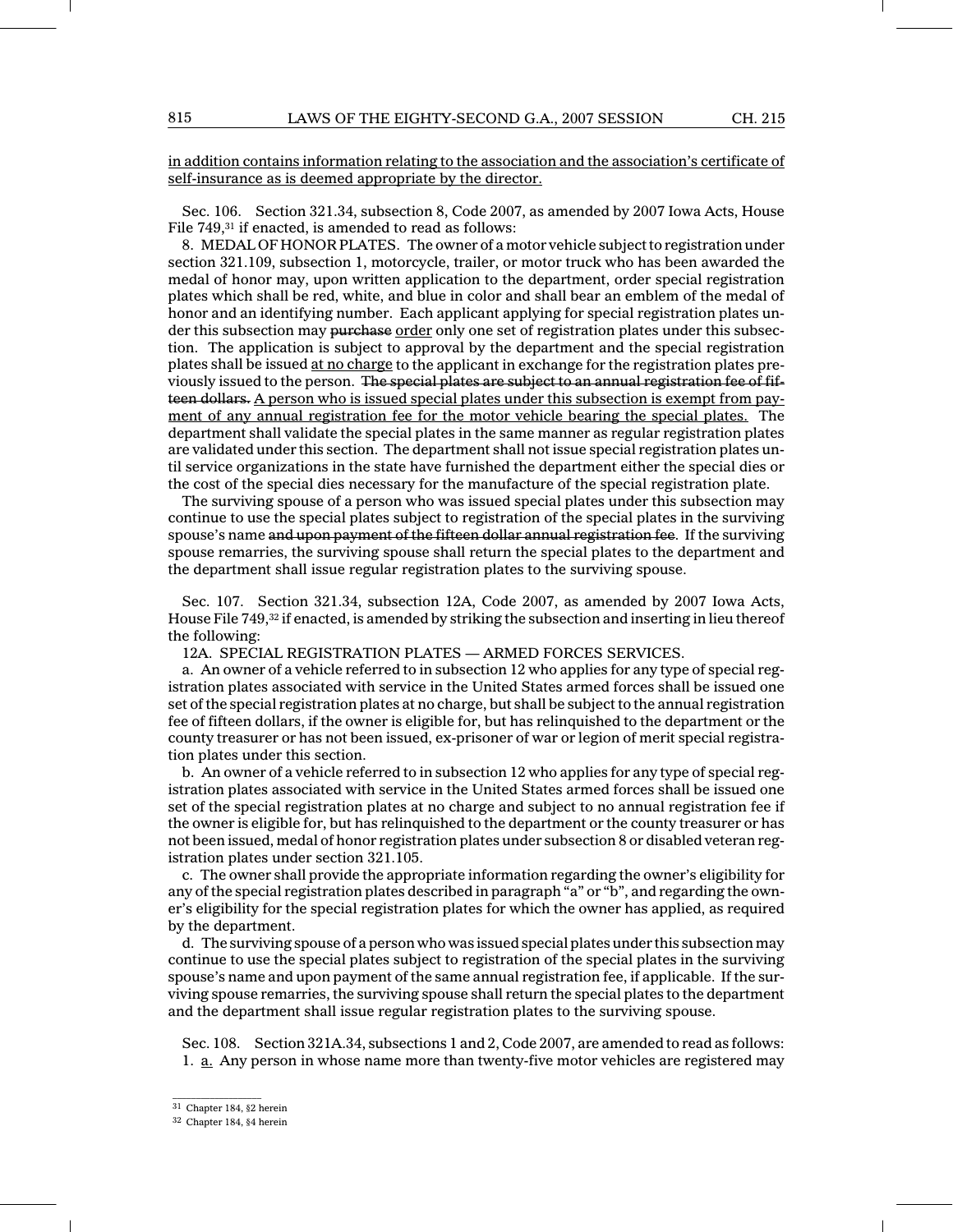qualify as a self-insurer by obtaining a certificate of self-insurance issued by the department as provided in subsection 2 of this section paragraph "b".

 $2. \underline{b}$ . The department may, upon the application of such a person, issue a certificate of selfinsurance if the department is satisfied that the person has and will continue to have the ability to pay judgments obtained against the person for damages arising out of the ownership, maintenance, or use of any vehicle owned by the person. A person issued a certificate of self-insurance pursuant to this section subsection shall maintain a financial liability coverage card as provided in section 321.20B, subsection 2, paragraph "b", subparagraph (1).

2. a. Any association of individual members that is a legal entity with the power to sue and be sued in its own name and which is composed of individual members in whose names a total of more than twenty-five motor vehicles are registered, may qualify as a self-insurer by obtaining a certificate of insurance issued by the department as provided in paragraph "b".

b. The department may, upon the application of such an association, issue a certificate of self-insurance if the department is satisfied that the association has and will continue to have the ability to pay judgments obtained against the association or against an individual member of the association for damages arising out of the ownership, maintenance, or use of any vehicle owned by an individual member of the association. An association issued a certificate of selfinsurance pursuant to this paragraph shall maintain a financial liability coverage card as provided in section 321.20B, subsection 2, paragraph "b", subparagraph (2).

Sec. 109. Section 388.2, unnumbered paragraph 2, Code 2007, is amended to read as follows:

The Upon the council's own motion, the proposal may be submitted to the voters at any the general election, the regular city election by the council on its own motion, or at a special election called for that purpose. Upon receipt of a valid petition as defined in section 362.4, requesting that a proposal be submitted to the voters, the council shall submit the proposal at the next regular city election.

Sec. 110. Section 388.2, Code 2007, is amended by adding the following new unnumbered paragraph after unnumbered paragraph 2:

NEW UNNUMBERED PARAGRAPH. If the special election is to establish a gas or electric utility pursuant to this section, or if such a proposal is to be included on the ballot at the regular city or general election, the mayor or council shall give notice as required by section 376.1 to the county commissioner of elections and to any utility whose property would be affected by such election not less than sixty days before the proposed date of the special, regular city, or general election.

Sec. 111. Section 422.11S, subsection 7, paragraph a, subparagraph (2), Code 2007, is amended to read as follows:

(2) "Total approved tax credits" means for the tax year beginning in the 2006 calendar year, two million five hundred thousand dollars, and for the tax years year beginning on or after Jan- $\mu$ <sub>1</sub>, in the 2007 calendar year, five million dollars, and for tax years beginning on or after January 1, 2008, seven million five hundred thousand dollars.

Sec. 112. Section 423.3, subsection 89, Code 2007, is amended to read as follows:

89. a. The sales price of all goods, wares, or merchandise sold, or of services furnished, which are used in the fulfillment of a written construction contract for the original construction of a building or structure to be used as a collaborative educational facility.

b. The sales price of all goods, wares, or merchandise sold, or of services furnished, which are used in the fulfillment of a written construction contract for the construction of additions or modifications to a building or structure used as part of a collaborative educational facility.

c. To receive the exemption provided in paragraph "a" or "b", a collaborative educational facility must meet all of the following criteria in paragraph "d" or "e":

 $d$ . (1) The contract for construction of the building or structure is entered into on or after April 1, 2003.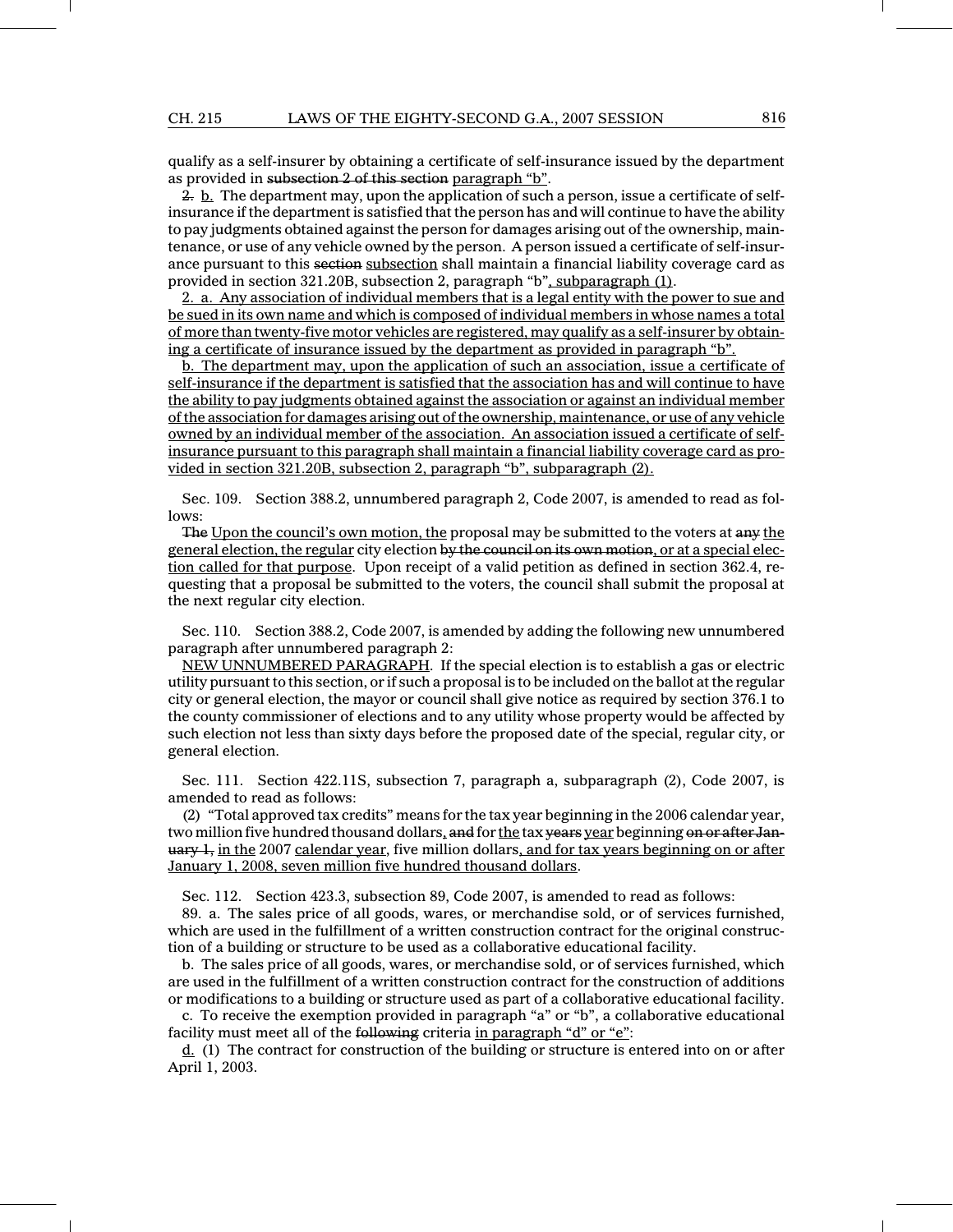(2) The building or structure is located within the corporate limits of a city in the state with a population in excess of one hundred ninety-five thousand residents.

(3) The sole purpose of the building or structure is to provide facilities for a collaborative of public and private educational institutions that provide education to students.

(4) The owner of the building or structure is a nonprofit corporation governed by chapter 504 or former chapter 504A which is exempt from federal income tax pursuant to section 501(a) of the Internal Revenue Code.

e. (1) The contract for construction of the building or structure is entered into on or after May 15, 2007.

(2) The sole purpose of the building or structure is to provide facilities for a regional academy under a collaborative of public and private educational institutions that includes a community college established under chapter 260C that provide education to students.

(3) The owner of the building or structure is a qualified charitable nonprofit corporation governed by chapter 504 or former chapter 504A which is exempt from federal income tax pursuant to section 501(c)(3) of the Internal Revenue Code.

f. References to "building" or "structure" in subparagraphs (1) through (4) paragraphs "d" and "e" include any additions or modifications to the building or structure.

Sec. 113. Section 452A.3, subsection 1, unnumbered paragraph 1, Code 2007, is amended to read as follows:

Except as otherwise provided in this section and in this division, until June 30, 2007 2012, this subsection shall apply to the excise tax imposed on each gallon of motor fuel used for any purpose for the privilege of operating motor vehicles in this state.

Sec. 114. Section 452A.3, subsection 1A, Code 2007, is amended to read as follows:

1A. Except as otherwise provided in this section and in this division, after June 30, 2007 2012, an excise tax of twenty cents is imposed on each gallon of motor fuel used for any purpose for the privilege of operating motor vehicles in this state.

Sec. 115. Section 455B.306, Code 2007, is amended by adding the following new subsection:

NEW SUBSECTION. 12. This section shall not apply to a sanitary landfill project owned by an electric generating facility and used exclusively for the disposal of coal combustion residue. Notwithstanding section 455B.301, subsection 8, a utility under this subsection may demonstrate financial assurance through the use of a secured trust fund, a cash or surety bond, a corporate financial test as provided by the department, the obtaining of an irrevocable letter of credit, or an alternative method as provided by the department. The financial assurance instrument submitted must ensure the facility's financial capability to provide reasonable and necessary response during the lifetime of the project and for a specified period of time following closure as required by rules adopted by the commission.

Sec. 116. Section 463C.17, Code 2007, is amended to read as follows:

463C.17 EXEMPTION FROM COMPETITIVE BID LAWS.

The authority, the department, and their agents and contracts entered into by the authority, the department, and their agents, in carrying out its public and essential governmental functions are exempt from the laws of the state which provide for competitive bids, term-length, and hearings in connection with contracts, except as provided in section 12.30. However, the exemption from competitive bid laws in this section shall not be construed to apply to contracts for the development of the park or the development or construction of facilities in the park, including, but not limited to, lodges, campgrounds, cabins, and golf courses.

Sec. 117. Section 505.8, Code 2007, is amended by adding the following new subsection: NEW SUBSECTION. 8. The commissioner may, after a hearing conducted pursuant to chapter 17A, assess fines or penalties, order restitution, or take other corrective action as the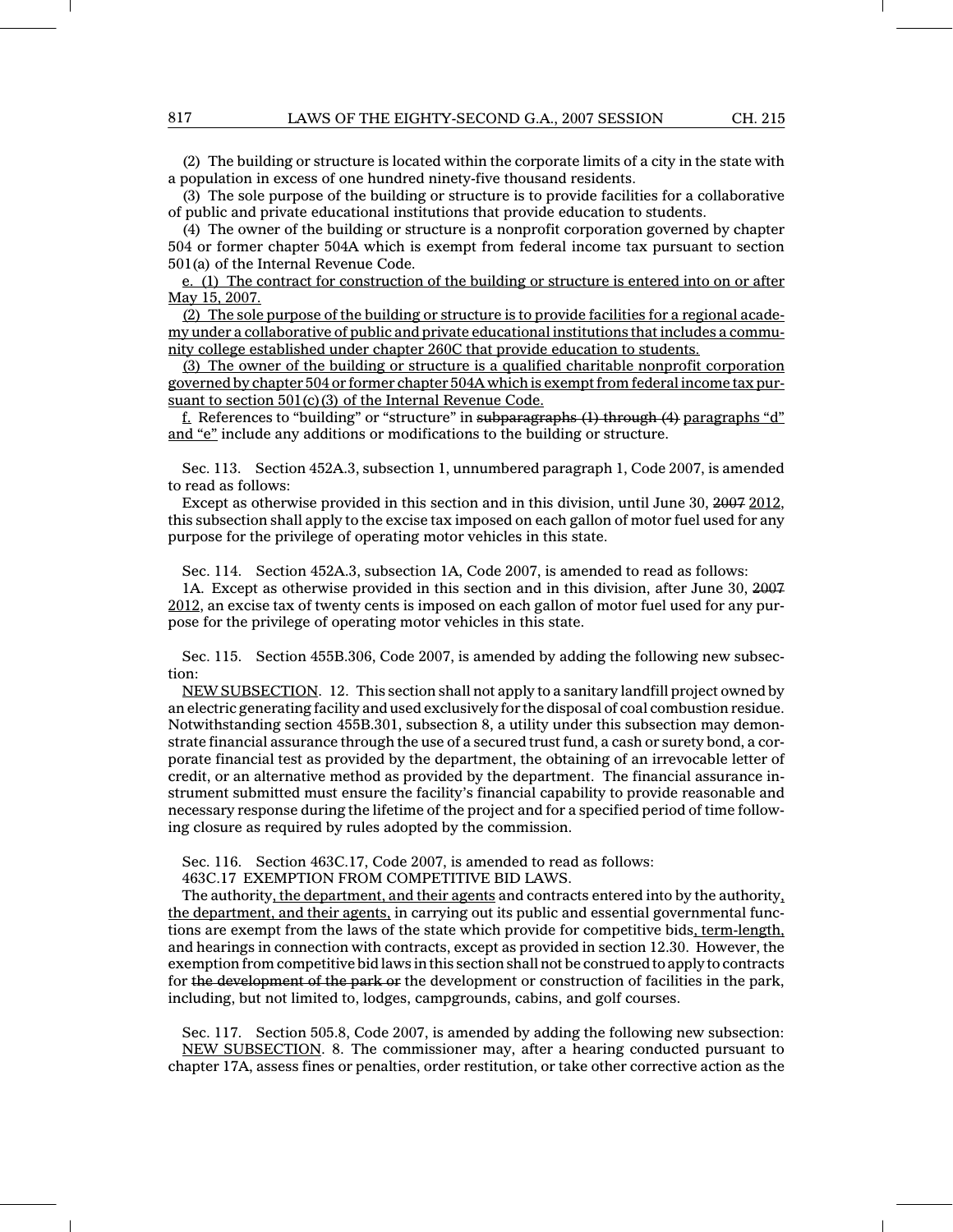commissioner deems necessary and appropriate to accomplish compliance with the laws of the state relating to all insurance business transacted in the state.

Sec. 118. Section 717F.1, subsection 1, if enacted by 2007 Iowa Acts, Senate File 564,33 section 1, is amended to read as follows:

1. "Agricultural animal" means the same an agricultural animal as defined in section 717A.1 other than swine which is a member of the species sus scrofa linnaeus, including but not limited to swine commonly known as Russian boar or European boar of either sex.

Sec. 119. Section 717F.1, subsection 3, paragraph b, if enacted by 2007 Iowa Acts, Senate File 564,<sup>34</sup> section 1, is amended to read as follows:

b. "Circus" does not include a person, regardless of whether the person is a holder of a class "C" license as provided in paragraph "a", who does any of the following:

(1) Keeps a dangerous wild animal which is a member of the order carnivora within the family felidae or the family ursidae, as described in this section.

(2) Uses the uses a dangerous wild animal for any of the following purposes:

(a) (1) A presentation to children at a public or nonpublic school as defined in section 280.2.

 $(b)$   $(2)$  Entertainment that involves an activity in which a member of the public is in close proximity to the dangerous wild animal, including but not limited to a contest or a photographic opportunity.

Sec. 120. Section 717F.1, subsection 5, paragraph a, if enacted by 2007 Iowa Acts, Senate File 564,<sup>35</sup> section 1, is amended by adding the following new subparagraph:

NEW SUBPARAGRAPH. (11) Swine which is a member of the species sus scrofa linnaeus, including but not limited to swine commonly known as Russian boar or European boar of either sex.

Sec. 121. Section 717F.7, subsection 3, if enacted by 2007 Iowa Acts, Senate File 564,<sup>36</sup> section 7, is amended to read as follows:

3. A person who keeps falcons, if the person has been issued a falconry license by the department of natural resources pursuant to section 483A.1.

Sec. 122. Section 717F.7, subsection 13, if enacted by 2007 Iowa Acts, Senate File 564,<sup>37</sup> section 7, is amended to read as follows:

13. A location operated by a person licensed to practice veterinary medicine pursuant to chapter 169. However, this subsection shall not apply to a swine which is a member of the species sus scrofa linnaeus, including but not limited to swine commonly known as Russian boar or European boar of either sex.

Sec. 123. Section 717F.8, subsection 2, if enacted by 2007 Iowa Acts, Senate File 564,<sup>38</sup> section 8, is amended by adding the following new paragraph:

NEW PARAGRAPH. l. Ten dollars for swine which is a member of the species sus scrofa linnaeus, including but not limited to swine commonly known as Russian boar or European boar of either sex.

Sec. 124. Section 909.3A, Code 2007, is amended to read as follows: 909.3A COMMUNITY SERVICE OPTION.

The court may, in its discretion, order the defendant to perform community service work of an equivalent value to the fine imposed where it appears that the community service work will be adequate to deter the defendant and to discourage others from similar criminal activity. The rate at which community service shall be calculated shall be the federal or state minimum wage, whichever is higher.

<sup>36</sup> Chapter 195 herein

 $\frac{1}{2}$  ,  $\frac{1}{2}$  ,  $\frac{1}{2}$  ,  $\frac{1}{2}$  ,  $\frac{1}{2}$  ,  $\frac{1}{2}$  ,  $\frac{1}{2}$  ,  $\frac{1}{2}$  ,  $\frac{1}{2}$  ,  $\frac{1}{2}$ <sup>33</sup> Chapter 195 herein

<sup>34</sup> Chapter 195 herein

<sup>35</sup> Chapter 195 herein

<sup>37</sup> Chapter 195 herein

<sup>38</sup> Chapter 195 herein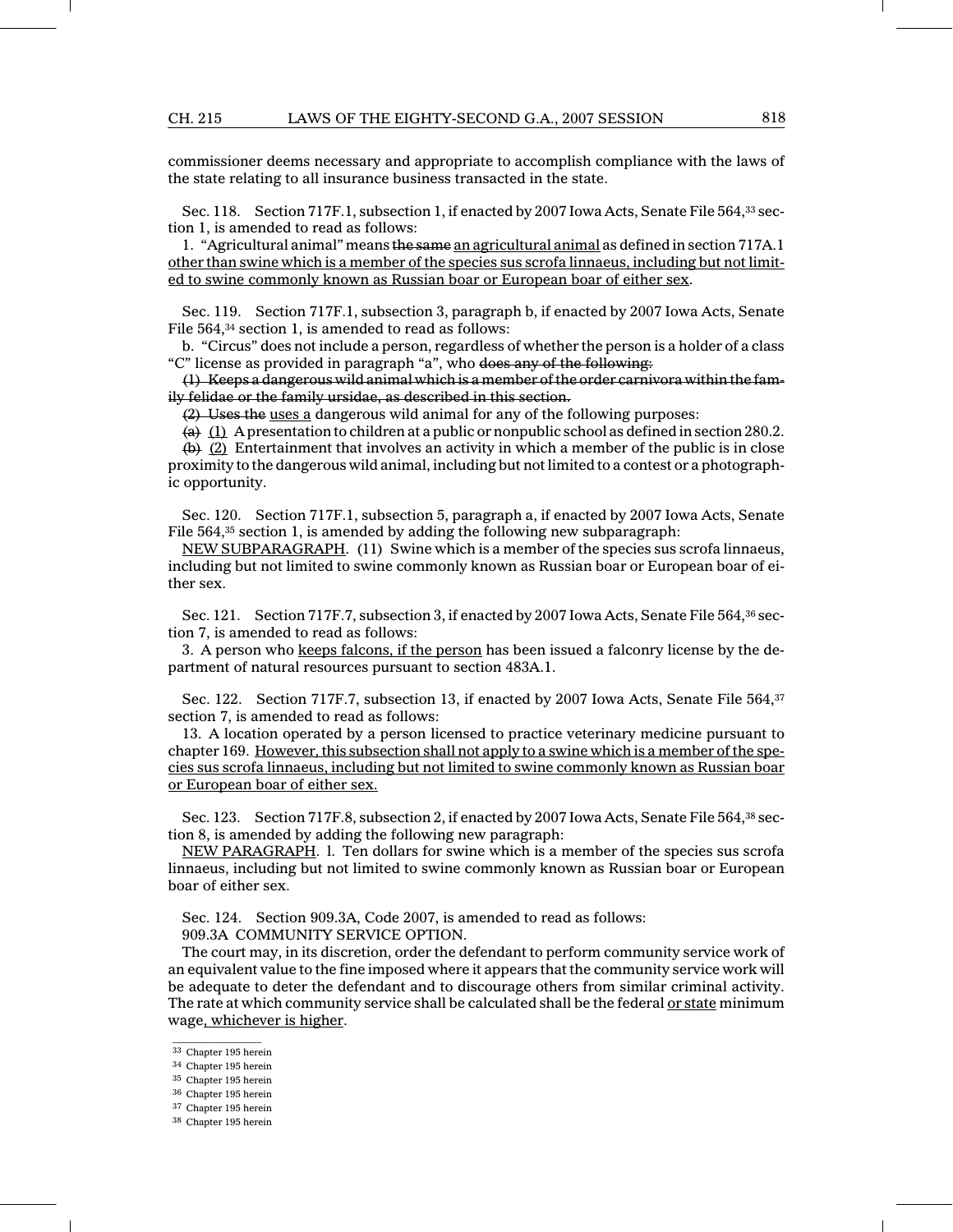Sec. 125. REFUNDS. Refunds of taxes, interest, or penalties which arise from claims resulting from the amendment to section 423.3, subsection 89, in this division of this Act for the exemption of the sales of goods, wares, and merchandise, and the furnishing of services used in the fulfillment of a written construction contract for the original construction of a building or structure to be used as a collaborative educational facility occurring between May 15, 2007, and June 30, 2007, shall not be allowed unless refund claims are filed by October 1, 2007, notwithstanding any other provision of law.

Sec. 126. NATIVE WINE MANUFACTURERS — WINE GALLONAGE TAX EXCEP-TION. Notwithstanding any provision of section 123.183 to the contrary, wine imported into this state prior to June 1, 2007, and used for manufacturing native wine shall not be subject to the wine gallonage tax as provided by that section.

#### Sec. 127. LEGISLATIVE PROPERTY TAX STUDY COMMITTEE.

1. A legislative property tax study committee is established. The study committee shall conduct a comprehensive review of property taxation in Iowa including but not limited to the continued use of property taxes as a major funding source for local governments and for local school districts in Iowa, the classification and assessment of property for property tax purposes and the impact of the tie between residential and agricultural property assessments, the level of consistency employed in classifying and assessing property for property tax purposes, the various exemptions and credits currently available to property taxpayers and the impact on local government and state budgets and on other taxpayers of providing those credits and exemptions, and the use of property taxes as an economic development tool and the impact on local and state government budgets and on other taxpayers of such use. In its study, the committee shall address the goals of property tax simplification and equity.

2. a. The committee shall be comprised of the following voting members:

(1) Five members who are members of the senate, three of whom shall be appointed by the majority leader of the senate and two of whom shall be appointed by the minority leader of the senate.

(2) Five members who are members of the house of representatives, three of whom shall be appointed by the speaker of the house of representatives and two of whom shall be appointed by the minority leader of the house of representatives.

b. The committee shall be comprised of the following nonvoting members who shall be appointed by the majority leader of the senate and the speaker of the house of representatives in consultation with the minority leaders of the senate and the house of representatives:

(1) One member from an association representing Iowa counties.

- (2) One member from an association representing Iowa cities.
- (3) One member from an association representing Iowa school boards.
- (4) One member from an association representing agricultural property taxpayers.
- (5) One member from an association representing Iowa commercial property taxpayers.
- (6) One member from an association representing Iowa industrial taxpayers.
- (7) One member representing residential taxpayers.

(8) One member from an association representing Iowa telecommunications property taxpayers.

(9) Representatives of other interests as designated by the legislative council.

c. The committee shall be comprised of the following nonvoting members who shall be appointed by the governor:

(1) A representative employed by the department of management.

(2) A representative employed by the department of revenue.

(3) A representative employed by the department of economic development.

3. The property tax study committee shall meet during the 2007 and 2008 legislative interims at the call of the chairperson. The committee is authorized to hold as many meetings as the committee deems necessary.

4. The property tax study committee may contract with one or more tax consultants or ex-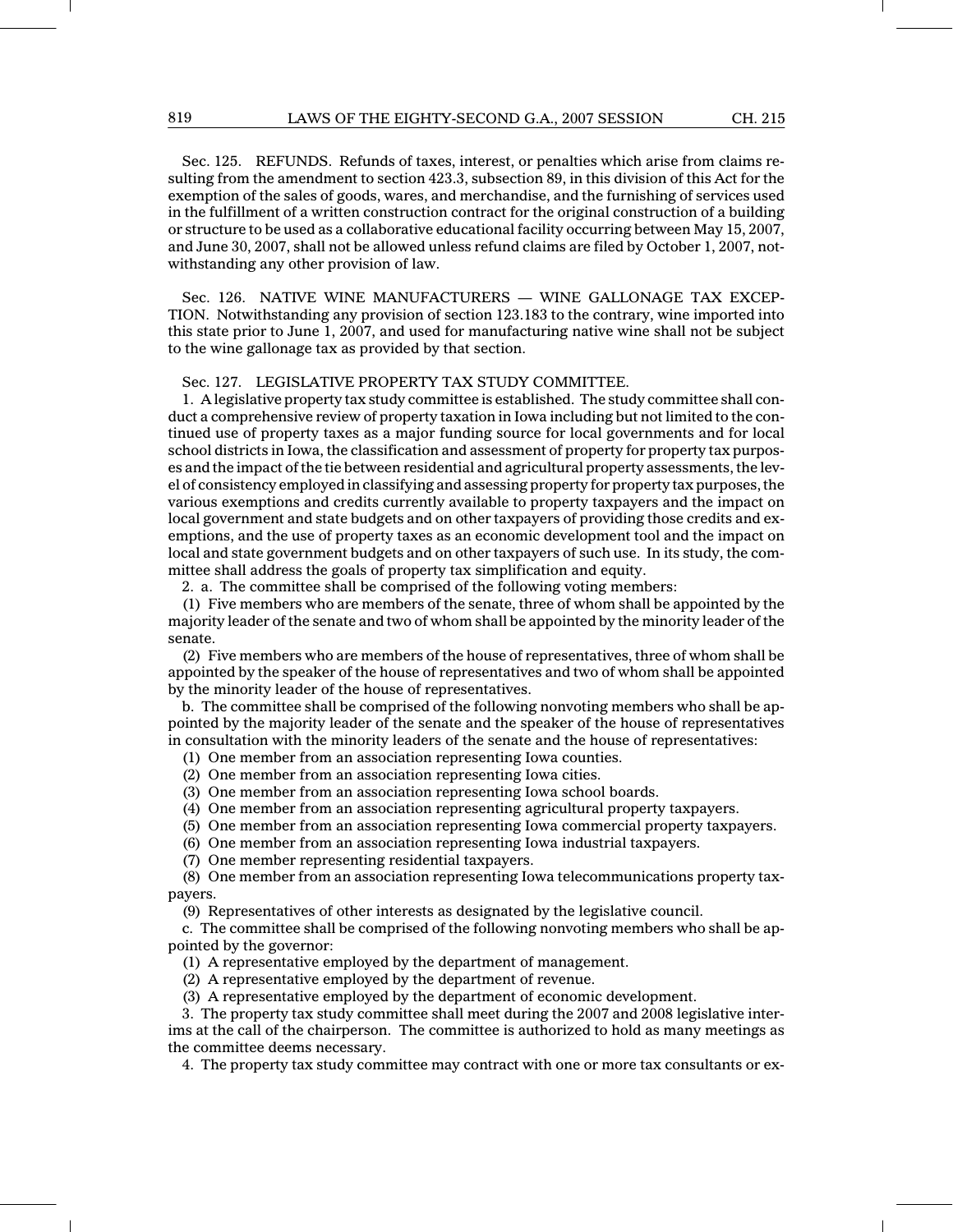perts familiar with the Iowa property tax system. The legislative council, pursuant to its authority in section 2.42, may allocate to the study committee funding from moneys available to it in section 2.12 for the purpose of contracting with the consultant or expert.

5. The property tax study committee shall submit a final report to the general assembly on or before January 5, 2009. The final report shall include but not be limited to findings, analyses, and recommendations by the committee.

Sec. 128. RESEARCH AND DEVELOPMENT PREKINDERGARTEN THROUGH GRADE TWELVE SCHOOL — FEASIBILITY STUDY. The department of education and the university of northern Iowa shall convene a task force to study the feasibility of creating a research and development prekindergarten through grade twelve school for the state of Iowa. The task force shall include, at a minimum, university of northern Iowa faculty and representatives from other institutions governed by the state board of regents and from school districts which offer prekindergarten through grade twelve. The task force shall address the possibilities of creating a site where innovative and promising practices can be studied and implemented to improve the achievement of students in prekindergarten through grade twelve, processes in which the findings of such studies are shared with Iowa educators, and an appropriate governance structure, and shall address the necessary funding and funding sources for the school. The task force shall consider the existing laboratory school located at the university of northern Iowa as the site for the research and development prekindergarten through grade twelve school. The task force shall submit its findings and recommendations in a report to the general assembly, the state board of education, and the state board of regents by January 14, 2008.

### Sec. 129. EFFECTIVE DATE.

1. The section of this division of this Act amending section 28D.3, subsection 4, being deemed of immediate importance, takes effect upon enactment.

2. The section of this division of this Act providing an exception to the imposition of the wine gallonage tax for native wine manufacturers, being deemed of immediate importance, takes effect upon enactment.

Sec. 130. EFFECTIVE DATE. The sections of this division of this Act amending section 321.34, subsections 8 and 12A, being deemed of immediate importance, take effect upon enactment.

Sec. 131. EFFECTIVE DATE. The section of this division of this Act establishing a prekindergarten through grade twelve feasibility study, being deemed of immediate importance, takes effect upon enactment.

Sec. 132. 2007 Iowa Acts, Senate File 403,<sup>39</sup> section 5, if enacted, is repealed.

Sec. 133. 2007 Iowa Acts, Senate File 403,<sup>40</sup> section 34, if enacted, is repealed.

Sec. 134. Section 811.2A, Code 2007, is repealed.

## DIVISION VII

## ELDER SERVICES

Sec. 135. Section 231B.1, subsection 1, Code 2007, is amended to read as follows:

1. "Department" means the department of elder affairs inspections and appeals or the department's designee.

Sec. 136. Section 231B.1A, subsection 3, Code 2007, is amended by striking the subsection.

Sec. 137. Section 231B.2, subsection 1, unnumbered paragraph 1, Code 2007, is amended to read as follows:

The department shall establish by rule, in accordance with chapter 17A, minimum standards

 $\mathcal{L}=\mathcal{L}$  , we can also the set of the set of the set of the set of the set of the set of the set of the set of the set of the set of the set of the set of the set of the set of the set of the set of the set of the s

<sup>39</sup> Chapter 206 herein; see also chapter 209, §3 herein

<sup>40</sup> Chapter 206 herein; see also chapter 131, §5 herein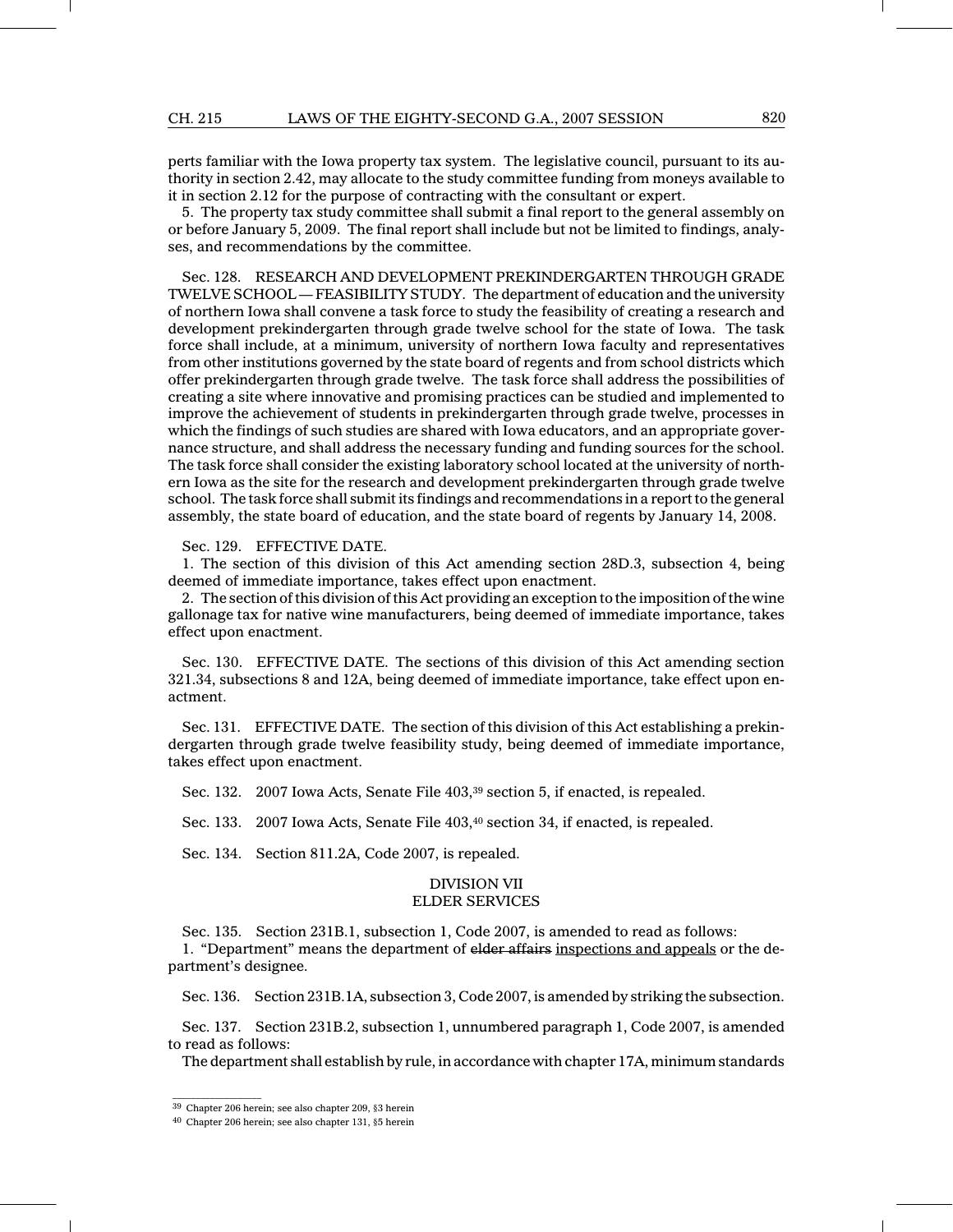for certification and monitoring of elder group homes. The department may adopt by reference, with or without amendment, nationally recognized standards and rules for elder group homes. The standards and rules shall be formulated in consultation with the department of inspections and appeals affected state agencies and affected industry, professional, and consumer groups<sub>i</sub>; shall be designed to accomplish the purposes of this chapter, and shall include but not be limited to rules relating to all of the following:

Sec. 138. Section 231B.2, subsection 1, paragraph b, Code 2007, is amended to read as follows:

b. Requirements that elder group homes furnish the department of elder affairs and the department of inspections and appeals with specified information necessary to administer this chapter. All information related to the provider application for an elder group home presented to either the department of inspections and appeals or the department of elder affairs shall be considered a public record pursuant to chapter 22.

Sec. 139. Section 231B.2, subsection 2, Code 2007, is amended to read as follows:

2. Each elder group home operating in this state shall be certified by the department of inspections and appeals.

Sec. 140. Section 231B.2, subsection 5, unnumbered paragraph 1, Code 2007, is amended to read as follows:

The department of inspections and appeals may enter into contracts to provide certification and monitoring of elder group homes. The department of inspections and appeals shall:

Sec. 141. Section 231B.2, subsections 6, 7, 9, and 10, Code 2007, are amended to read as follows:

6. A department, agency, or officer of this state or of any governmental unit shall not pay or approve for payment from public funds any amount to an elder group home for an actual or prospective tenant, unless the program holds a current certificate issued by the department of inspections and appeals and meets all current requirements for certification.

7. The department shall adopt rules regarding the conducting or operating of another business or activity in the distinct part of the physical structure in which the elder group home is operated, if the business or activity serves persons who are not tenants. The rules shall be developed in consultation with the department of inspections and appeals affected state agencies and affected industry, professional, and consumer groups.

9. The department of elder affairs and the department of inspections and appeals shall conduct joint training sessions for personnel responsible for conducting monitoring evaluations and complaint investigations of elder group homes.

10. Certification shall be for two years unless revoked for good cause by the department of inspections and appeals.

Sec. 142. Section 231B.3, subsection 2, Code 2007, is amended to read as follows:

2. A person who has knowledge that an elder group home is operating without certification shall report the name and address of the home to the department of inspections and appeals. The department of inspections and appeals shall investigate a report made pursuant to this section.

Sec. 143. Section 231B.4, Code 2007, is amended to read as follows:

231B.4 ZONING — FIRE AND SAFETY STANDARDS.

An elder group home shall be located in an area zoned for single-family or multiple-family housing or in an unincorporated area and shall be constructed in compliance with applicable local housing codes and the rules adopted for the special classification by the state fire marshal. In the absence of local building codes, the facility shall comply with the state plumbing code established pursuant to section 135.11 and the state building code established pursuant to section 103A.7 and the rules adopted for the special classification by the state fire marshal.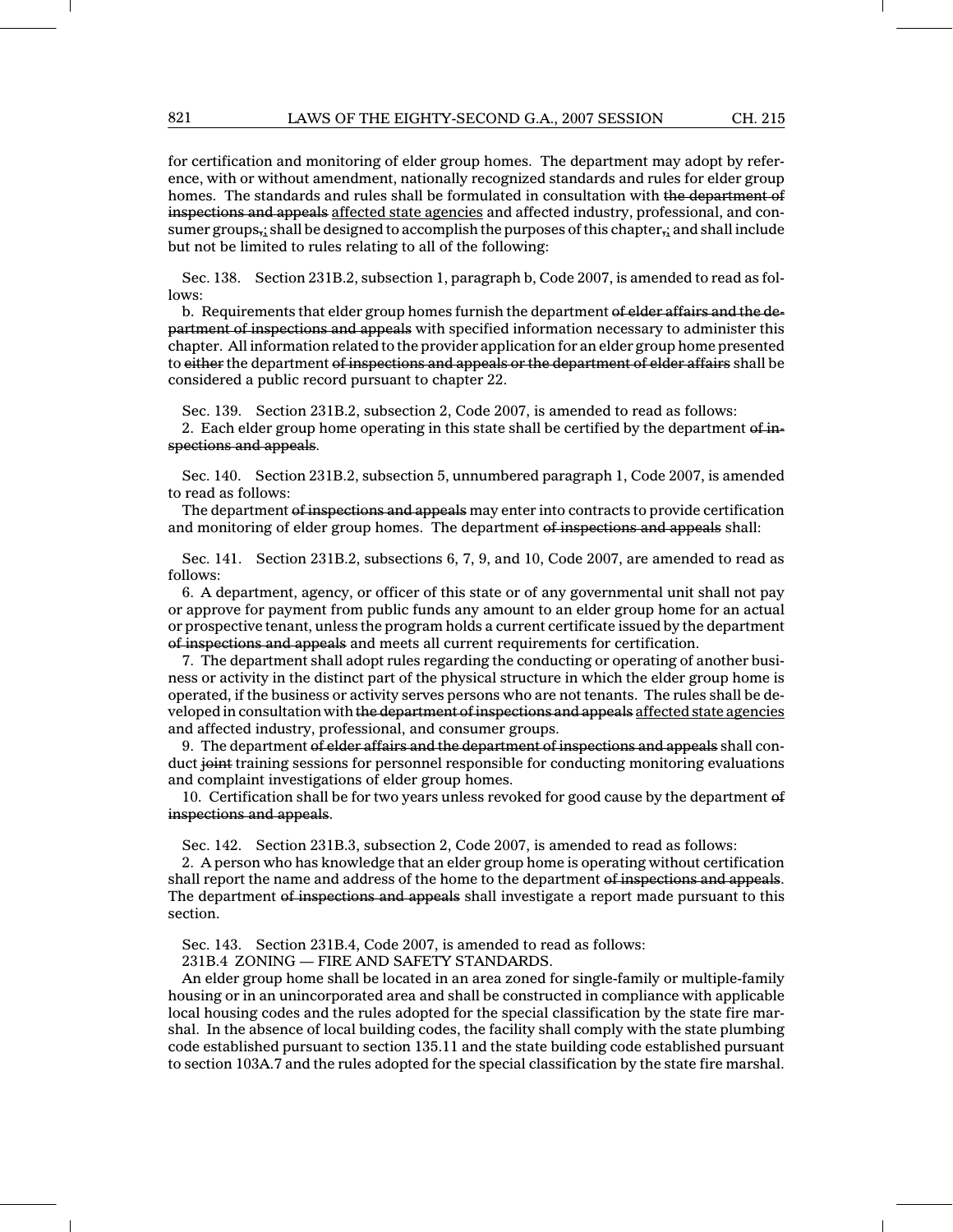#### CH. 215 LAWS OF THE EIGHTY-SECOND G.A., 2007 SESSION 822

The rules adopted for the special classification by the state fire marshal regarding second floor occupancy shall be adopted in consultation with the department of elder affairs and shall take into consideration the mobility of the tenants.

Sec. 144. Section 231B.5, subsection 3, Code 2007, is amended to read as follows:

3. Occupancy agreements and related documents executed by each tenant or tenant's legal representative shall be maintained by the elder group home from the date of execution until three years from the date the occupancy agreement is terminated. A copy of the most current occupancy agreement shall be provided to members of the general public, upon request. Occupancy agreements and related documents shall be made available for on-site inspection to the department of inspections and appeals upon request and at reasonable times.

Sec. 145. Section 231B.6, subsection 1, unnumbered paragraph 1, Code 2007, is amended to read as follows:

If an elder group home initiates the involuntary transfer of a tenant and the action is not a result of a monitoring evaluation or complaint investigation by the department of inspections and appeals, and if the tenant or tenant's legal representative contests the transfer, the following procedure shall apply:

Sec. 146. Section 231B.6, subsection 2, Code 2007, is amended to read as follows:

2. The department, in consultation with the department of inspections and appeals affected state agencies and affected industry, professional, and consumer groups, shall establish by rule, in accordance with chapter 17A, procedures to be followed, including the opportunity for hearing, when the transfer of a tenant results from a monitoring evaluation or complaint investigation conducted by the department of inspections and appeals.

Sec. 147. Section 231B.7, Code 2007, is amended to read as follows:

231B.7 COMPLAINTS.

1. Any person with concerns regarding the operations or service delivery of an elder group home may file a complaint with the department of inspections and appeals. The name of the person who files a complaint with the department of inspections and appeals and any personal identifying information of the person or any tenant identified in the complaint shall be kept confidential and shall not be subject to discovery, subpoena, or other means of legal compulsion for its release to a person other than department of inspections and appeals' employees involved with the complaint.

2. The department, in cooperation with the department of inspections and appeals, shall establish procedures for the disposition of complaints received in accordance with this section.

Sec. 148. Section 231B.8, Code 2007, is amended to read as follows:

231B.8 INFORMAL REVIEW.

1. If an elder group home contests the findings of regulatory insufficiencies of a monitoring evaluation or complaint investigation, the program shall submit written information, demonstrating that the program was in compliance with the applicable requirement at the time of the monitoring evaluation or complaint investigation of the regulatory insufficiencies, to the department of inspections and appeals for review.

2. The department of inspections and appeals shall review the written information submitted within ten working days of the receipt of the information. At the conclusion of the review, the department of inspections and appeals may affirm, modify, or dismiss the regulatory insufficiencies. The department of inspections and appeals shall notify the program in writing of the decision to affirm, modify, or dismiss the regulatory insufficiencies, and the reasons for the decision.

3. In the case of a complaint investigation, the department of inspections and appeals shall also notify the complainant, if known, of the decision and the reasons for the decision.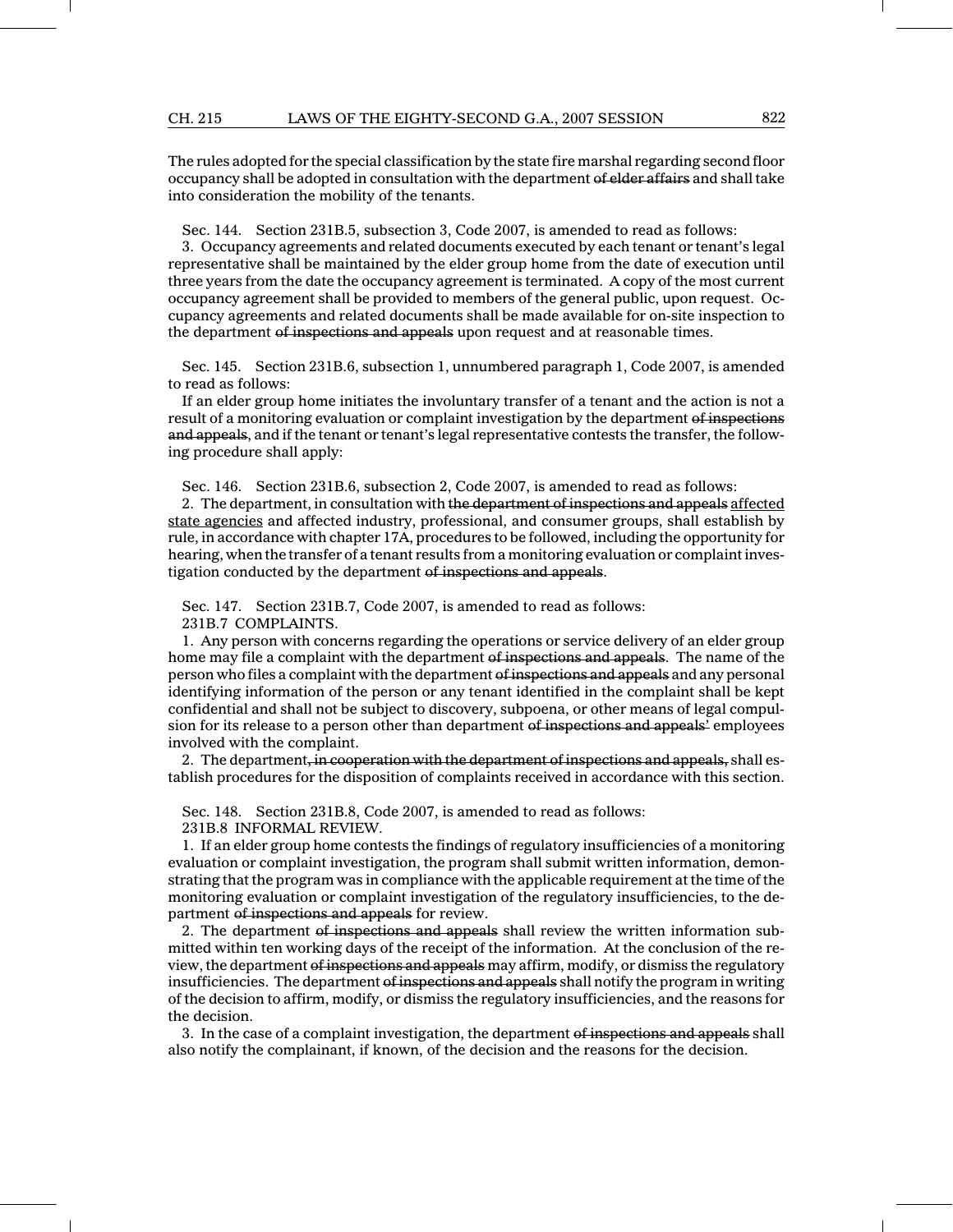Sec. 149. Section 231B.9, Code 2007, is amended to read as follows: 231B.9 PUBLIC DISCLOSURE OF FINDINGS.

Upon completion of a monitoring evaluation or complaint investigation of an elder group home by the department of inspections and appeals pursuant to this chapter, including the conclusion of all administrative appeals processes, the department of inspections and appeals' department's final findings with respect to compliance by the elder group home with requirements for certification shall be made available to the public in a readily available form and place. Other information relating to an elder group home that is obtained by the department of inspections and appeals which does not constitute the department of inspections and appeals' department's final findings from a monitoring evaluation or complaint investigation of the elder group home shall be made available to the department of elder affairs upon request to facilitate policy decisions, but shall not be made available to the public except in proceedings involving the denial, suspension, or revocation of a certificate under this chapter.

Sec. 150. Section 231B.10, subsection 1, unnumbered paragraph 1, Code 2007, is amended to read as follows:

The department of inspections and appeals may deny, suspend, or revoke a certificate in any case where the department of inspections and appeals finds that there has been a substantial or repeated failure on the part of the elder group home to comply with this chapter or minimum standards adopted under this chapter or for any of the following reasons:

Sec. 151. Section 231B.10, subsection 2, Code 2007, is amended to read as follows:

2. The department of inspections and appeals may as an alternative to denial, suspension, or revocation conditionally issue or continue a certificate dependent upon the performance by the elder group home of reasonable conditions within a reasonable period of time as set by the department of inspections and appeals so as to permit the program to commence or continue the operation of the elder group home pending full compliance with this chapter or the rules adopted pursuant to this chapter. If the elder group home does not make diligent efforts to comply with the conditions prescribed, the department of inspections and appeals may, under the proceedings prescribed by this chapter, deny, suspend, or revoke the certificate. An elder group home shall not be operated on a conditional certificate for more than one year.

Sec. 152. Section 231B.11, Code 2007, is amended to read as follows:

231B.11 NOTICE — APPEAL — EMERGENCY PROVISIONS.

1. The denial, suspension, or revocation of a certificate shall be effected by delivering to the applicant or certificate holder by restricted certified mail or by personal service a notice setting forth the particular reasons for such action. Such denial, suspension, or revocation shall become effective thirty days after the mailing or service of the notice, unless the applicant or certificate holder, within such thirty-day period, requests a hearing, in writing, of the department of inspections and appeals, in which case the notice shall be deemed to be suspended.

2. The denial, suspension, or revocation of a certificate may be appealed in accordance with rules adopted by the department of inspections and appeals in accordance with chapter 17A.

3. When the department of inspections and appeals finds that an imminent danger to the health or safety of a tenant of an elder group home exists which requires action on an emergency basis, the department of inspections and appeals may direct removal of all tenants of the elder group home and suspend the certificate prior to a hearing.

Sec. 153. Section 231B.12, Code 2007, is amended to read as follows:

231B.12 DEPARTMENT NOTIFIED OF CASUALTIES.

The department of inspections and appeals shall be notified within twenty-four hours, by the most expeditious means available, of any accident causing substantial injury or death to a tenant, and any substantial fire or natural or other disaster occurring at or near an elder group home.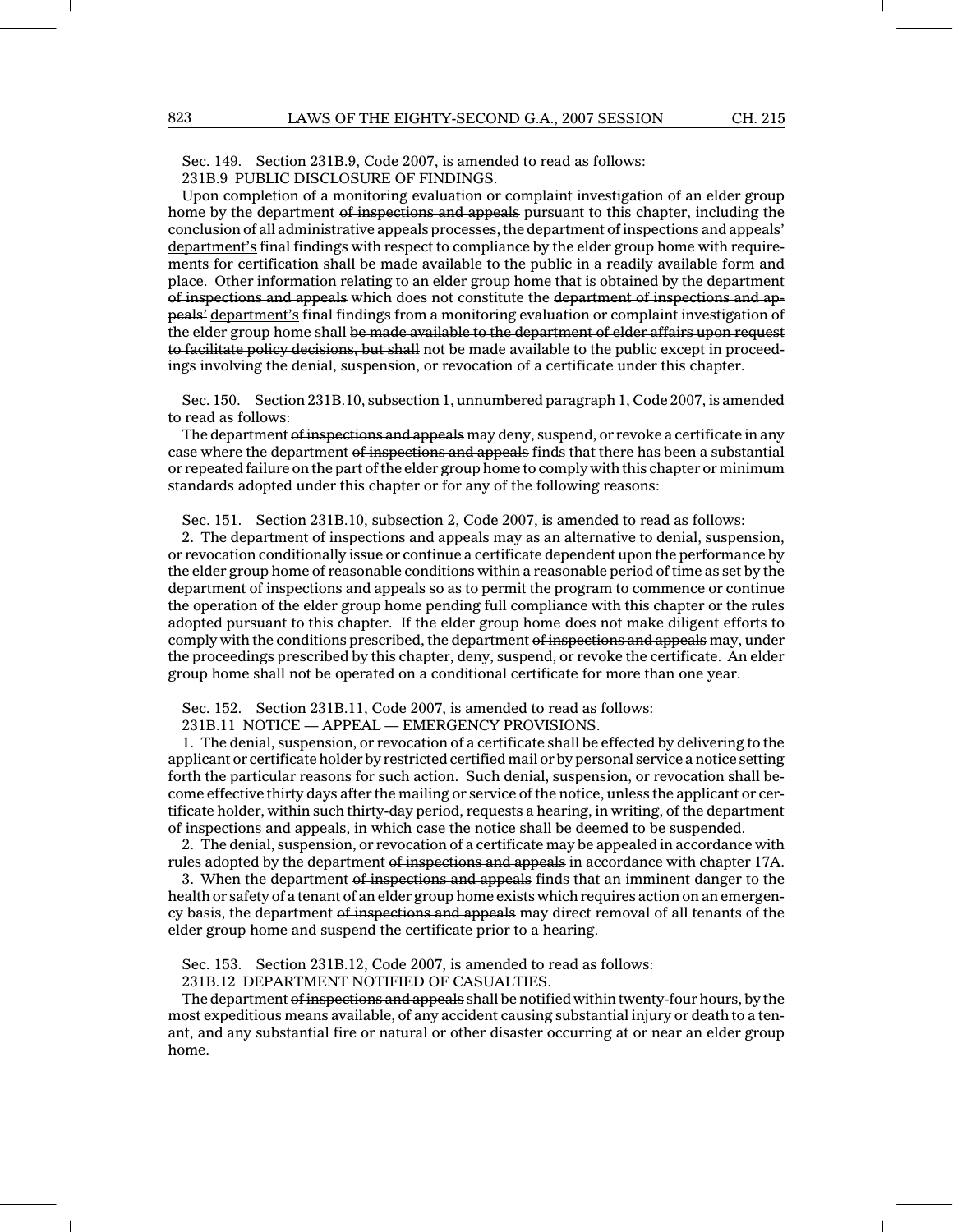Sec. 154. Section 231B.13, Code 2007, is amended to read as follows:

231B.13 RETALIATION BY ELDER GROUP HOME PROHIBITED.

An elder group home shall not discriminate or retaliate in any way against a tenant, a tenant's family, or an employee of the elder group home who has initiated or participated in any proceeding authorized by this chapter. An elder group home that violates this section is subject to a penalty as established by administrative rule in accordance with chapter 17A, to be assessed and collected by the department of inspections and appeals, paid into the state treasury, and credited to the general fund of the state.

Sec. 155. Section 231B.14, subsection 2, Code 2007, is amended to read as follows:

2. Following receipt of notice from the department of inspections and appeals, continued failure or refusal to comply within a prescribed time frame with regulatory requirements that have a direct relationship to the health, safety, or security of elder group home tenants.

Sec. 156. Section 231B.14, subsection 3, unnumbered paragraph 1, Code 2007, is amended to read as follows:

Preventing or interfering with or attempting to impede in any way any duly authorized representative of the department of inspections and appeals in the lawful enforcement of this chapter or of the rules adopted pursuant to this chapter. As used in this subsection, "lawful enforcement" includes but is not limited to:

Sec. 157. Section 231B.15, Code 2007, is amended to read as follows:

231B.15 CRIMINAL PENALTIES AND INJUNCTIVE RELIEF.

A person establishing, conducting, managing, or operating an elder group home without a certificate is guilty of a serious misdemeanor. Each day of continuing violation after conviction or notice from the department of inspections and appeals by certified mail of a violation shall be considered a separate offense. A person establishing, conducting, managing, or operating an elder group home without a certificate may be temporarily or permanently restrained by a court of competent jurisdiction from such activity in an action brought by the state.

Sec. 158. Section 231B.17, subsection 1, Code 2007, is amended to read as follows:

1. The department of inspections and appeals shall collect elder group home certification and related fees. Fees collected and retained pursuant to this section shall be deposited in the general fund of the state.

Sec. 159. Section 231B.20, Code 2007, is amended to read as follows:

231B.20 NURSING ASSISTANT AND MEDICATION AIDE — CERTIFICATION.

The department of inspections and appeals, in cooperation with other appropriate agencies, shall establish a procedure to allow nursing assistants or medication aides to claim work within an elder group home as credit toward sustaining the nursing assistant's or medication aide's certification.

Sec. 160. Section 231C.1, subsection 3, Code 2007, is amended by striking the subsection and inserting in lieu thereof the following:

3. It is the intent of the general assembly that the department promote a social model for assisted living programs and a consultative process to assist with compliance by assisted living programs.

Sec. 161. Section 231C.2, subsection 3, Code 2007, is amended to read as follows:

3. "Department" means the department of elder affairs created in chapter 231 inspections and appeals or the department's designee.

Sec. 162. Section 231C.3, subsection 1, unnumbered paragraph 1, Code 2007, is amended to read as follows:

The department shall establish by rule in accordance with chapter 17A minimum standards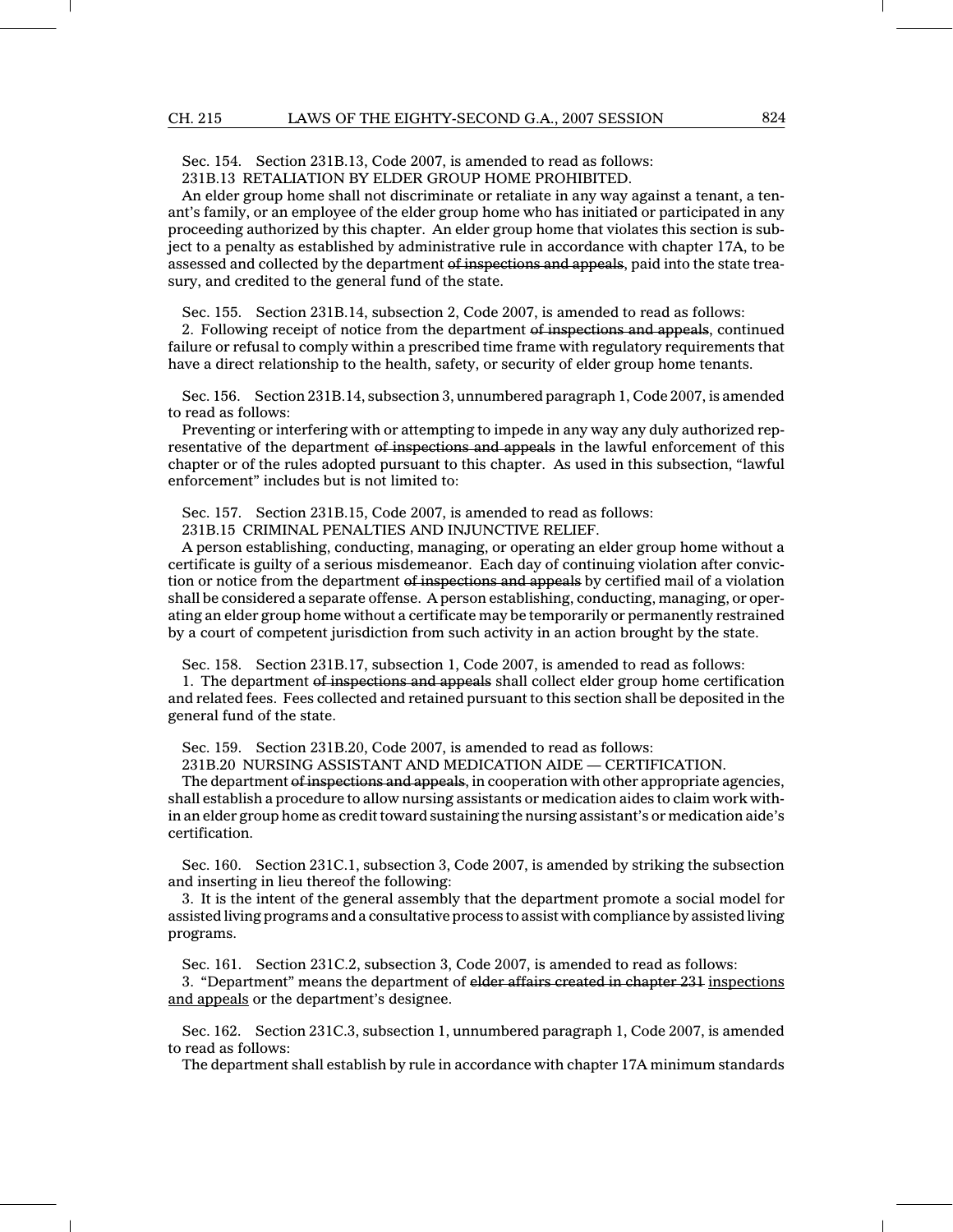for certification and monitoring of assisted living programs. The department may adopt by reference with or without amendment, nationally recognized standards and rules for assisted living programs. The rules shall include specification of recognized accrediting entities and provisions related to dementia-specific programs. The standards and rules shall be formulated in consultation with the department of inspections and appeals affected state agencies and affected industry, professional, and consumer groups,; shall be designed to accomplish the purposes of this chapter $\frac{1}{r_1}$  and shall include but are not limited to rules relating to all of the following:

Sec. 163. Section 231C.3, subsection 1, paragraph b, Code 2007, is amended to read as follows:

b. Requirements that assisted living programs furnish the department of elder affairs and the department of inspections and appeals with specified information necessary to administer this chapter. All information related to a provider application for an assisted living program submitted to either the department of elder affairs or the department of inspections and appeals shall be considered a public record pursuant to chapter 22.

Sec. 164. Section 231C.3, subsection 2, Code 2007, is amended to read as follows:

2. Each assisted living program operating in this state shall be certified by the department of inspections and appeals. If an assisted living program is voluntarily accredited by a recognized accrediting entity, the department of inspections and appeals shall certify the assisted living program on the basis of the voluntary accreditation. An assisted living program that is certified by the department of inspections and appeals on the basis of voluntary accreditation shall not be subject to payment of the certification fee prescribed in section 231C.18, but shall be subject to an administrative fee as prescribed by rule. An assisted living program certified under this section is exempt from the requirements of section 135.63 relating to certificate of need requirements.

Sec. 165. Section 231C.3, subsection 5, unnumbered paragraph 1, Code 2007, is amended to read as follows:

The department of inspections and appeals may enter into contracts to provide certification and monitoring of assisted living programs. The department of inspections and appeals shall:

Sec. 166. Section 231C.3, subsections 6, 7, 8, 10, and 11, Code 2007, are amended to read as follows:

6. The department may also establish by rule in accordance with chapter 17A minimum standards for subsidized and dementia-specific assisted living programs. The rules shall be formulated in consultation with the department of inspections and appeals affected state agencies and affected industry, professional, and consumer groups.

7. A department, agency, or officer of this state or of any governmental unit shall not pay or approve for payment from public funds any amount to an assisted living program for an actual or prospective tenant, unless the program holds a current certificate issued by the department of inspections and appeals and meets all current requirements for certification.

8. The department shall adopt rules regarding the conducting or operating of another business or activity in the distinct part of the physical structure in which the assisted living program is provided, if the business or activity serves nontenants. The rules shall be developed in consultation with the department of inspections and appeals affected state agencies and affected industry, professional, and consumer groups.

10. The department of elder affairs and the department of inspections and appeals shall conduct joint training sessions for personnel responsible for conducting monitoring evaluations and complaint investigations of assisted living programs.

11. Certification of an assisted living program shall be for two years unless certification is revoked for good cause by the department of inspections and appeals.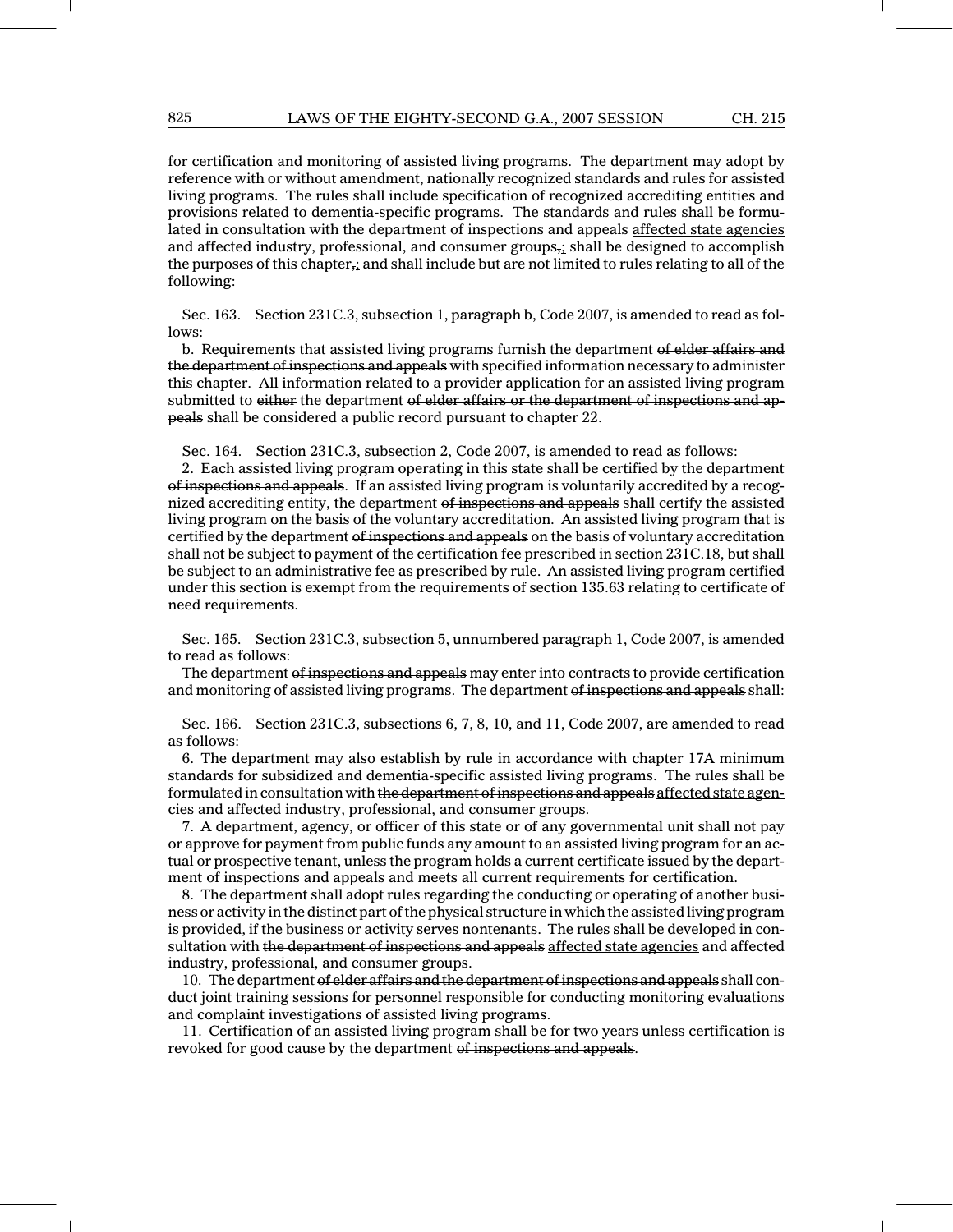Sec. 167. Section 231C.4, Code 2007, is amended to read as follows: 231C.4 FIRE AND SAFETY STANDARDS.

The state fire marshal shall adopt rules, in coordination with the department of elder affairs and the department of inspections and appeals, relating to the certification and monitoring of the fire and safety standards of certified assisted living programs.

Sec. 168. Section 231C.5, subsection 3, Code 2007, is amended to read as follows:

3. Occupancy agreements and related documents executed by each tenant or the tenant's legal representative shall be maintained by the assisted living program in program files from the date of execution until three years from the date the occupancy agreement is terminated. A copy of the most current occupancy agreement shall be provided to members of the general public, upon request. Occupancy agreements and related documents shall be made available for on-site inspection to the department of inspections and appeals upon request and at reasonable times.

Sec. 169. Section 231C.6, subsection 1, unnumbered paragraph 1, Code 2007, is amended to read as follows:

If an assisted living program initiates the involuntary transfer of a tenant and the action is not a result of a monitoring evaluation or complaint investigation by the department of inspections and appeals, and if the tenant or the tenant's legal representative contests the transfer, the following procedure shall apply:

Sec. 170. Section 231C.6, subsection 2, Code 2007, is amended to read as follows:

2. The department, in consultation with the department of inspections and appeals affected state agencies and affected industry, professional, and consumer groups, shall establish, by rule in accordance with chapter 17A, procedures to be followed, including the opportunity for hearing, when the transfer of a tenant results from a monitoring evaluation or complaint investigation conducted by the department of inspections and appeals.

Sec. 171. Section 231C.7, Code 2007, is amended to read as follows: 231C.7 COMPLAINTS.

1. Any person with concerns regarding the operations or service delivery of an assisted living program may file a complaint with the department of inspections and appeals. The name of the person who files a complaint with the department of inspections and appeals and any personal identifying information of the person or any tenant identified in the complaint shall be kept confidential and shall not be subject to discovery, subpoena, or other means of legal compulsion for its release to a person other than department of inspections and appeals' employees involved with the complaint.

2. The department, in cooperation with the department of inspections and appeals, shall establish procedures for the disposition of complaints received in accordance with this section.

Sec. 172. Section 231C.8, Code 2007, is amended to read as follows: 231C.8 INFORMAL REVIEW.

1. If an assisted living program contests the regulatory insufficiencies of a monitoring evaluation or complaint investigation, the program shall submit written information, demonstrating that the program was in compliance with the applicable requirement at the time of the monitoring evaluation or complaint investigation, in support of the contesting of the regulatory insufficiencies, to the department of inspections and appeals for review.

2. The department of inspections and appeals shall review the written information submitted within ten working days of the receipt of the information. At the conclusion of the review, the department of inspections and appeals may affirm, modify, or dismiss the regulatory insufficiencies. The department of inspections and appeals shall notify the program in writing of the decision to affirm, modify, or dismiss the regulatory insufficiencies, and the reasons for the decision.

3. In the case of a complaint investigation, the department of inspections and appeals shall also notify the complainant, if known, of the decision and the reasons for the decision.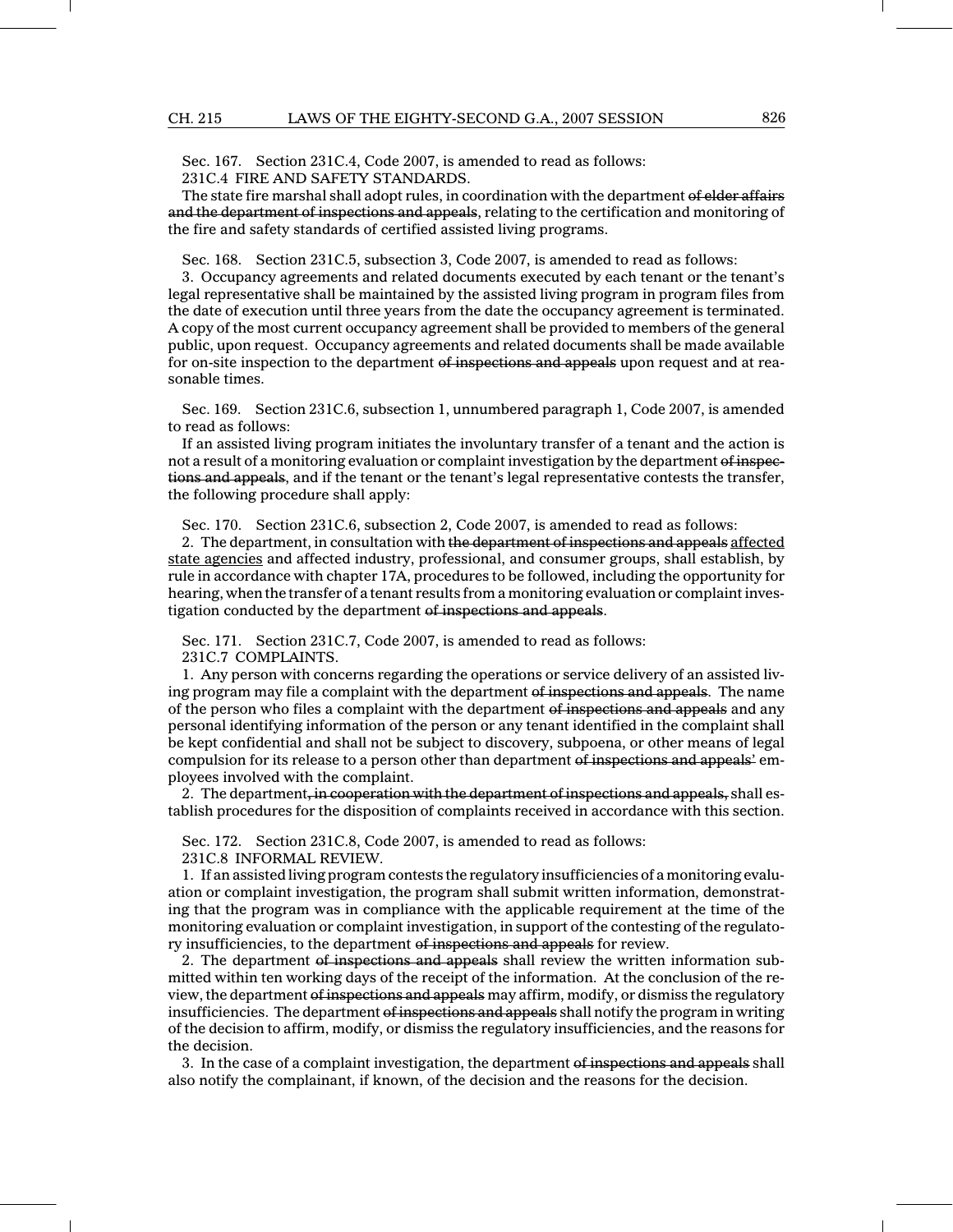Sec. 173. Section 231C.9, Code 2007, is amended to read as follows: 231C.9 PUBLIC DISCLOSURE OF FINDINGS.

Upon completion of a monitoring evaluation or complaint investigation of an assisted living program by the department of inspections and appeals pursuant to this chapter, including the conclusion of all administrative appeals processes, the department of inspections and appeals' department's final findings with respect to compliance by the assisted living program with requirements for certification shall be made available to the public in a readily available form and place. Other information relating to an assisted living program that is obtained by the department of inspections and appeals which does not constitute the department of inspections and appeals' department's final findings from a monitoring evaluation or complaint investigation of the assisted living program shall be made available to the department of elder affairs upon request in order to facilitate policy decisions, but shall not be made available to the public except in proceedings involving the denial, suspension, or revocation of a certificate under this chapter.

Sec. 174. Section 231C.10, subsection 1, unnumbered paragraph 1, Code 2007, is amended to read as follows:

The department of inspections and appeals may deny, suspend, or revoke a certificate in any case where the department of inspections and appeals finds that there has been a substantial or repeated failure on the part of the assisted living program to comply with this chapter or the rules, or minimum standards adopted under this chapter, or for any of the following reasons:

Sec. 175. Section 231C.10, subsection 2, Code 2007, is amended to read as follows:

2. The department of inspections and appeals may as an alternative to denial, suspension, or revocation conditionally issue or continue a certificate dependent upon the performance by the assisted living program of reasonable conditions within a reasonable period of time as set by the department of inspections and appeals so as to permit the program to commence or continue the operation of the program pending full compliance with this chapter or the rules adopted pursuant to this chapter. If the assisted living program does not make diligent efforts to comply with the conditions prescribed, the department of inspections and appeals may, under the proceedings prescribed by this chapter, suspend, or revoke the certificate. An assisted living program shall not be operated on a conditional certificate for more than one year.

Sec. 176. Section 231C.11, Code 2007, is amended to read as follows:

231C.11 NOTICE — APPEAL — EMERGENCY PROVISIONS.

1. The denial, suspension, or revocation of a certificate shall be effected by delivering to the applicant or certificate holder by restricted certified mail or by personal service a notice setting forth the particular reasons for such action. Such denial, suspension, or revocation shall become effective thirty days after the mailing or service of the notice, unless the applicant or certificate holder, within such thirty-day period, requests a hearing, in writing, of the department of inspections and appeals, in which case the notice shall be deemed to be suspended.

2. The denial, suspension, or revocation of a certificate may be appealed in accordance with rules adopted by the department of inspections and appeals in accordance with chapter 17A.

3. When the department of inspections and appeals finds that an imminent danger to the health or safety of tenants of an assisted living program exists which requires action on an emergency basis, the department of inspections and appeals may direct removal of all tenants of an assisted living program and suspend the certificate prior to a hearing.

Sec. 177. Section 231C.12, Code 2007, is amended to read as follows:

231C.12 DEPARTMENT NOTIFIED OF CASUALTIES.

The department of inspections and appeals shall be notified within twenty-four hours, by the most expeditious means available, of any accident causing substantial injury or death, and any substantial fire or natural or other disaster occurring at or near an assisted living program.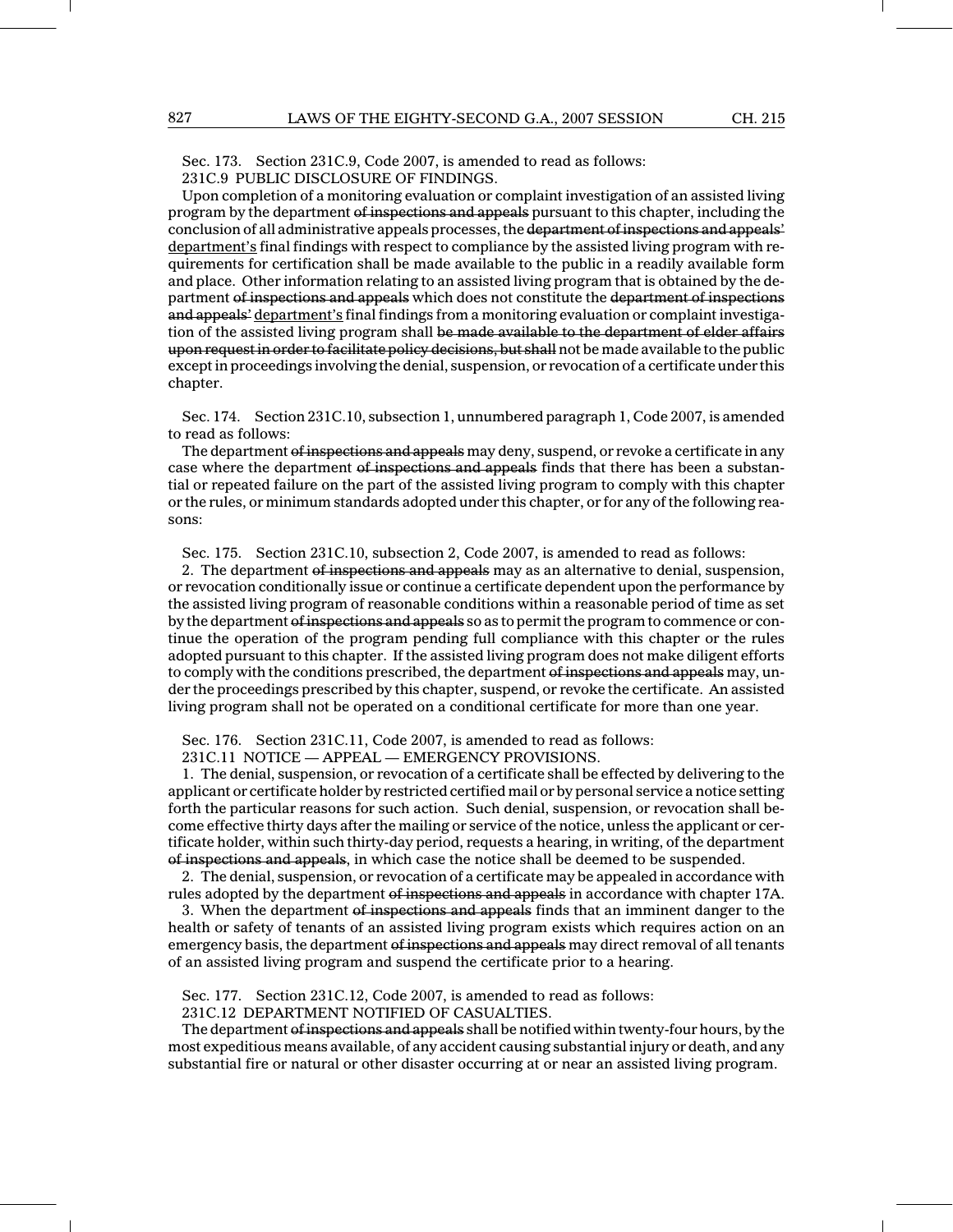Sec. 178. Section 231C.13, Code 2007, is amended to read as follows:

231C.13 RETALIATION BY ASSISTED LIVING PROGRAM PROHIBITED.

An assisted living program shall not discriminate or retaliate in any way against a tenant, tenant's family, or an employee of the program who has initiated or participated in any proceeding authorized by this chapter. An assisted living program that violates this section is subject to a penalty as established by administrative rule in accordance with chapter 17A, to be assessed and collected by the department of inspections and appeals, paid into the state treasury, and credited to the general fund of the state.

Sec. 179. Section 231C.14, subsection 2, Code 2007, is amended to read as follows:

2. Following receipt of notice from the department of inspections and appeals, continued failure or refusal to comply within a prescribed time frame with regulatory requirements that have a direct relationship to the health, safety, or security of program tenants.

Sec. 180. Section 231C.14, subsection 3, unnumbered paragraph 1, Code 2007, is amended to read as follows:

Preventing or interfering with or attempting to impede in any way any duly authorized representative of the department of inspections and appeals in the lawful enforcement of this chapter or of the rules adopted pursuant to this chapter. As used in this subsection, "lawful enforcement" includes but is not limited to:

Sec. 181. Section 231C.15, Code 2007, is amended to read as follows:

231C.15 CRIMINAL PENALTIES AND INJUNCTIVE RELIEF.

A person establishing, conducting, managing, or operating any assisted living program without a certificate is guilty of a serious misdemeanor. Each day of continuing violation after conviction or notice from the department of inspections and appeals by certified mail of a violation shall be considered a separate offense or chargeable offense. A person establishing, conducting, managing, or operating an assisted living program without a certificate may be temporarily or permanently restrained by a court of competent jurisdiction from such activity in an action brought by the state.

Sec. 182. Section 231C.16, Code 2007, is amended to read as follows:

231C.16 NURSING ASSISTANT AND MEDICATION AIDE — CERTIFICATION.

The department of inspections and appeals, in cooperation with other appropriate agencies, shall establish a procedure to allow nursing assistants or medication aides to claim work within an assisted living program as credit toward sustaining the nursing assistant's or medication aide's certification.

Sec. 183. Section 231C.18, subsection 1, Code 2007, is amended to read as follows:

1. The department of inspections and appeals shall collect assisted living program certification and related fees. An assisted living program that is certified by the department of inspections and appeals on the basis of voluntary accreditation by a recognized accrediting entity shall not be subject to payment of the certification fee, but shall be subject to an administrative fee as prescribed by rule. Fees collected and retained pursuant to this section shall be deposited in the general fund of the state.

Sec. 184. Section 231D.1, subsection 3, Code 2007, is amended to read as follows: 3. "Department" means the department of elder affairs created in chapter 231 inspections and appeals.

Sec. 185. Section 231D.2, subsection 2, Code 2007, is amended by striking the subsection.

Sec. 186. Section 231D.2, subsections 3 and 4, Code 2007, are amended to read as follows: 3. The department shall establish, by rule in accordance with chapter 17A, a program for certification and monitoring of and complaint investigations related to adult day services programs. The department, in establishing minimum standards for adult day services programs,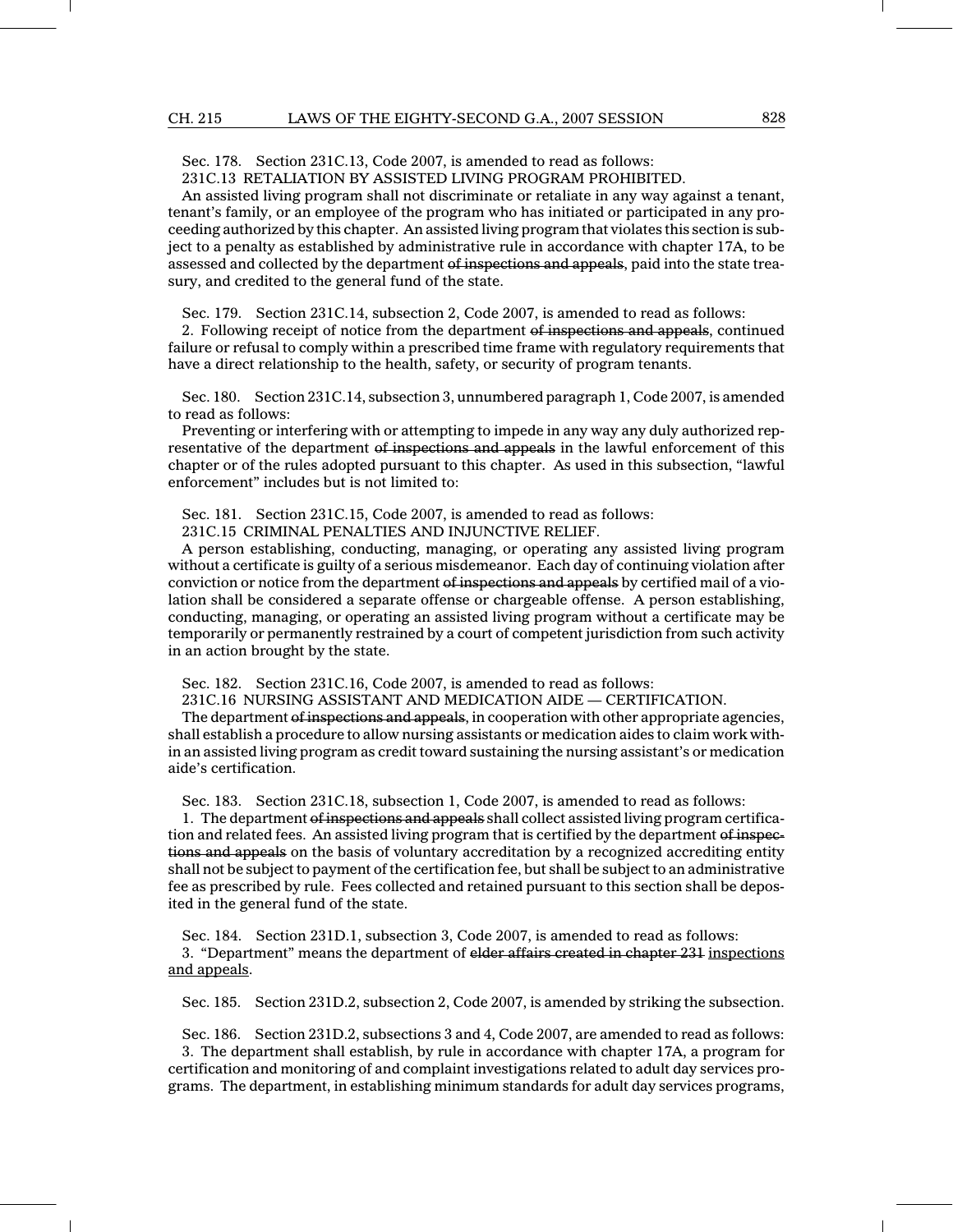may adopt by rule in accordance with chapter 17A, nationally recognized standards for adult day services programs. The rules shall include specification of recognized accrediting entities. The rules shall include a requirement that sufficient staffing be available at all times to fully meet a participant's identified needs. The rules shall include a requirement that no fewer than two staff persons who monitor participants as indicated in each participant's service plan shall be awake and on duty during the hours of operation when two or more participants are present. The rules and minimum standards adopted shall be formulated in consultation with the department of inspections and appeals affected state agencies and affected industry, professional, and consumer groups and shall be designed to accomplish the purpose of this chapter.

4. The department may establish by administrative rule, in accordance with chapter 17A, specific rules related to minimum standards for dementia-specific adult day services programs. The rules shall be formulated in consultation with the department of inspections and appeals affected state agencies and affected industry, professional, and consumer groups.

Sec. 187. Section 231D.3, subsections 1, 3, 4, 5, 6, and 7, Code 2007, are amended to read as follows:

1. A person or governmental unit acting severally or jointly with any other person or governmental unit shall not establish or operate an adult day services program and shall not represent an adult day services program to the public as certified unless and until the program is certified pursuant to this chapter. If an adult day services program is voluntarily accredited by a recognized accrediting entity with specific adult day services standards, the department of inspections and appeals shall accept voluntary accreditation as the basis for certification by the department. The owner or manager of a certified adult day services program shall comply with the rules adopted by the department for an adult day services program.

3. An adult day services program that has been certified by the department of inspections and appeals shall not alter the program, operation, or adult day services for which the program is certified in a manner that affects continuing certification without prior approval of the department of inspections and appeals. The department of inspections and appeals shall specify, by rule, alterations that are subject to prior approval.

4. A department, agency, or officer of this state or of any governmental unit shall not pay or approve for payment from public funds any amount to an adult day services program for an actual or prospective participant, unless the program holds a current certificate issued by the department of inspections and appeals and meets all current requirements for certification.

5. The department shall adopt rules regarding the conducting or operating of another business or activity in the distinct part of the physical structure in which the adult day services program is provided, if the business or activity serves persons who are not participants. The rules shall be developed in consultation with the department of inspections and appeals affected state agencies and affected industry, professional, and consumer groups.

6. The department of elder affairs and the department of inspections and appeals shall conduct joint training sessions for personnel responsible for conducting monitoring evaluations and complaint investigations of adult day services programs.

7. Certification of an adult day services program shall be for two years unless revoked for good cause by the department of inspections and appeals.

Sec. 188. Section 231D.4, subsection 1, Code 2007, is amended to read as follows:

1. Certificates for adult day services programs shall be obtained from the department of inspections and appeals. Applications shall be upon such forms and shall include such information as the department of inspections and appeals may reasonably require, which may include affirmative evidence of compliance with applicable statutes and local ordinances. Each application for certification shall be accompanied by the appropriate fee.

Sec. 189. Section 231D.4, subsection 2, paragraph a, Code 2007, is amended to read as follows:

a. The department of inspections and appeals shall collect adult day services certification fees. The fees shall be deposited in the general fund of the state.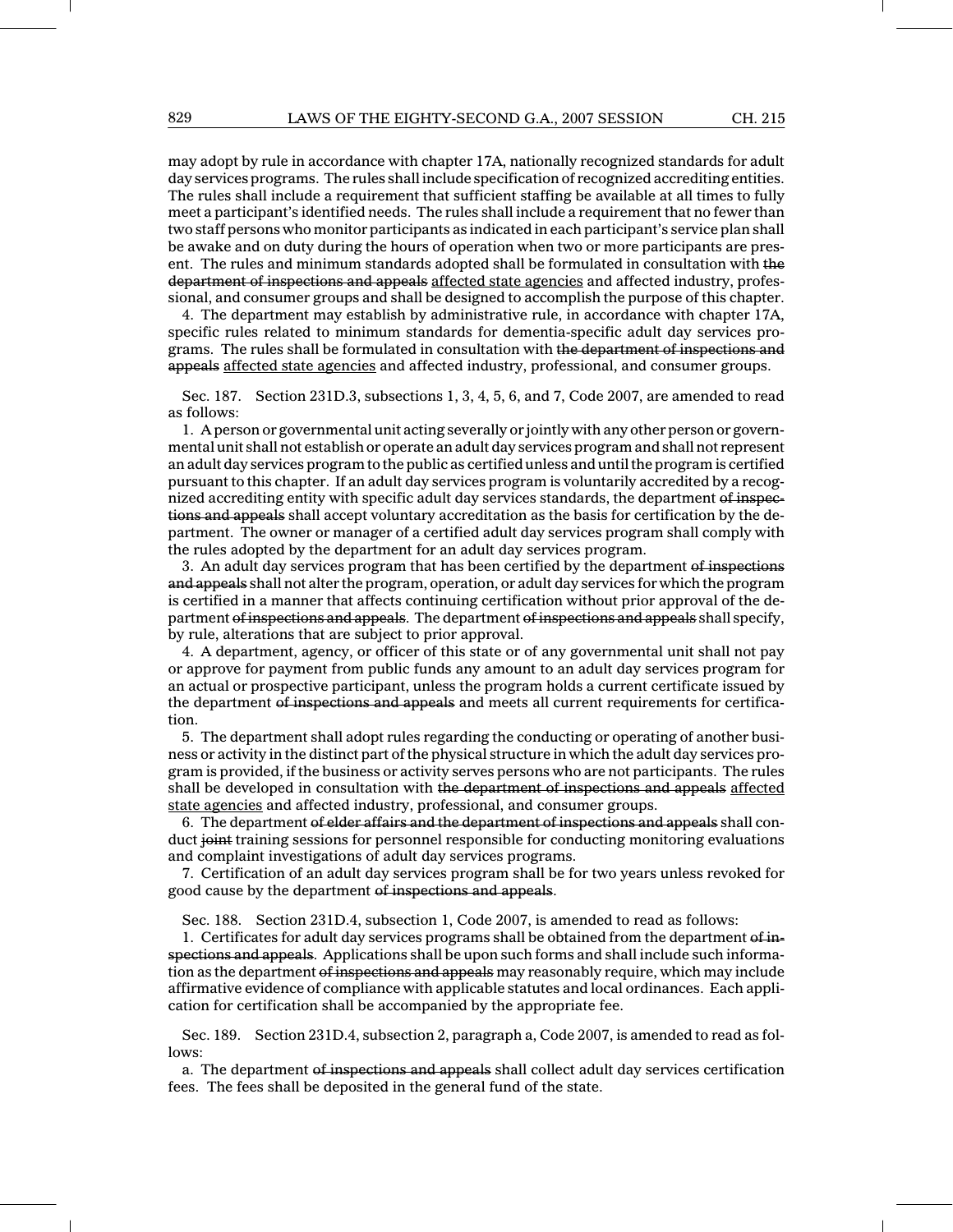#### CH. 215 LAWS OF THE EIGHTY-SECOND G.A., 2007 SESSION 830

Sec. 190. Section 231D.5, subsection 1, unnumbered paragraph 1, Code 2007, is amended to read as follows:

The department of inspections and appeals may deny, suspend, or revoke certification if the department of inspections and appeals finds that there has been a substantial or repeated failure on the part of the adult day services program to comply with this chapter or the rules or minimum standards adopted pursuant to this chapter, or for any of the following reasons:

Sec. 191. Section 231D.5, subsection 3, Code 2007, is amended to read as follows:

3. In the case of a certificate applicant or existing certificate holder which is an entity other than an individual, the department of inspections and appeals may deny, suspend, or revoke a certificate if any individual who is in a position of control or is an officer of the entity engages in any act or omission proscribed by this section.

Sec. 192. Section 231D.6, Code 2007, is amended to read as follows: 231D.6 NOTICE — APPEAL — EMERGENCY PROVISIONS.

1. The denial, suspension, or revocation of a certificate shall be effected by delivering to the applicant or certificate holder by restricted certified mail or by personal service a notice setting forth the particular reasons for the action. The denial, suspension, or revocation shall become effective thirty days after the mailing or service of the notice, unless the applicant or certificate holder, within the thirty-day period, requests a hearing, in writing, of the department of inspections and appeals, in which case the notice shall be deemed to be suspended.

2. The denial, suspension, or revocation of a certificate may be appealed in accordance with rules adopted by the department of inspections and appeals in accordance with chapter 17A.

3. When the department of inspections and appeals finds that an immediate danger to the health or safety of participants in an adult day services program exists which requires action on an emergency basis, the department of inspections and appeals may direct the removal of all participants in the adult day services program and suspend the certificate prior to a hearing.

Sec. 193. Section 231D.7, Code 2007, is amended to read as follows:

231D.7 CONDITIONAL OPERATION.

The department of inspections and appeals may, as an alternative to denial, suspension, or revocation of certification under section 231D.5, conditionally issue or continue certification dependent upon the performance by the adult day services program of reasonable conditions within a reasonable period of time as prescribed by the department of inspections and appeals so as to permit the program to commence or continue the operation of the program pending full compliance with this chapter or the rules adopted pursuant to this chapter. If the adult day services program does not make diligent efforts to comply with the conditions prescribed, the department of inspections and appeals may, under the proceedings prescribed by this chapter, suspend or revoke the certificate. An adult day services program shall not be operated under conditional certification for more than one year.

Sec. 194. Section 231D.8, Code 2007, is amended to read as follows:

231D.8 DEPARTMENT NOTIFIED OF CASUALTIES.

The department of inspections and appeals shall be notified within twenty-four hours, by the most expeditious means available, of any accident causing substantial injury or death, and any substantial fire or natural or other disaster occurring at or near an adult day services program.

Sec. 195. Section 231D.9, Code 2007, is amended to read as follows:

231D.9 COMPLAINTS AND CONFIDENTIALITY.

1. A person with concerns regarding the operations or service delivery of an adult day services program may file a complaint with the department of inspections and appeals. The name of the person who files a complaint with the department of inspections and appeals and any personal identifying information of the person or any participant identified in the complaint shall be kept confidential and shall not be subject to discovery, subpoena, or other means of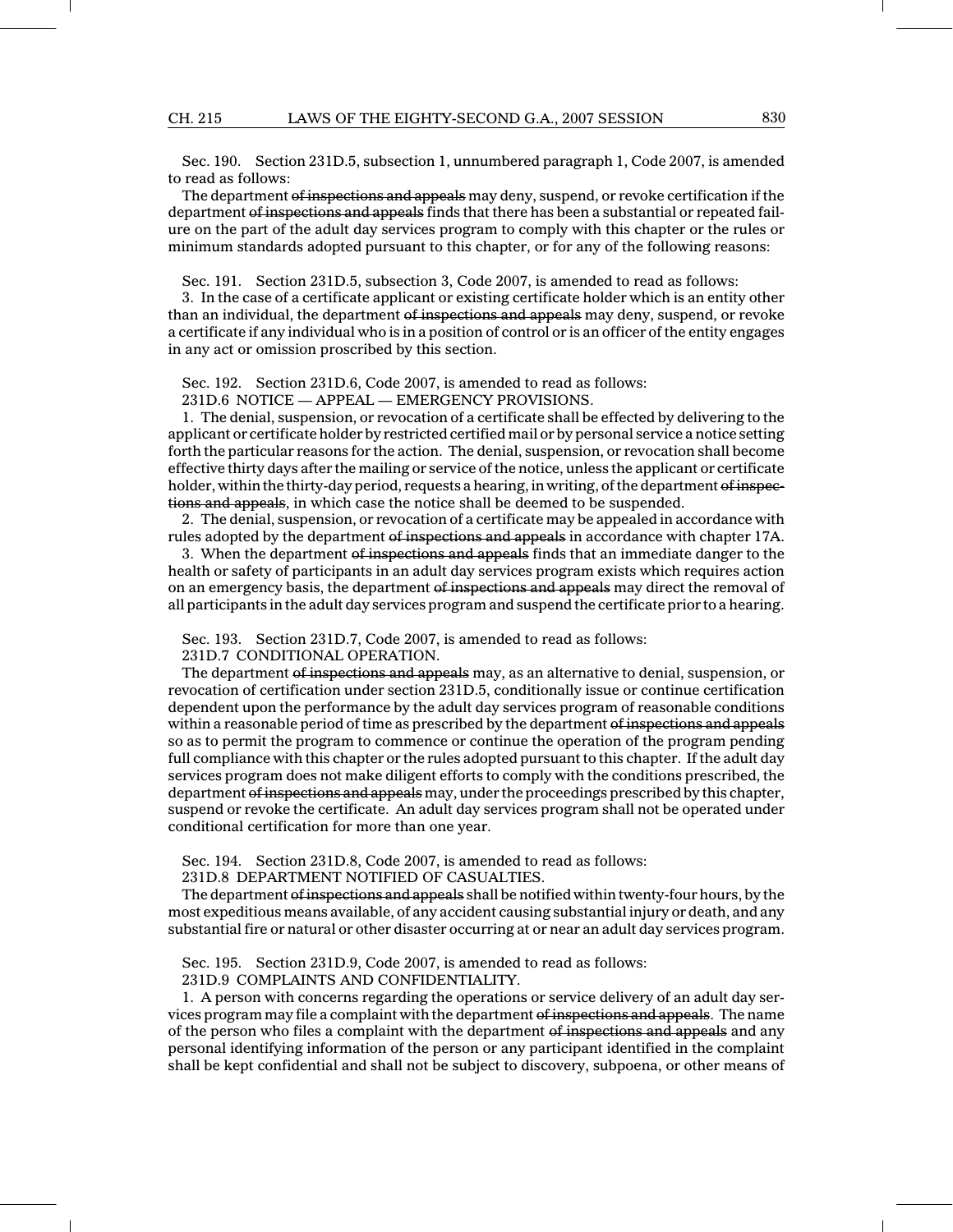legal compulsion for its release to a person other than employees of the department of inspections and appeals involved in the investigation of the complaint.

2. The department, in cooperation with the department of inspections and appeals, shall establish procedures for the disposition of complaints received in accordance with this section.

Sec. 196. Section 231D.9A, Code 2007, is amended to read as follows:

231D.9A INFORMAL REVIEW.

1. If an adult day services program contests the findings of regulatory insufficiencies of a monitoring evaluation or complaint investigation, the program shall submit written information, demonstrating that the program was in compliance with the applicable requirement at the time of the monitoring evaluation or complaint investigation, to the department of inspections and appeals for review.

2. The department of inspections and appeals shall review the written information submitted within ten working days of the receipt of the information. At the conclusion of the review, the department of inspections and appeals may affirm, modify, or dismiss the regulatory insufficiencies. The department of inspections and appeals shall notify the program in writing of the decision to affirm, modify, or dismiss the regulatory insufficiencies, and the reasons for the decision.

3. In the case of a complaint investigation, the department of inspections and appeals shall also notify the complainant, if known, of the decision and the reasons for the decision.

Sec. 197. Section 231D.10, Code 2007, is amended to read as follows: 231D.10 PUBLIC DISCLOSURE OF FINDINGS.

Upon completion of a monitoring evaluation or complaint investigation of an adult day services program by the department of inspections and appeals pursuant to this chapter, including the conclusion of all administrative appeals processes, the department's final findings with respect to compliance by the adult day services program with requirements for certification shall be made available to the public in a readily available form and place. Other information relating to an adult day services program that is obtained by the department of inspections and appeals which does not constitute the department's final findings from a monitoring evaluation or complaint investigation of the adult day services program shall be made available to the department upon request to facilitate policy decisions, but shall not be made available to the public except in proceedings involving the denial, suspension, or revocation of a certificate under this chapter.

Sec. 198. Section 231D.11, subsection 1, Code 2007, is amended to read as follows:

1. A person establishing, conducting, managing, or operating an adult day services program without a certificate is guilty of a serious misdemeanor. Each day of continuing violation after conviction or notice from the department of inspections and appeals by certified mail of a violation shall be considered a separate offense or chargeable offense. A person establishing, conducting, managing, or operating an adult day services program without a certificate may be temporarily or permanently restrained by a court of competent jurisdiction from such activity in an action brought by the state.

Sec. 199. Section 231D.11, subsection 2, paragraph c, unnumbered paragraph 1, Code 2007, is amended to read as follows:

Preventing or interfering with or attempting to impede in any way any duly authorized representative of the department of inspections and appeals in the lawful enforcement of this chapter or of the rules adopted pursuant to this chapter. As used in this paragraph, "lawful enforcement" includes but is not limited to:

Sec. 200. Section 231D.12, Code 2007, is amended to read as follows:

231D.12 RETALIATION BY ADULT DAY SERVICES PROGRAM PROHIBITED.

1. An adult day services program shall not discriminate or retaliate in any way against a participant, participant's family, or an employee of the program who has initiated or participated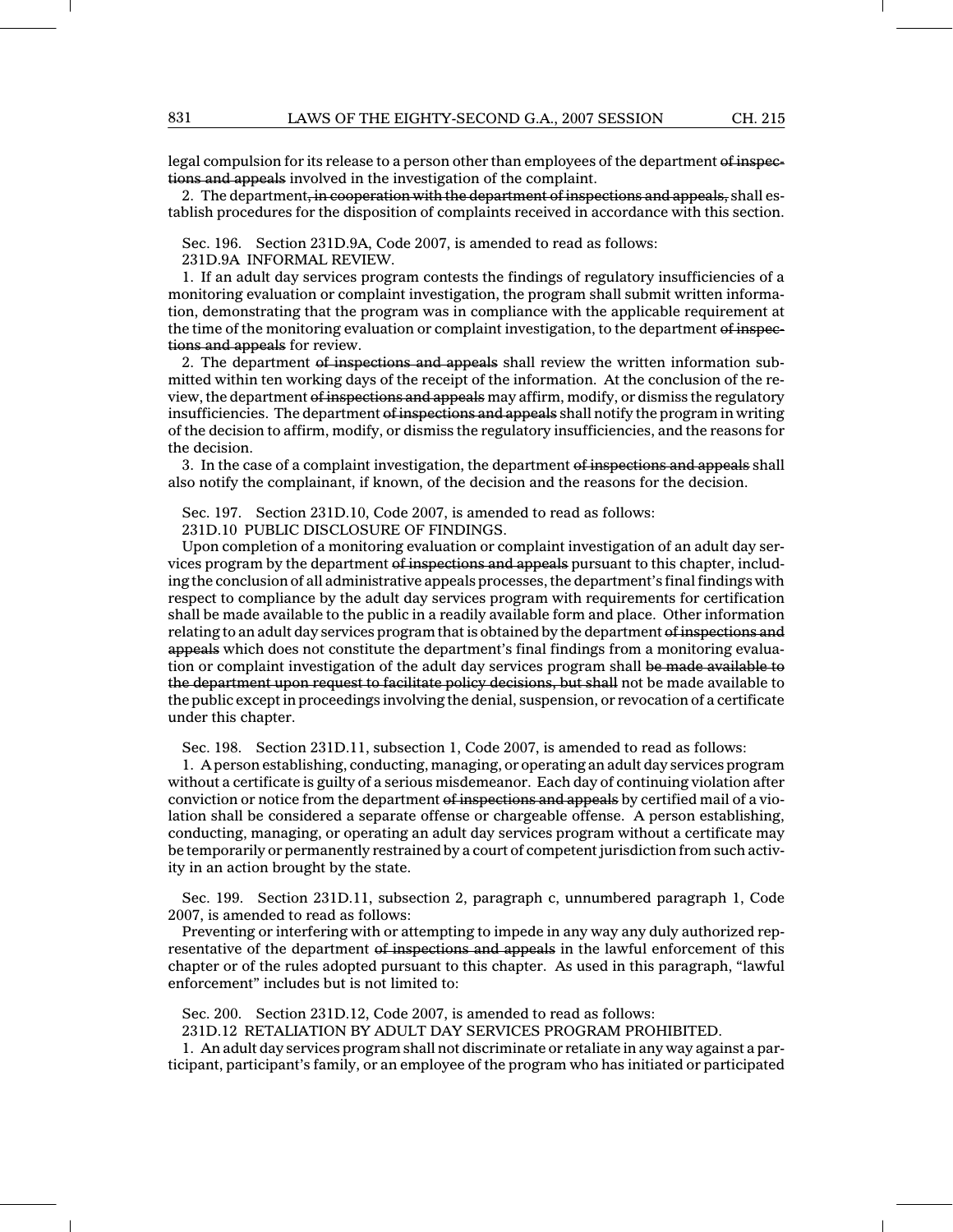in any proceeding authorized by this chapter. An adult day services program that violates this section is subject to a penalty as established by administrative rule, to be assessed and collected by the department of inspections and appeals, paid into the state treasury, and credited to the general fund of the state.

2. Any attempt to discharge a participant from an adult day services program by whom or upon whose behalf a complaint has been submitted to the department of inspections and appeals under section 231D.9, within ninety days after the filing of the complaint or the conclusion of any proceeding resulting from the complaint, shall raise a rebuttable presumption that the action was taken by the program in retaliation for the filing of the complaint, except in situations in which the participant is discharged due to changes in health status which exceed the level of care offered by the adult day services program or in other situations as specified by rule.

Sec. 201. Section 231D.13, Code 2007, is amended to read as follows:

231D.13 NURSING ASSISTANT AND MEDICATION AIDE — CERTIFICATION.

The department of inspections and appeals, in cooperation with other appropriate agencies, shall establish a procedure to allow nursing assistants or medication aides to claim work within adult day services programs as credit toward sustaining the nursing assistant's or medication aide's certification.

Sec. 202. Section 231D.15, Code 2007, is amended to read as follows:

231D.15 FIRE AND SAFETY STANDARDS.

The state fire marshal shall adopt rules, in coordination with the department of elder affairs and the department of inspections and appeals, relating to the certification and monitoring of the fire and safety standards of adult day services programs.

Sec. 203. Section 231D.17, subsection 3, Code 2007, is amended to read as follows: 3. Written contractual agreements and related documents executed by each participant or participant's legal representative shall be maintained by the adult day services program in program files from the date of execution until three years from the date the written contractual agreement is terminated. A copy of the most current written contractual agreement shall be provided to members of the general public, upon request. Written contractual agreements and related documents shall be made available for on-site inspection to the department of inspections and appeals upon request and at reasonable times.

Sec. 204. Section 231D.18, subsection 1, unnumbered paragraph 1, Code 2007, is amended to read as follows:

If an adult day services program initiates the involuntary transfer of a participant and the action is not a result of a monitoring evaluation or complaint investigation by the department of inspections and appeals, and if the participant or participant's legal representative contests the transfer, the following procedure shall apply:

Sec. 205. Section 231D.18, subsection 2, Code 2007, is amended to read as follows:

2. The department, in consultation with the department of inspections and appeals affected state agencies and affected industry, professional, and consumer groups, shall establish by rule, in accordance with chapter 17A, procedures to be followed, including the opportunity for hearing, when the transfer of a participant results from a monitoring evaluation or complaint investigation conducted by the department of inspections and appeals.

Sec. 206. ADMINISTRATIVE RULES — TRANSITION PROVISIONS.

1. Any rule, regulation, form, order, or directive promulgated by the department of elder affairs and in effect on the effective date of this Act shall continue in full force and effect until amended, repealed, or supplemented by affirmative action of the department of inspections and appeals under the duties and powers of the department of inspections and appeals as established in this Act and under the procedure established in subsection 2.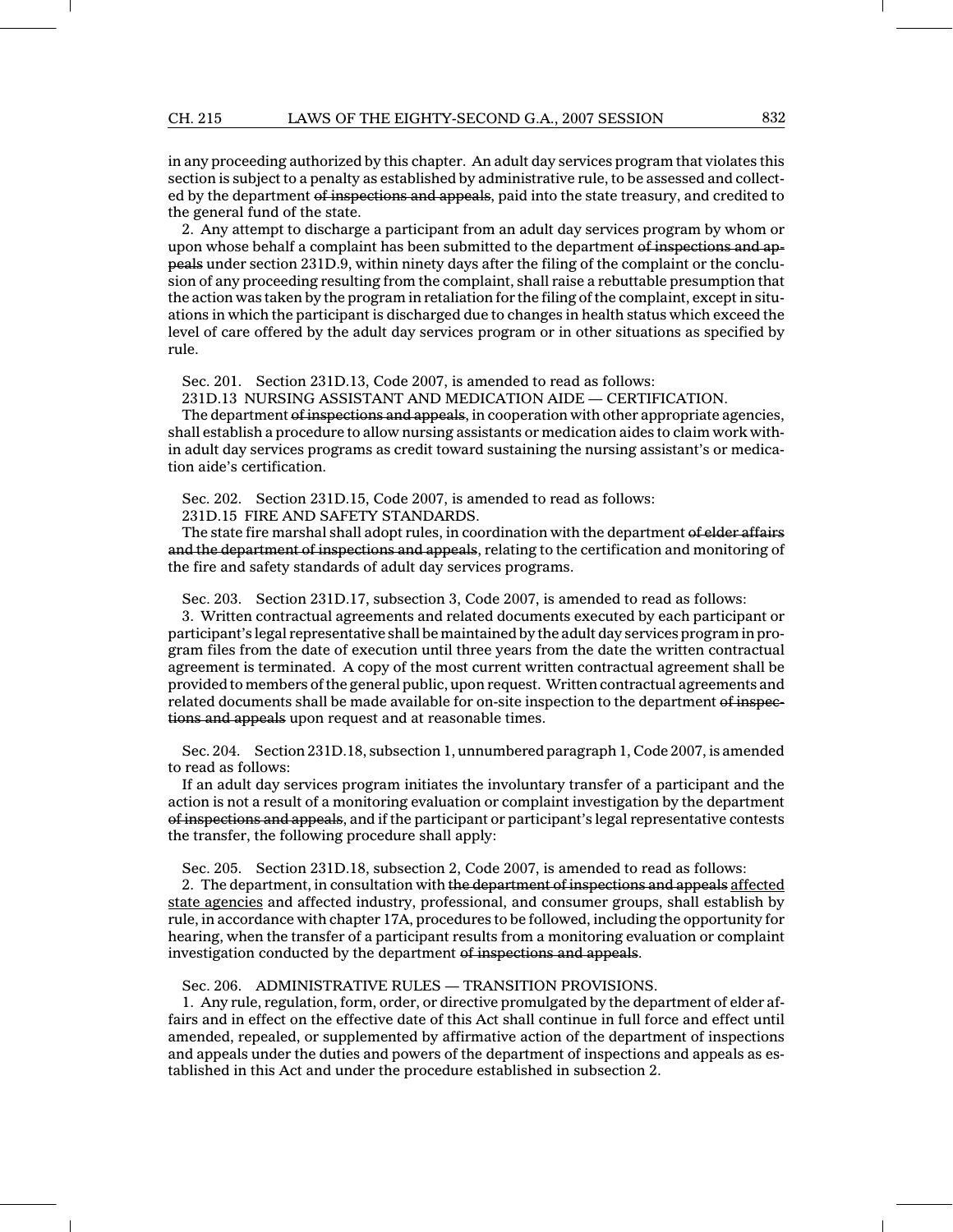Any license, certification, or permit issued by the department of elder affairs and in effect on the effective date of this Act shall continue in full force and effect until expiration or renewal.

2. In regard to updating references and format in the Iowa administrative code in order to correspond to the restructuring of state government as established in this Act, the administrative rules coordinator and the administrative rules review committee, in consultation with the administrative code editor, shall jointly develop a schedule for the necessary updating of the Iowa administrative code.

# DIVISION VIII

## FOOD INSPECTIONS

Sec. 207. Section 137C.6, Code 2007, is amended to read as follows: 137C.6 AUTHORITY TO ENFORCE.

1. The director shall regulate, license, and inspect hotels and enforce the Iowa hotel sanitation code in Iowa. Municipal corporations shall not regulate, license, inspect, or collect license fees from hotels except as provided for in the Iowa hotel sanitation code.

2. If a municipal corporation wants its local board of health to license, inspect, and otherwise enforce the Iowa hotel sanitation code within its jurisdiction, the municipal corporation may enter into an agreement to do so with the director. The director may enter into the agreement if the director finds that the local board of health has adequate resources to perform the required functions. A municipal corporation may only enter into an agreement to enforce the Iowa hotel sanitation code if it also agrees to enforce the Iowa food code rules setting minimum standards to protect consumers from foodborne illness adopted pursuant to section 137F.3 137F.2.

3. A local board of health that is responsible for enforcing the Iowa hotel sanitation code within its jurisdiction pursuant to an agreement, shall make an annual report to the director providing the following information:

1. a. The total number of hotel licenses granted or renewed during the year.

 $2. b$ . The number of hotel licenses granted or renewed during the year broken down into the following categories:

a. (1) Hotels containing fifteen guest rooms or less.

b. (2) Hotels containing more than fifteen but less than thirty-one guest rooms.

 $\epsilon$ . (3) Hotels containing more than thirty but less than seventy-six guest rooms.

 $\frac{d}{dx}$  (4) Hotels containing more than seventy-five but less than one hundred fifty guest rooms.

e. (5) Hotels containing one hundred fifty or more guest rooms.

3. c. The amount of money collected in license fees during the year.

4. d. Other information the director requests.

 $4.$  The director shall monitor local boards of health to determine if they are enforcing the Iowa hotel sanitation code within their respective jurisdictions. If the director determines that the Iowa hotel sanitation code is enforced by a local board of health, such enforcement shall be accepted in lieu of enforcement by the department in that jurisdiction. If the director determines that the Iowa hotel sanitation code is not enforced by a local board of health, the director may rescind the agreement after reasonable notice and an opportunity for a hearing. If the agreement is rescinded, the director shall assume responsibility for enforcement in the jurisdiction involved.

Sec. 208. Section 137C.9, Code 2007, is amended to read as follows:

137C.9 LICENSE FEES.

1. Either the department or the municipal corporation shall collect the following annual license fees:

1. a. For a hotel containing fifteen guest rooms or less, twenty twenty-seven dollars.

 $2$ . **b.** For a hotel containing more than fifteen but less than thirty-one guest rooms, thirty forty dollars and fifty cents.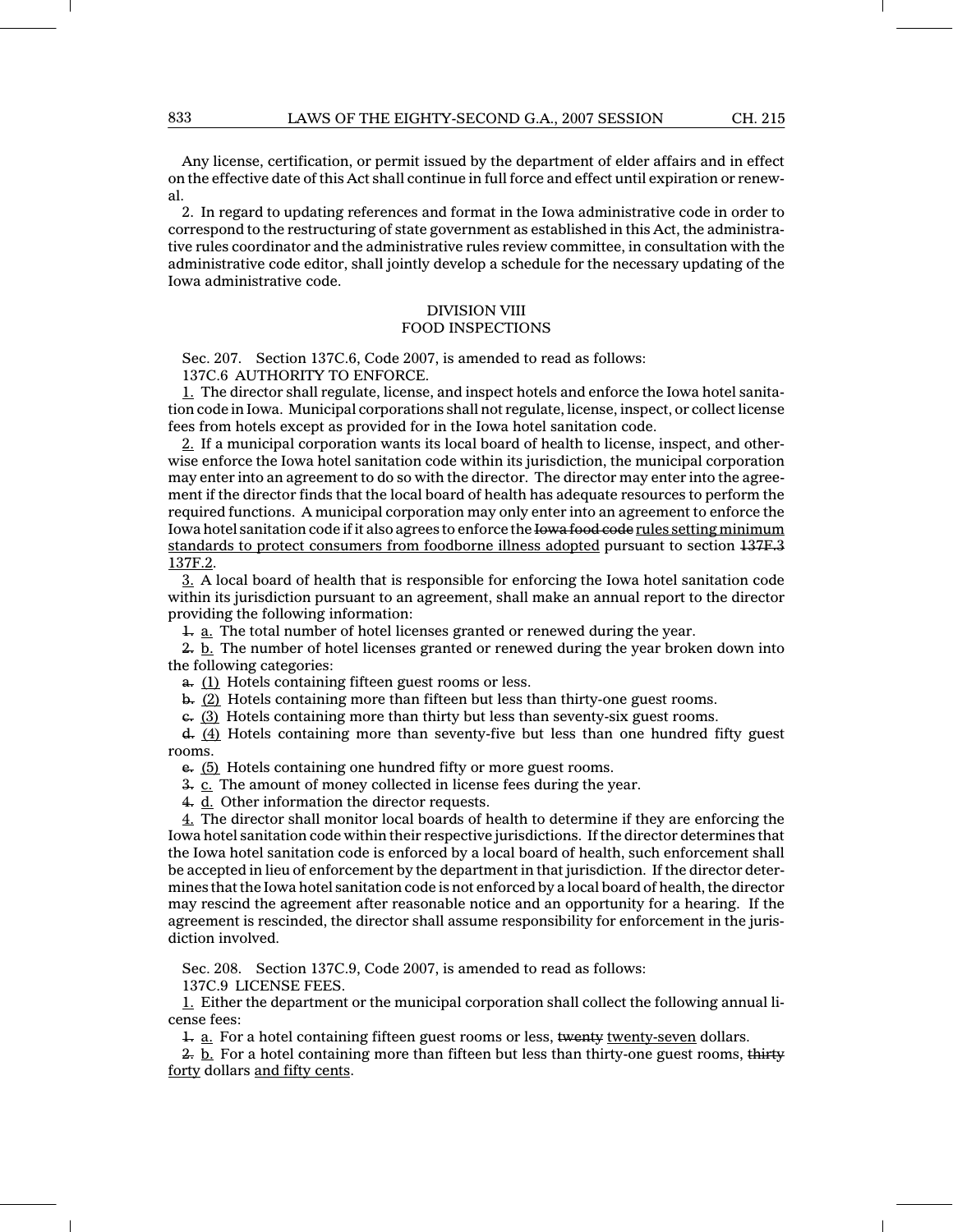$3. \underline{c}$ . For a hotel containing more than thirty but less than seventy-six guest rooms, forty fifty-four dollars.

 $4. d.$  For a hotel containing more than seventy-five but less than one hundred fifty guest rooms, fifty fifty-seven dollars and fifty cents.

5. e. For a hotel containing one hundred fifty or more guest rooms, seventy-five one hundred one dollars and twenty-five cents.

2. Fees collected by the department shall be deposited in the general fund of the state. Fees collected by a municipal corporation shall be retained by it and for its use.

Sec. 209. Section 137D.2, subsection 1, Code 2007, is amended to read as follows:

1. A person shall not open or operate a home food establishment until a license has been obtained from the department of inspections and appeals. The department shall collect a fee of twenty-five thirty-three dollars and seventy-five cents for a license. After collection, the fees shall be deposited in the general fund of the state. A license shall expire one year from date of issue. A license is renewable.

Sec. 210. Section 137F.1, subsection 7, Code 2007, is amended by striking the subsection.

Sec. 211. Section 137F.1, subsection 8, unnumbered paragraph 1, Code 2007, is amended to read as follows:

"Food establishment" means an operation that stores, prepares, packages, serves, vends, or otherwise provides food for human consumption and includes a food service operation in a salvage or distressed food operation, school, summer camp, residential service substance abuse treatment facility, halfway house substance abuse treatment facility, correctional facility operated by the department of corrections, the state training school, or the Iowa juvenile home. "Food establishment" does not include the following:

Sec. 212. Section 137F.2, Code 2007, is amended by striking the section and inserting in lieu thereof the following:

137F.2 ADOPTION BY RULE.

The department shall, in accordance with chapter 17A, adopt rules setting minimum standards for entities covered under this chapter to protect consumers from foodborne illness. In so doing, the department may adopt by reference, with or without amendment, the United States food and drug administration food code, which shall be specified by title and edition, date of publication, or similar information. The rules and standards shall be formulated in consultation with municipal corporations under agreement with the department, affected state agencies, and industry, professional, and consumer groups.

Sec. 213. Section 137F.3, Code 2007, is amended to read as follows:

137F.3 AUTHORITY TO ENFORCE.

1. The director shall regulate, license, and inspect food establishments and food processing plants and enforce this chapter pursuant to rules adopted by the department in accordance with chapter 17A. Municipal corporations shall not regulate, license, inspect, or collect license fees from food establishments and food processing plants, except as provided in this section.

2. A municipal corporation may enter into an agreement with the director to provide that the municipal corporation shall license, inspect, and otherwise enforce this chapter within its jurisdiction. The director may enter into the agreement if the director finds that the municipal corporation has adequate resources to perform the required functions. A municipal corporation may only enter into an agreement to enforce the Iowa food code rules setting minimum standards to protect consumers from foodborne illness adopted pursuant to this section 137F.2 if it also agrees to enforce the Iowa hotel sanitation code pursuant to section 137C.6. However, the department shall license and inspect all food processing plants which manufacture, package, or label food products. A municipal corporation may license and inspect, as authorized by this section, food processing plants whose operations are limited to the storage of food products.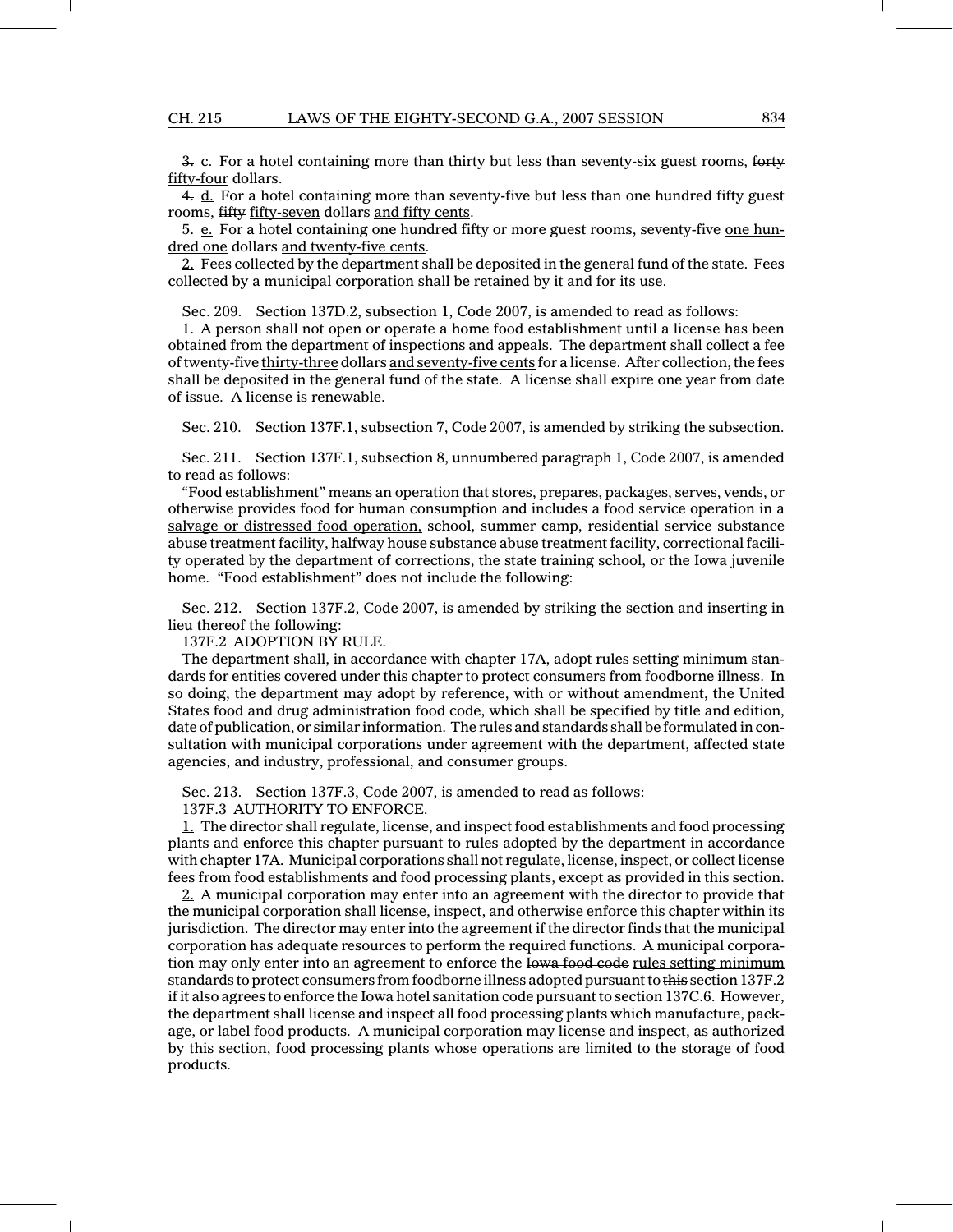3. If the director enters into an agreement with a municipal corporation as provided by this section, the director shall provide that the inspection practices of a municipal corporation are spot-checked on a regular basis.

4. A municipal corporation that is responsible for enforcing this chapter within its jurisdiction pursuant to an agreement shall make an annual report to the director providing the following information:

 $\frac{1}{2}$ . The total number of licenses granted or renewed by the municipal corporation under this chapter during the year.

 $2.$  b. The number of licenses granted or renewed by the municipal corporation under this chapter during the year in each of the following categories:

a. (1) Food establishments.

b. (2) Food processing plants.

c. (3) Mobile food units and pushcarts.

d. (4) Temporary food establishments.

e. (5) Vending machines.

3. c. The amount of money collected in license fees during the year.

d. The amount expended to perform the functions required under the agreement, submitted on a form prescribed by the department.

4. e. Other information the director requests.

5. The director shall monitor municipal corporations which have entered into an agreement pursuant to this section to determine if they are enforcing this chapter within their respective jurisdictions. If the director determines that this chapter is not enforced by a municipal corporation, the director may rescind the agreement after reasonable notice and an opportunity for a hearing. If the agreement is rescinded, the director shall assume responsibility for enforcement in the jurisdiction involved.

6. The inspection staff of a municipal corporation that has entered into an agreement with the director to enforce this chapter shall be required by the department to apply the current rules setting minimum standards to protect consumers from foodborne illness adopted pursuant to section 137F.2 to ensure consistency in application of the rules. A municipal corporation's failure to comply may result in the department rescinding the agreement with the municipal corporation, after reasonable notice and an opportunity for a hearing.

Sec. 214. Section 137F.3A, Code 2007, is amended to read as follows:

137F.3A MUNICIPAL CORPORATION INSPECTIONS — CONTINGENT APPROPRIA-TION.

1. If a municipal corporation operating pursuant to a chapter 28E agreement with the department of inspections and appeals to enforce this chapter and chapters 137C and 137D either fails to renew the agreement effective after July 1, 2005, but before July 1, 2007, April 1, 2007, or discontinues prior to July 1, 2007, after April 1, 2007, enforcement activities in one or more jurisdictions during the agreement time frame, or the department of inspections and appeals cancels an agreement prior to July 1, 2007, after April 1, 2007, due to noncompliance with the terms of the agreement, the department of inspections and appeals may employ additional full-time equivalent positions for the fiscal years ending prior to July  $1, 2007$ , to enforce the provisions of the chapters, with the approval of the department of management. Before approval is given, the director of the department of management shall determine that the expenses exceed the funds budgeted by the general assembly for food inspections to the department of inspections and appeals. The department of inspections and appeals may hire no more than one full-time equivalent position for each six hundred inspections required pursuant to this chapter and chapters 137C and 137D.

2. Notwithstanding chapter 137D, and sections 137C.9 and 137F.6, if the conditions described in this section are met, fees imposed pursuant to that chapter and those sections shall be retained by and are appropriated to the department of inspections and appeals for the each fiscal years ending prior to July 1, 2007, year to provide for salaries, support, maintenance, and miscellaneous purposes associated with the additional inspections. The appropriation made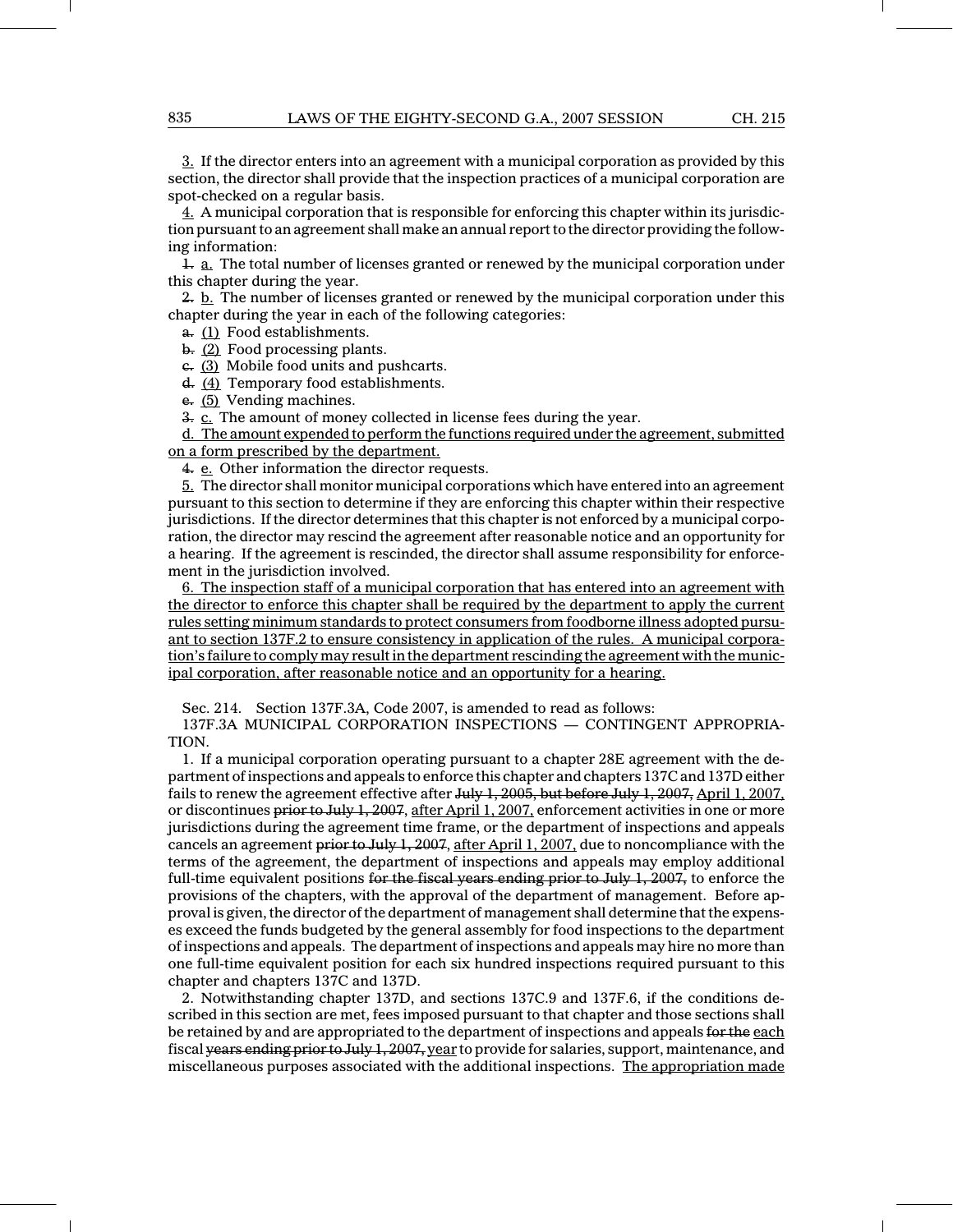in this subsection is not applicable in a fiscal year for which the general assembly enacts an appropriation made for the purposes described in this subsection.

3. This section is repealed July 1, 2007.

Sec. 215. Section 137F.6, Code 2007, is amended to read as follows:

137F.6 LICENSE FEES.

1. The regulatory authority shall collect the following annual license fees:

1. a. For a mobile food unit or pushcart, twenty twenty-seven dollars.

 $2. \underline{b}$ . For a temporary food establishment per fixed location, twenty-five thirty-three dollars and fifty cents.

 $3. c$ . For a vending machine, twenty dollars for the first machine and five dollars for each additional machine.

4. d. For a food establishment which prepares or serves food for individual portion service intended for consumption on-the-premises, the annual license fee shall correspond to the annual gross food and beverage sales of the food establishment, as follows:

a. (1) Annual gross sales of under fifty thousand dollars, fifty sixty-seven dollars and fifty cents.

 $b. (2)$  Annual gross sales of at least fifty thousand dollars but less than one hundred thousand dollars, eighty-five one hundred fourteen dollars and fifty cents.

 $\epsilon$ . (3) Annual gross sales of at least one hundred thousand dollars but less than two hundred fifty thousand dollars, one hundred seventy-five two hundred thirty-six dollars and twenty-five cents.

d. (4) Annual gross sales of two hundred fifty thousand dollars but less than five hundred thousand dollars, two hundred seventy-five dollars.

e. (5) Annual gross sales of five hundred thousand dollars or more, two hundred twentyfive three hundred three dollars and seventy-five cents.

5. e. For a food establishment which sells food or food products to consumer customers intended for preparation or consumption off-the-premises, the annual license fee shall correspond to the annual gross food and beverage sales of the food establishment, as follows:

a. (1) Annual gross sales of under ten thousand dollars, thirty forty dollars and fifty cents.

 $b$ . (2) Annual gross sales of at least ten thousand dollars but less than two hundred fifty thousand dollars, seventy-five one hundred one dollars and twenty-five cents.

c. (3) Annual gross sales of at least two hundred fifty thousand dollars but less than five hundred thousand dollars, one hundred fifteen one hundred fifty-five dollars and twenty-five cents.

 $\frac{d}{dx}$  (4) Annual gross sales of at least five hundred thousand dollars but less than seven hundred fifty thousand dollars, one hundred fifty two hundred two dollars and fifty cents.

e. (5) Annual gross sales of seven hundred fifty thousand dollars or more, two hundred twenty-five three hundred three dollars and seventy-five cents.

 $6. \text{ f.}$  For a food processing plant, the annual license fee shall correspond to the annual gross food and beverage sales of the food processing plant, as follows:

a. (1) Annual gross sales of under fifty thousand dollars, fifty sixty-seven dollars and fifty cents.

 $b$ . (2) Annual gross sales of at least fifty thousand dollars but less than two hundred fifty thousand dollars, one hundred thirty-five dollars.

 $\epsilon$ . (3) Annual gross sales of at least two hundred fifty thousand dollars but less than five hundred thousand dollars, one hundred fifty two hundred two dollars and fifty cents.

d. (4) Annual gross sales of five hundred thousand dollars or more, two hundred fifty three hundred thirty-seven dollars and fifty cents.

7. g. For a farmers market where potentially hazardous food is sold or distributed, one seasonal license fee of one hundred dollars for each vendor on a countywide basis.

A food establishment covered by subsections 4 and 5 paragraphs "d" and "e" shall be assessed license fees not to exceed seventy-five percent of the total fees applicable under both subsections paragraphs.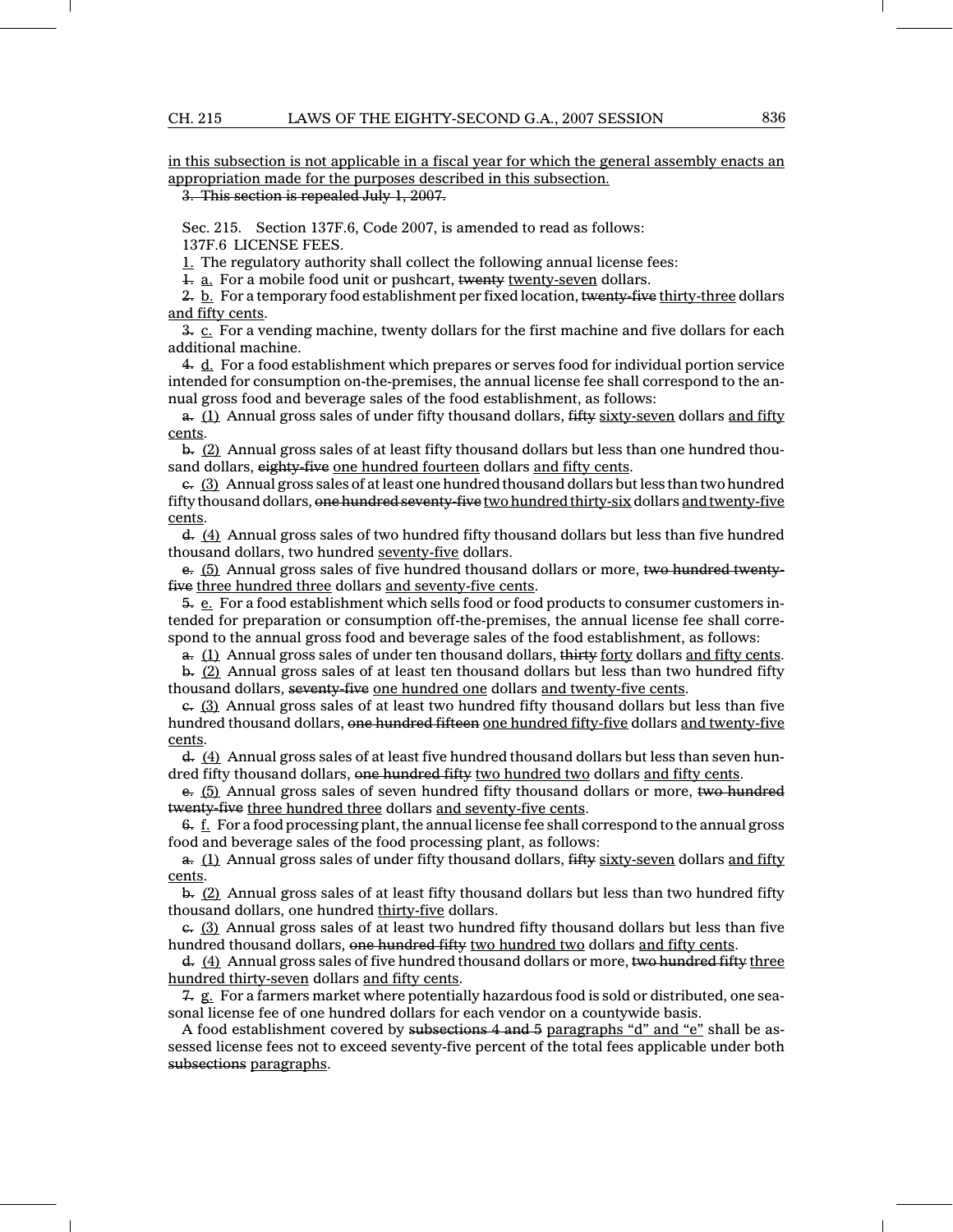2. If an establishment licensed under subsection 1, paragraph "d" or "e", has had a person in charge for the entire previous twelve-month period who holds an active certified food protection manager certificate from a program approved by the conference on food protection and the establishment has not been issued a critical violation during the previous twelvemonth period, the establishment's license fee for the current renewal period shall be reduced by fifty dollars.

3. Fees collected by the department shall be deposited in the general fund of the state. Fees collected by a municipal corporation shall be retained by the municipal corporation for regulation of food establishments and food processing plants licensed under this chapter.

4. Each vending machine licensed under this chapter shall bear a readily visible identification tag or decal provided by the licensee, containing the licensee's business address and phone number, and a company license number assigned by the regulatory authority.

Sec. 216. Section 137F.10, Code 2007, is amended to read as follows:

137F.10 REGULAR INSPECTIONS.

The appropriate regulatory authority shall provide for the inspection of each food establishment and food processing plant in this state in accordance with this chapter and with rules adopted pursuant to this chapter in accordance with chapter 17A. A regulatory authority may enter a food establishment or food processing plant at any reasonable hour to conduct an inspection. The manager or person in charge of the food establishment or food processing plant shall afford free access to every part of the premises and render all aid and assistance necessary to enable the regulatory authority to make a thorough and complete inspection. As part of the inspection process, the regulatory authority shall provide an explanation of the violation or violations cited and provide guidance as to actions for correction and elimination of the violation or violations.

Sec. 217. NEW SECTION. 137F.11A POSTING OF INSPECTION REPORTS.

An establishment inspected under this chapter shall post the most recent routine inspection report, along with any current complaint or reinspection reports, in a location at the establishment that is readily

Sec. 218. Section 196.3, Code 2007, is amended to read as follows:

196.3 EGG HANDLER'S LICENSE AND FEE.

1. Every egg handler shall obtain an annual license from the department. The fee for the license shall be determined on the basis of the total number of eggs purchased or handled during the preceding month of April in each calendar year as follows:

20.20

47.25

67.50

236.25

337.50

1. a. Less than one hundred twenty-five cases \$ ............................... ........................ 15.00 2. b. One hundred twenty-five cases or more but less than two hundred fifty cases \$ ............................... ........................ 35.00 3. c. Two hundred fifty cases or more but less than one thousand cases \$ ................................. 50.00 4. d. One thousand cases or more but less than five thousand cases  $\dots \dots \dots \dots \dots \dots \dots \dots \dots \dots$ \$100.00 135.00 5. e. Five thousand cases or more but less than ten thousand cases \$ ..................................... 175.00

 $6.$  f. Ten thousand cases or more  $\dots\dots\dots\dots\dots\dots$ . \$250.00

| y visible to the public. |  |                                |  |
|--------------------------|--|--------------------------------|--|
|                          |  | n 1063 Code 2007 is amended to |  |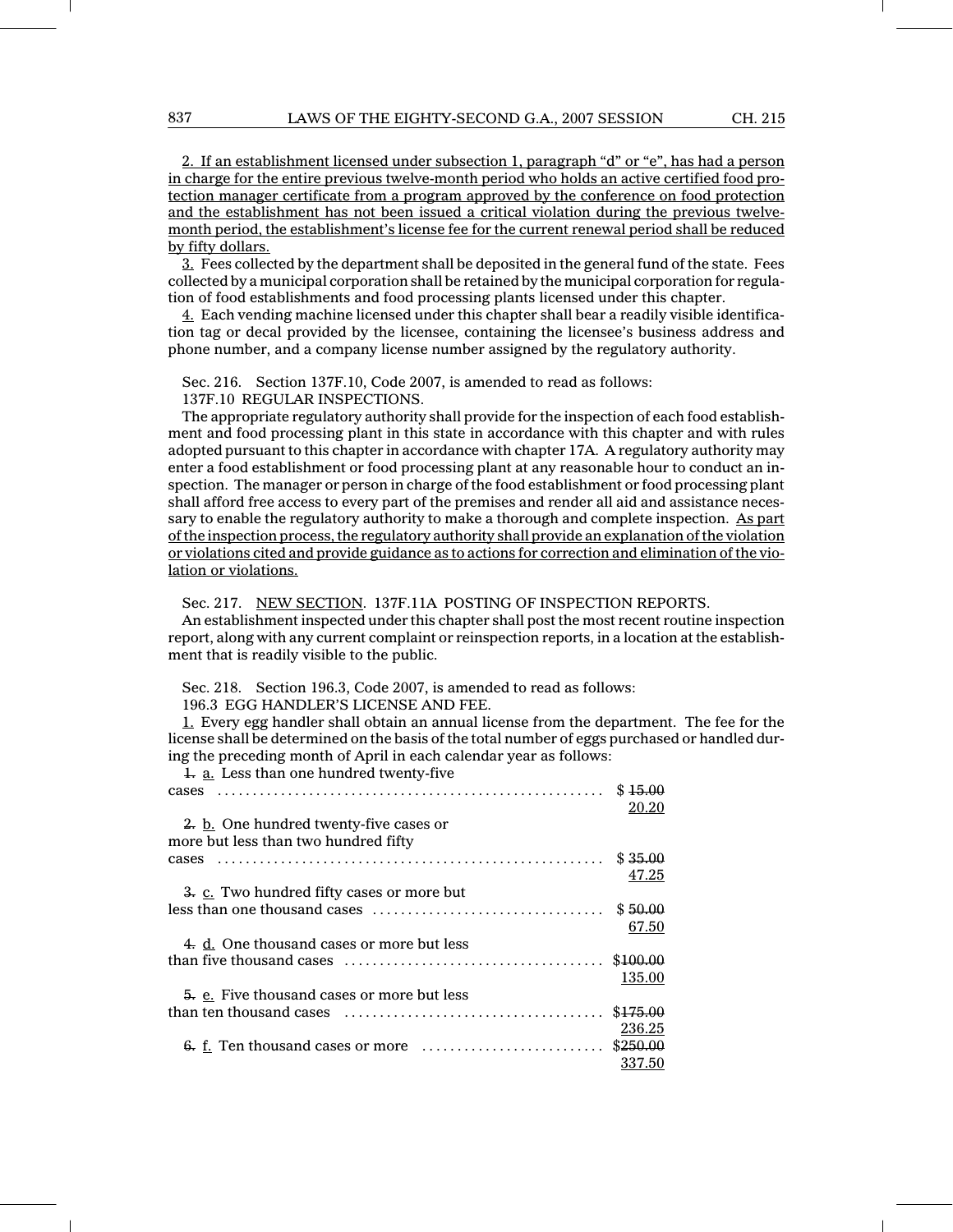#### CH. 215 LAWS OF THE EIGHTY-SECOND G.A., 2007 SESSION 838

2. The license shall expire one year after its date of issue. For the purpose of determining fees, a case shall be thirty dozen eggs. All fees collected shall be remitted to the treasurer of state for deposit in the general fund of the state.

 $3.$  If an egg handler is not operating during the month of April, the department shall estimate the volume of eggs purchased or handled, or both, and may revise the fee based on three months of operation.

Sec. 219. Section 331.756, subsection 32, Code 2007, is amended to read as follows:

32. Assist the department of inspections and appeals in the enforcement of the Iowa food code rules setting minimum standards to protect consumers from foodborne illness adopted pursuant to section 137F.2 and the Iowa hotel sanitation code, as provided in sections 137F.19 and 137C.30.

Sec. 220. FOOD CODE APPLICABILITY — TEMPORARY PROVISIONS. Pending the adoption of rules pursuant to section 137F.2, as amended by this division of this Act, the 1997 edition of the United States food and drug administration food code, with the amendments or exceptions thereto in effect prior to the effective date of this division of this Act, shall continue in effect.

Sec. 221. EFFECTIVE DATE. The section of this division of this Act amending section 137F.3A, being deemed of immediate importance, takes effect upon enactment.

## DIVISION IX ABSENTEE BALLOT AFFIDAVITS

Sec. 222. Section 39A.4, subsection 1, paragraph c, subparagraphs (11) and (12), Code 2007, as amended by 2007 Iowa Acts, House File 848,<sup>41</sup> section 20, are amended to read as follows:

(11) Returning a voted absentee ballot, by mail or in person, to the commissioner's office and the person returning the ballot is not the voter, an immediate family member authorized by the voter to return the ballot, an absentee ballot courier the voter's designee, or a special precinct election official designated pursuant to section  $53.22$ , subsection  $1, \text{ or the}$  designee of a voter described in section 53.22, subsection 5.

(12) Making a false or untrue statement reporting that a voted absentee ballot was returned to the commissioner's office, by mail or in person, by a person other than the voter, an immediate family member authorized by the voter to return the ballot, an absentee ballot courier the voter's designee, or a special precinct election official designated pursuant to section 53.22, subsection 1, or the designee of a voter described in section 53.22, subsection 5.

Sec. 223. Section 53.8, subsection 2, Code 2007, as amended by 2007 Iowa Acts, House File 848,<sup>42</sup> section 25, is amended to read as follows:

2. a. The commissioner shall enclose with the absentee ballot a statement informing the applicant that the sealed carrier envelope may be mailed to the commissioner by the registered voter or the voter's designee or may be personally delivered to the commissioner's office by the registered voter or the voter's designee. The statement shall also inform the voter that the voter may request that the voter's designee complete a receipt when retrieving the ballot from the voter. A blank receipt shall be enclosed with the absentee ballot.

b. If an application is received so late that it is unlikely that the absentee ballot can be returned in time to be counted on election day, the commissioner shall enclose with the absentee ballot a statement to that effect. The statement shall also point out that it is possible for the applicant, an immediate family member of the applicant, or the applicant's designee if the absentee ballot is voted by a voter described in section 53.22, subsection 5, to personally deliver the completed absentee ballot to the office of the commissioner at any time before the closing

 $\mathcal{L}=\mathcal{L}$  , we can also the set of the set of the set of the set of the set of the set of the set of the set of the set of the set of the set of the set of the set of the set of the set of the set of the set of the s <sup>41</sup> Chapter 59 herein

<sup>42</sup> Chapter 59 herein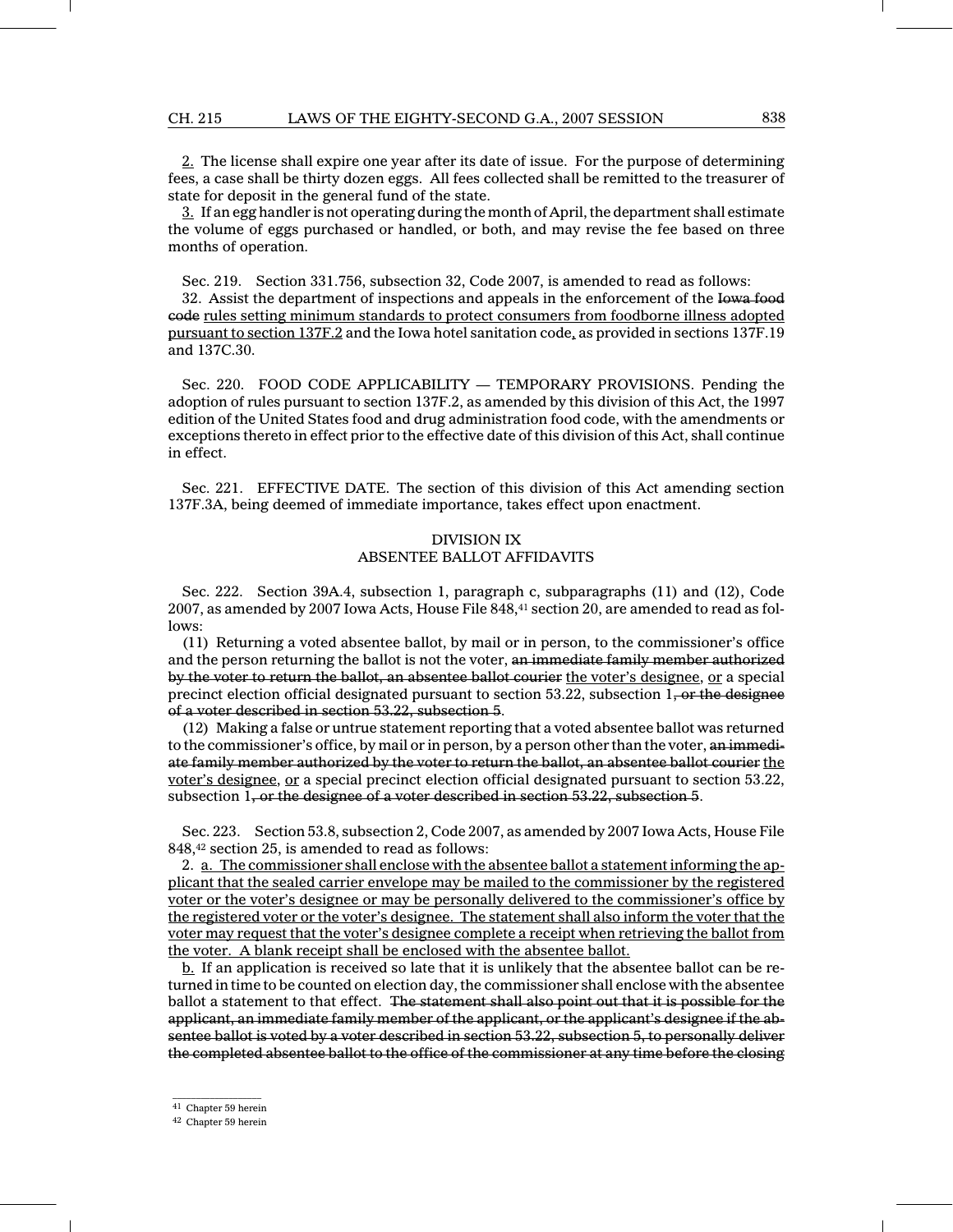of the polls on election day. The statement shall also point out that it is possible for an absentee ballot courier to personally deliver the completed absentee ballot to the office of the commissioner within seventy-two hours of retrieving the completed ballot or before the closing of the polls on election day, whichever is earlier.

Sec. 224. Section 53.10, unnumbered paragraph 2, Code 2007, is amended to read as follows:

Each person who wishes to vote by absentee ballot at the commissioner's office shall first sign an application for a ballot including the following information: name, current address, and the election for which the ballot is requested. The person may report a change of address or other information on the person's voter registration record at that time. The registered voter shall immediately mark the ballot; enclose the ballot in a secrecy envelope, if necessary, and seal it in a ballot an affidavit envelope; subscribe to the affidavit on the reverse side of the envelope; and return the absentee ballot to the commissioner. The commissioner shall record the numbers appearing on the application and ballot affidavit envelope along with the name of the registered voter.

Sec. 225. Section 53.17, subsection 1, paragraph a, Code 2007, as amended by 2007 Iowa Acts, House File 848,<sup>43</sup> section 27, is amended by striking the paragraph and inserting in lieu thereof the following:

a. The sealed carrier envelope may be delivered by the registered voter, by the voter's designee, or by the special precinct election officials designated pursuant to section 53.22, subsection 1, to the commissioner's office no later than the time the polls are closed on election day. However, if delivered by the voter's designee, the envelope shall be delivered within seventytwo hours of retrieving it from the voter or before the closing of the polls on election day, whichever is earlier.

Sec. 226. Section 53.17, subsection 1, paragraphs b and c, Code 2007, are amended to read as follows:

b. The sealed carrier envelope may be mailed to the commissioner by the registered voter, by an immediate family member of the voter, or by the voter's designee if the ballot is voted by a voter described in section 53.22, subsection 5. If mailed by the voter's designee, the envelope must be mailed within seventy-two hours of retrieving it from the voter or within time to be postmarked not later than the day before the election, whichever is earlier.

c. The sealed carrier envelope may be delivered to the commissioner by an absentee ballot courier, but only as provided in subsection 4.

Sec. 227. Section 53.17, subsection 4, Code 2007, is amended by striking the subsection and inserting in lieu thereof the following:

4. When a person designated by the voter retrieves a completed absentee ballot from the voter, the designee shall, upon request of the voter, fill out a receipt to be retained by the voter. The state commissioner shall prescribe a form for receipts required by this subsection. The receipt shall include all of the following:

a. The name of the voter's designee.

b. The date and time the completed absentee ballot was received from the voter.

c. The name and date of the election for which the absentee ballot is being voted.

d. The name of the political party, candidate, or committee for which the designee is acting as an actual or implied agent, if applicable.

e. A telephone number at which the voter's designee may be contacted.

f. A statement that the completed absentee ballot will be delivered to the commissioner's office within seventy-two hours of retrieving it from the voter or before the closing of the polls on election day, whichever is earlier, or that the completed absentee ballot will be mailed to the commissioner within seventy-two hours of retrieving it from the voter or within time to be postmarked not later than the day before the election, whichever is earlier.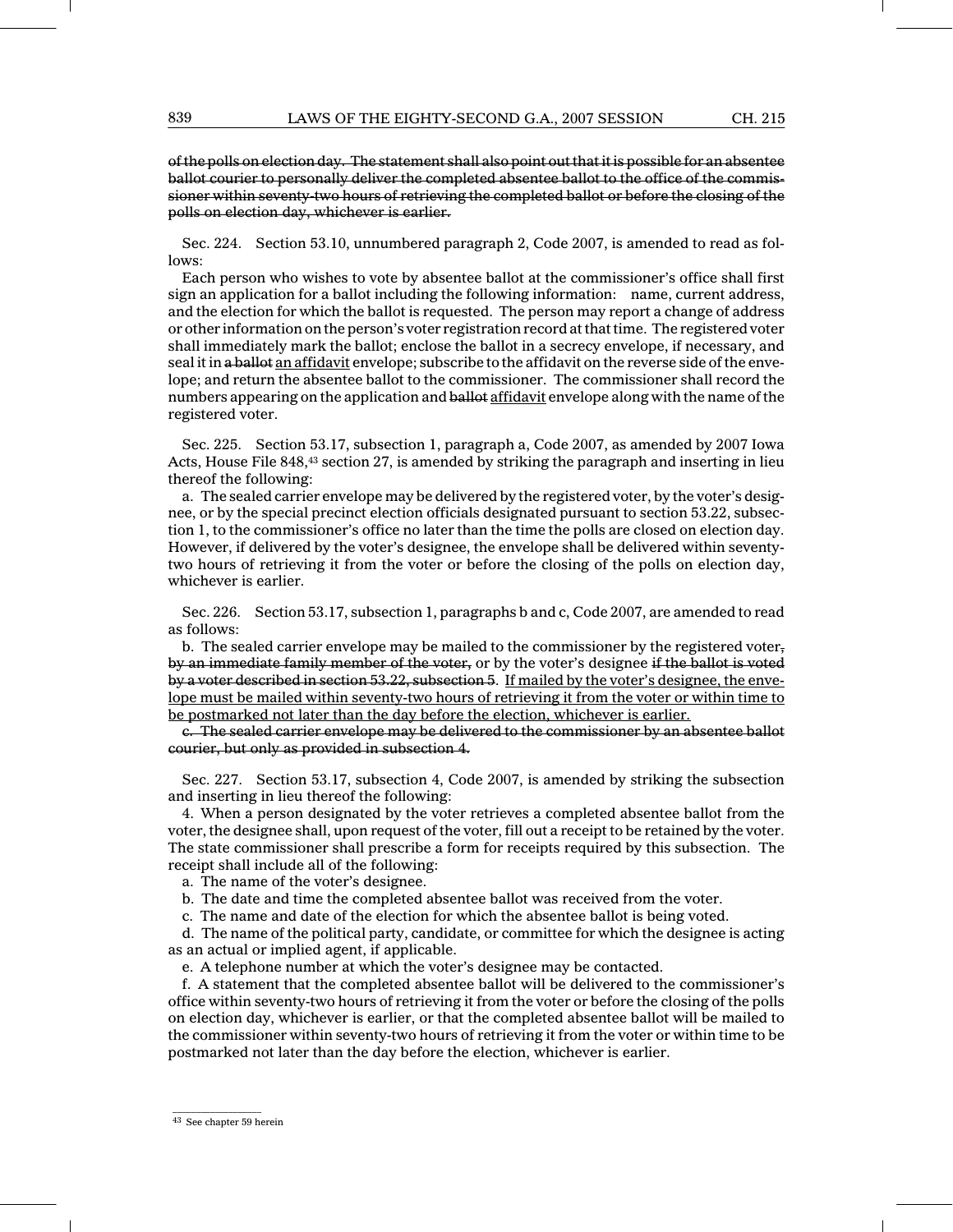Sec. 228. Section 53.17, subsection 5, Code 2007, is amended by striking the subsection.

Sec. 229. Section 53.18, Code 2007, is amended to read as follows:

53.18 MANNER OF PRESERVING BALLOT AND APPLICATION — REVIEW OF AFFIDA-VIT — REPLACEMENT BALLOTS.

1. Upon receipt of When the return carrier envelope containing the completed absentee ballot is received by the commissioner, the commissioner shall at once record the number appearing on the application and return carrier envelope and time of receipt of such ballot and attach the elector's application to the unopened envelope. Absentee ballots shall be stored in a secure place until they are delivered to the absentee and special voters precinct board.

2. If the commissioner receives the return carrier envelope containing the completed absentee ballot by five p.m. on the Saturday before the election for general and primary elections and by five p.m. on the Friday before the election for all other elections, the commissioner shall open the envelope to review the affidavit for any deficiencies. If the affidavit contains a deficiency that would cause the ballot to be rejected, the commissioner shall, within twenty-four hours of the time the envelope was received, notify the voter of that fact and that the voter may correct the deficiency by five p.m. on the day before the election.

3. If the affidavit envelope is open when received by the commissioner, or has been opened and resealed, or if the ballot is not enclosed in the affidavit envelope, the commissioner shall immediately notify the voter of that fact and that the voter's absentee ballot shall not be counted unless the voter applies for a replacement ballot and returns the replacement ballot in the time permitted under section 53.17, subsection 2. The replacement ballot application shall be the same as is required for an application under section 53.2. If the information on the replacement ballot application matches the information on the original application, the voter shall be allowed to complete a replacement absentee ballot. The same serial number that was assigned to the records of the original absentee ballot application shall be used on the envelope and records of the replacement ballot. The affidavit envelope containing the completed replacement ballot shall be marked "Replacement ballot". The affidavit envelope containing the original ballot shall be marked "Defective ballot" and the replacement ballot and replacement ballot application shall be attached to the original application and affidavit envelope containing the original ballot and shall be stored in a secure place until they are delivered to the absentee and special voters precinct board, notwithstanding sections 53.26 and 53.27.

4. The state commissioner of elections shall adopt rules for implementation of this section.

Sec. 230. Section 53.19, unnumbered paragraph 3, Code 2007, is amended to read as follows:

However, any registered voter who has received an absentee ballot and not returned it may surrender the absentee ballot to the precinct officials and vote in person at the polls. The precinct officials shall mark the uncast absentee ballot "void" and return it to the commissioner. Any registered voter who has been sent an absentee ballot by mail but for any reason has not received it or who has not brought the ballot to the polls may appear at the voter's precinct polling place on election day and shall cast a ballot in accordance with section 49.81. Any registered voter who has been notified by the commissioner pursuant to section 53.18 of the need to correct a deficiency on the affidavit or to apply for and vote a replacement absentee ballot and who has not corrected the deficiency or voted a replacement absentee ballot may appear at the voter's precinct polling place on election day and shall cast a ballot in accordance with section 49.81.

Sec. 231. Section 53.21, unnumbered paragraph 4, Code 2007, is amended to read as follows:

The voter shall enclose one copy of the above statement in the return carrier envelope with the ballot affidavit envelope and retain a copy for the voter's records.

Sec. 232. Section 53.23, subsection 3, Code 2007, is amended to read as follows: 3. a. The commissioner shall set the convening time for the board, allowing a reasonable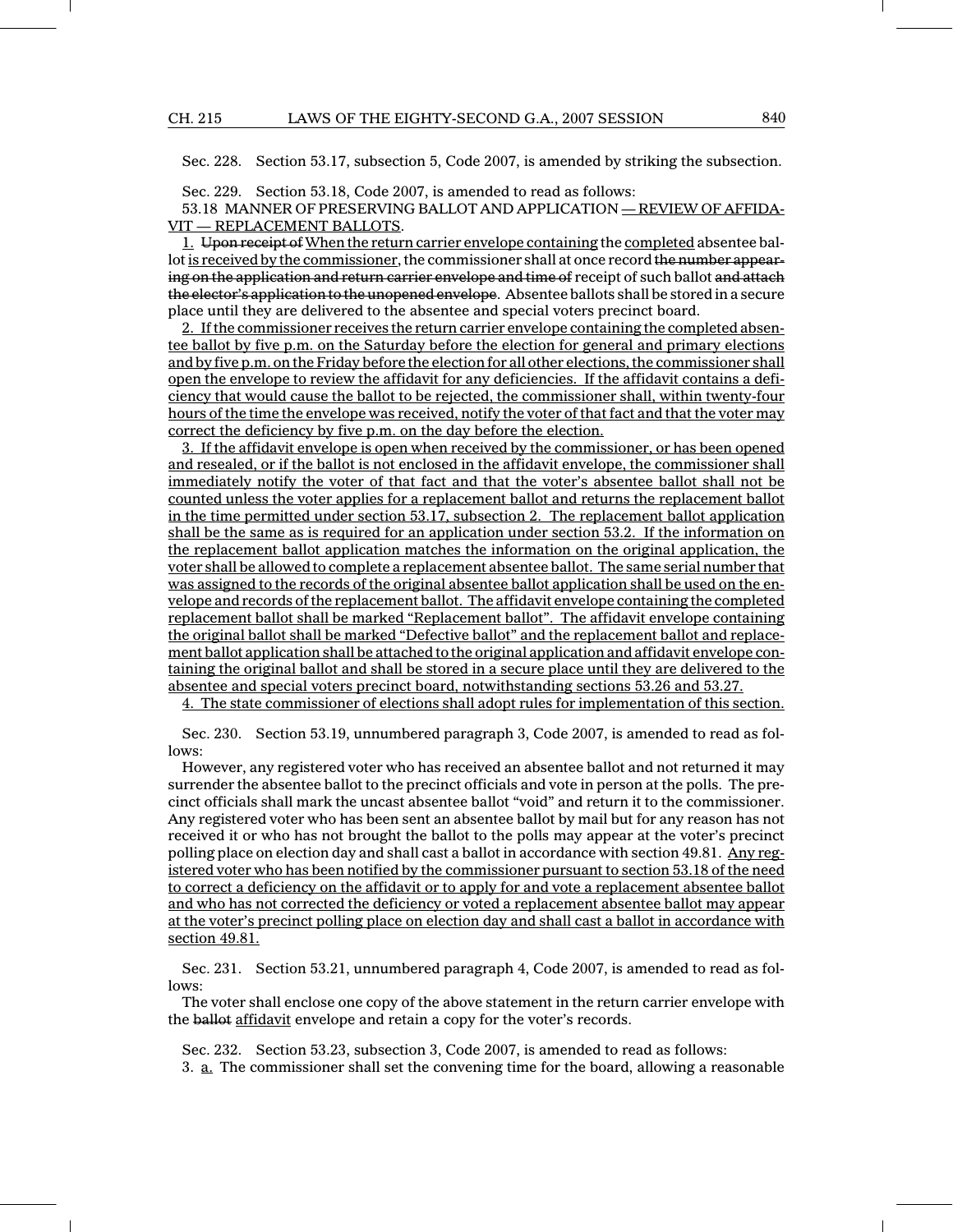amount of time to complete counting all absentee ballots by ten p.m. on election day. The commissioner may direct the board to meet on the day before the election solely for the purpose of reviewing the absentee voters' affidavits appearing on the sealed ballot affidavit envelopes. If in the commissioner's judgment this procedure is necessary due to the number of absentee ballots received, the members of the board may open the sealed ballot affidavit envelopes and remove the secrecy envelope containing the ballot, but under no circumstances shall a secrecy envelope be opened before the board convenes on election day. If the ballot affidavit envelopes are opened before election day, two observers, one appointed by each of the two political parties referred to in section 49.13, subsection 2, shall witness the proceedings.

b. If the board finds any ballot not enclosed in a secrecy envelope and the ballot is folded in such a way that any of the votes cast on the ballot are visible, the two special precinct election officials, one from each of the two political parties referred to in section 49.13, subsection 2, shall place the ballot in a secrecy envelope. No one shall examine the ballot. Each of the special precinct election officials shall sign the secrecy envelope.

Sec. 233. Section 53.24, Code 2007, is amended to read as follows:

53.24 COUNTIES USING VOTING MACHINES.

In counties which provide the special precinct election board with voting machines, the absentee ballot affidavit envelopes shall be opened by the board and the ballots shall, without being unfolded, be thoroughly intermingled, after which they shall be unfolded and, under the personal supervision of precinct election officials of each of the political parties, be registered on voting machines the same as if the absent voter had been present and voted in person, except that a tally of the write-in votes may be kept in the tally list rather than on the machine. When two or more political subdivisions in the county are holding separate elections simultaneously, the commissioner may arrange the machine so that the absentee and provisional ballots for more than one election may be recorded on the same machine.

Sec. 234. Section 53.25, Code 2007, is amended to read as follows: 53.25 REJECTING BALLOT.

In case If the absentee voter's affidavit is found to be insufficient, or that if the applicant is not a duly registered voter in such precinct, or that the ballot envelope is open, or has been opened and resealed, or that if the ballot affidavit envelope contains more than one ballot of any one kind, or that said if the voter has voted in person, such vote shall not be accepted or counted. If the affidavit envelope is open, or has been opened and resealed, or if the ballot is not enclosed in the affidavit envelope, and an affidavit envelope with the same serial number and marked "Replacement ballot" is not attached as provided in section 53.18, the vote shall not be accepted or counted.

If the absentee ballot is rejected prior to the opening of the ballot affidavit envelope, the voter casting the ballot shall be notified by a precinct election official by the time the canvass is completed of the reason for the rejection on a form prescribed by the state commissioner of elections.

Sec. 235. Section 53.27, Code 2007, is amended to read as follows:

53.27 REJECTION OF BALLOT — RETURN OF ENVELOPE.

If the ballot is rejected, said ballot the affidavit envelope, with the affidavit of the voter endorsed thereon, shall be returned with said the rejected ballot in the envelope endorsed "Defective ballots".

Sec. 236. Section 53.32, Code 2007, is amended to read as follows:

53.32 BALLOT OF DECEASED VOTER.

When it shall be made to appear by due proof to the precinct election officials that any elector, who has so marked and forwarded a ballot, has died before the ballot affidavit envelope is opened, then the ballot of such deceased voter shall be endorsed, "Rejected because voter is dead", and be returned to the commissioner; but the casting of the ballot of a deceased voter shall not invalidate the election.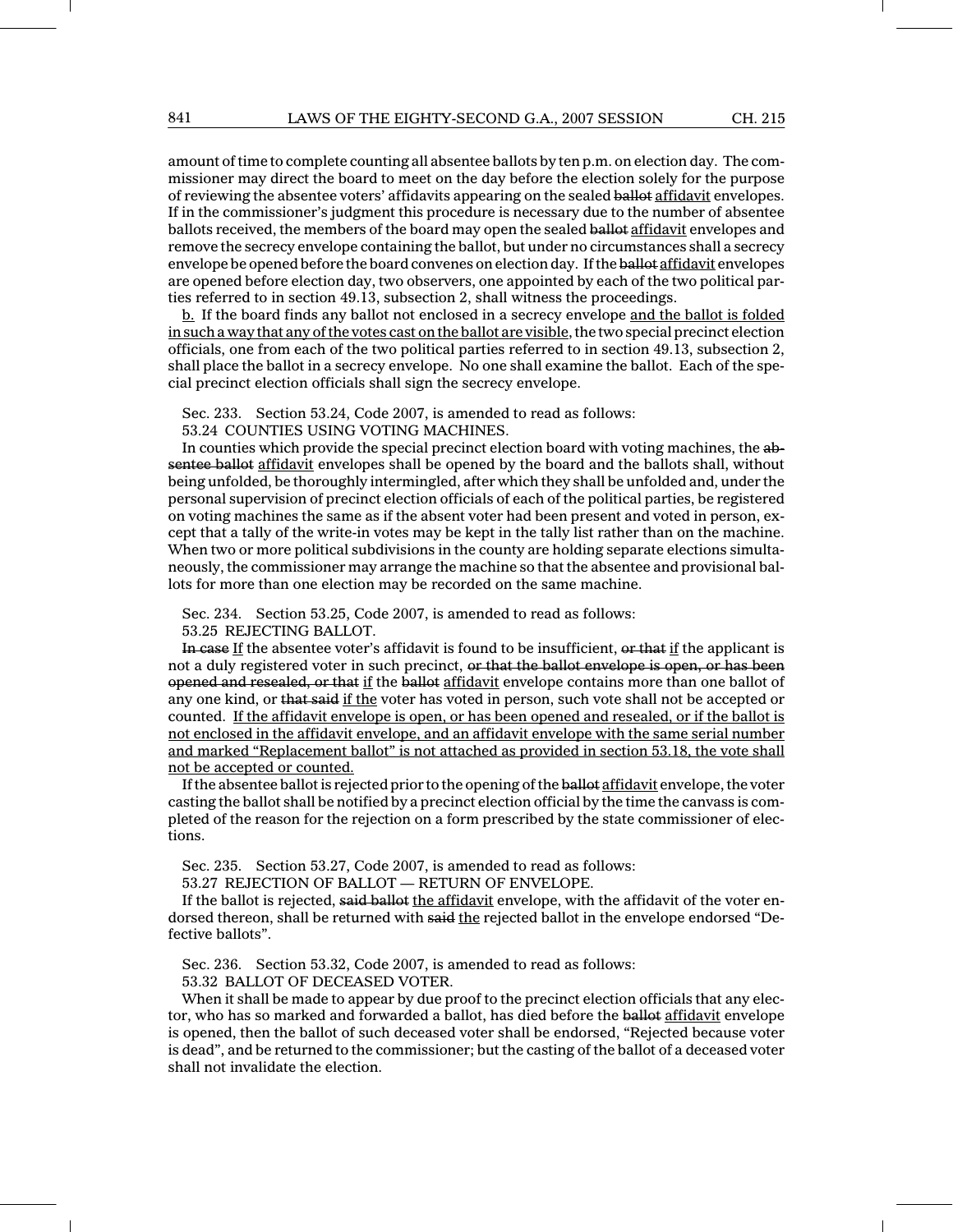Sec. 237. Section 53.38, Code 2007, is amended to read as follows:

53.38 WHAT CONSTITUTES REGISTRATION.

Whenever a ballot is requested pursuant to section 53.39 or 53.45 on behalf of a voter in the armed forces of the United States, the affidavit upon the ballot affidavit envelope of such voter, if the voter is found to be an eligible elector of the county to which the ballot is submitted, shall constitute a sufficient registration under chapter 48A. A completed federal postcard registration and federal absentee ballot request form submitted by such eligible elector shall also constitute a sufficient registration under chapter 48A. The commissioner shall place the voter's name on the registration record as a registered voter if it does not already appear there.

Sec. 238. Section 53.40, unnumbered paragraph 5, Code 2007, is amended to read as follows:

If the affidavit on the ballot affidavit envelope shows that the affiant is not a qualified voter on the day of the election at which the ballot is offered for voting, the envelope shall not be opened, but the envelope and ballot contained in the envelope shall be preserved and returned by the precinct election officials to the commissioner, who shall preserve them for the period of time and under the conditions provided for in sections 50.12 through 50.15 and section 50.19.

Sec. 239. Section 53.44, unnumbered paragraph 1, Code 2007, is amended to read as follows:

The affidavit on the affidavit envelope used in connection with voting by absentee ballot under this division by members of the armed forces of the United States need not be notarized or witnessed, but the affidavit on the ballot such envelope shall be completed and signed by the voter.

#### DIVISION X CORRECTIVE PROVISIONS

Sec. 240. Section 8.65, subsection 1, paragraph a, subparagraph (6), if enacted by 2007 Iowa Acts, Senate File 155,<sup>44</sup> is amended to read as follows:

(6) One member representing the councils of governments appointed by the president of the Iowa association of regional councils of government.

Sec. 241. Section 35A.15, subsection 2, if enacted by 2007 Iowa Acts, Senate File 407,<sup>45</sup> section 1, is amended to read as follows:

2. The home ownership assistance program is established to continue the program implemented pursuant to 2003 Iowa Acts, chapter 179, section 21, subsection 5, as amended by 2005 Iowa Acts, chapter 161, section 1, and as amended by 2005 Iowa Acts, chapter 115, section 37, and continued in accordance with 2006 Iowa Acts, chapter 1167, sections 3 and 4, and other appropriations.

Sec. 242. Section 48A.7A, subsection 4, paragraph b, as enacted by 2007 Iowa Acts, House File 653,<sup>46</sup> section 2, is amended to read as follows:

b. The form of the written oath required of a person attesting to the identity and residency of the registrant shall read as follows:

I, . . . . . . . . . . . . . . . . . . . . . . (name of registered voter), do solemnly swear or affirm all of the following:

I am a preregistered voter in this precinct or I registered to vote in this precinct today, and a registered voter did not sign an oath on my behalf.

I am a resident of the ..................... precinct, ................. ward or township, city of  $\dots \dots \dots \dots$ , county of  $\dots \dots \dots \dots$ , Iowa.

<sup>44</sup> Chapter 117, §2 herein

 $\mathcal{L}=\mathcal{L}$  , we can also the set of the set of the set of the set of the set of the set of the set of the set of the set of the set of the set of the set of the set of the set of the set of the set of the set of the s <sup>45</sup> Chapter 87 herein

<sup>46</sup> Chapter 35 herein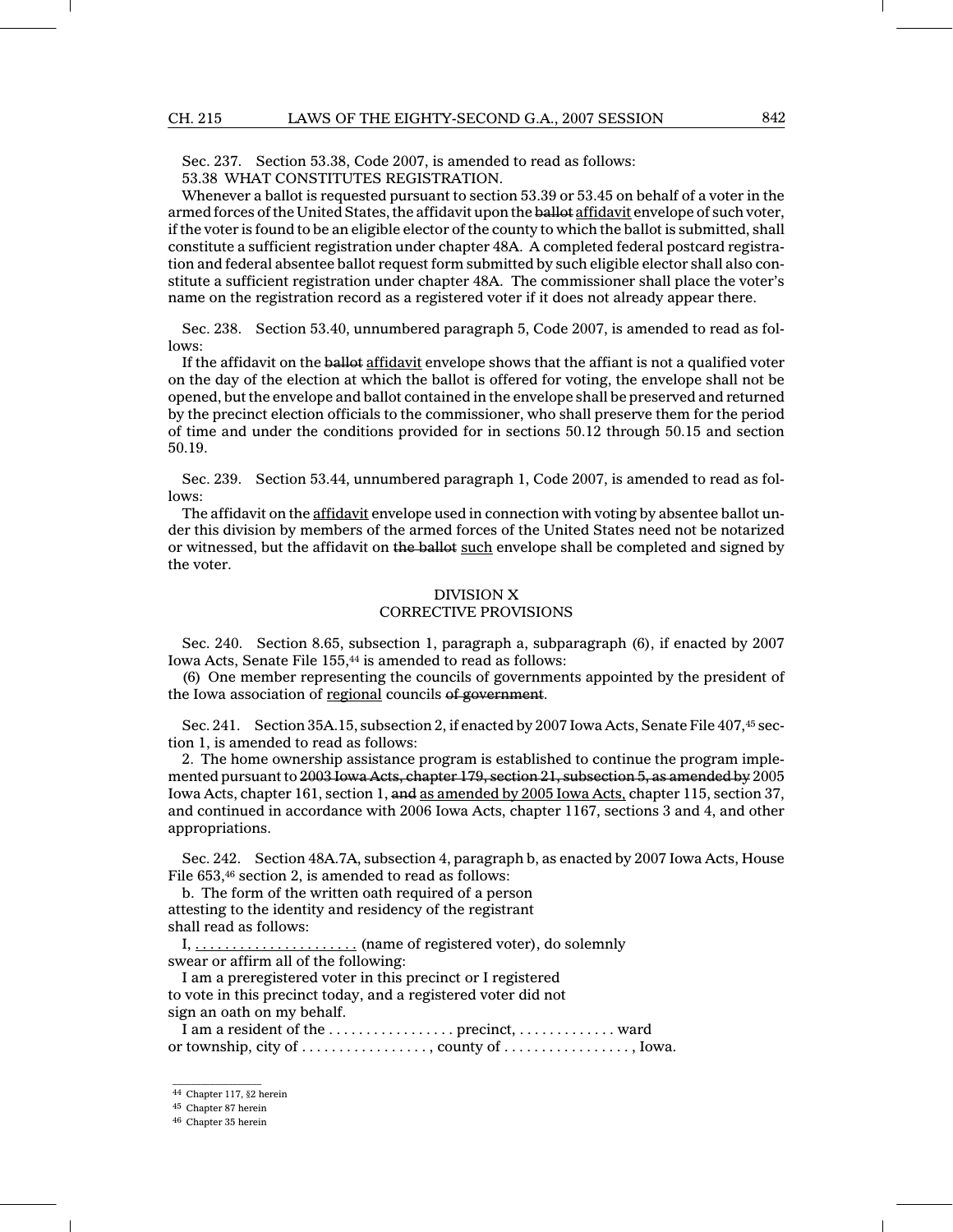#### 843 LAWS OF THE EIGHTY-SECOND G.A., 2007 SESSION CH. 215

I reside at . . . . . . . . . . . . . . . . . . . . . . . . . . . . . . . . . (street address) in (street address) . . . . . . . . . . . . . . . . . . . . . . (city or township) (city or township) I personally know . . . . . . . . . . . . . . . . . . . (name of registrant), (name or registrant) and I personally know that . . . . . . . . . . . . . . . . . . . . . (name of (name of registrant) registrant) is a resident of the . . . . . . . . . . . . . . . . . precinct, . . . . . . . . . . . . . ward or township, city of . . . . . . . . . . . . . . . . . , county of . . . . . . . . . . . . . . . . . , Iowa. I understand that any false statement in this oath is a class "D" felony punishable by no more than five years in confinement and a fine of at least seven hundred fifty dollars but not more than seven thousand five hundred dollars.

........................

Signature of Registered Voter

Subscribed and sworn before me on (date).

Signature of Precinct Election Official

.....................

Sec. 243. Section 53.37, subsection 5, Code 2007, as amended by 2007 Iowa Acts, House File 848,<sup>47</sup> section 31, to be subsection 3, paragraph e, is amended to read as follows:

e. Citizens of the United States who do not fall under any of the categories described in subsections 1 to 4 paragraphs "a" through "d", but who are entitled to register and vote pursuant to section 48A.5, subsection 4.

Sec. 244. Section 68A.406, subsection 2, unnumbered paragraph 2, Code 2007, as amended by 2007 Iowa Acts, Senate File 39,<sup>48</sup> section 7, is amended to read as follows:

Subparagraphs Paragraphs "d", "e", and "f" shall not apply to the posting of signs on private property not a polling place, except that the placement of a sign on a motor vehicle, trailer, or semitrailer, or any attachment to a motor vehicle, trailer, or semitrailer parked on public property within three hundred feet of a polling place, which sign is more than ninety square inches in size, is prohibited.

Sec. 245. Section 96.5, subsection 5, paragraph c, Code 2007, as amended by 2007 Iowa Acts, Senate File  $272,49$  section 27, to be subsection 5, paragraph a, subparagraph (3), is amended to read as follows:

(3) A governmental or other pension, retirement or retired pay, annuity, or any other similar periodic payment made under a plan maintained or contributed to by a base period or chargeable employer where, except for benefits under the federal Social Security Act or the federal Railroad Retirement Act of 1974 or the corresponding provisions of prior law, the plan's eligibility requirements or benefit payments are affected by the base period employment or the remuneration for the base period employment. However, if an individual's benefits are reduced due to the receipt of a payment under this paragraph subparagraph, the reduction shall be decreased by the same percentage as the percentage contribution of the individual to the plan under which the payment is made.

Sec. 246. Section 147.74, subsection 22, Code 2007, as amended by 2007 Iowa Acts, Senate File 74,<sup>50</sup> section 61, is amended to read as follows:

22. A sign language interpreter or transliterator licensed under chapter 154E and this chapter may use the title "licensed sign language interpreter" or the letters "L. I." after the person's name.

 $\mathcal{L}=\mathcal{L}$  , we can also the set of the set of the set of the set of the set of the set of the set of the set of the set of the set of the set of the set of the set of the set of the set of the set of the set of the s <sup>47</sup> Chapter 59 herein

<sup>48</sup> Chapter 14 herein

<sup>49</sup> Chapter 22 herein

<sup>50</sup> Chapter 10 herein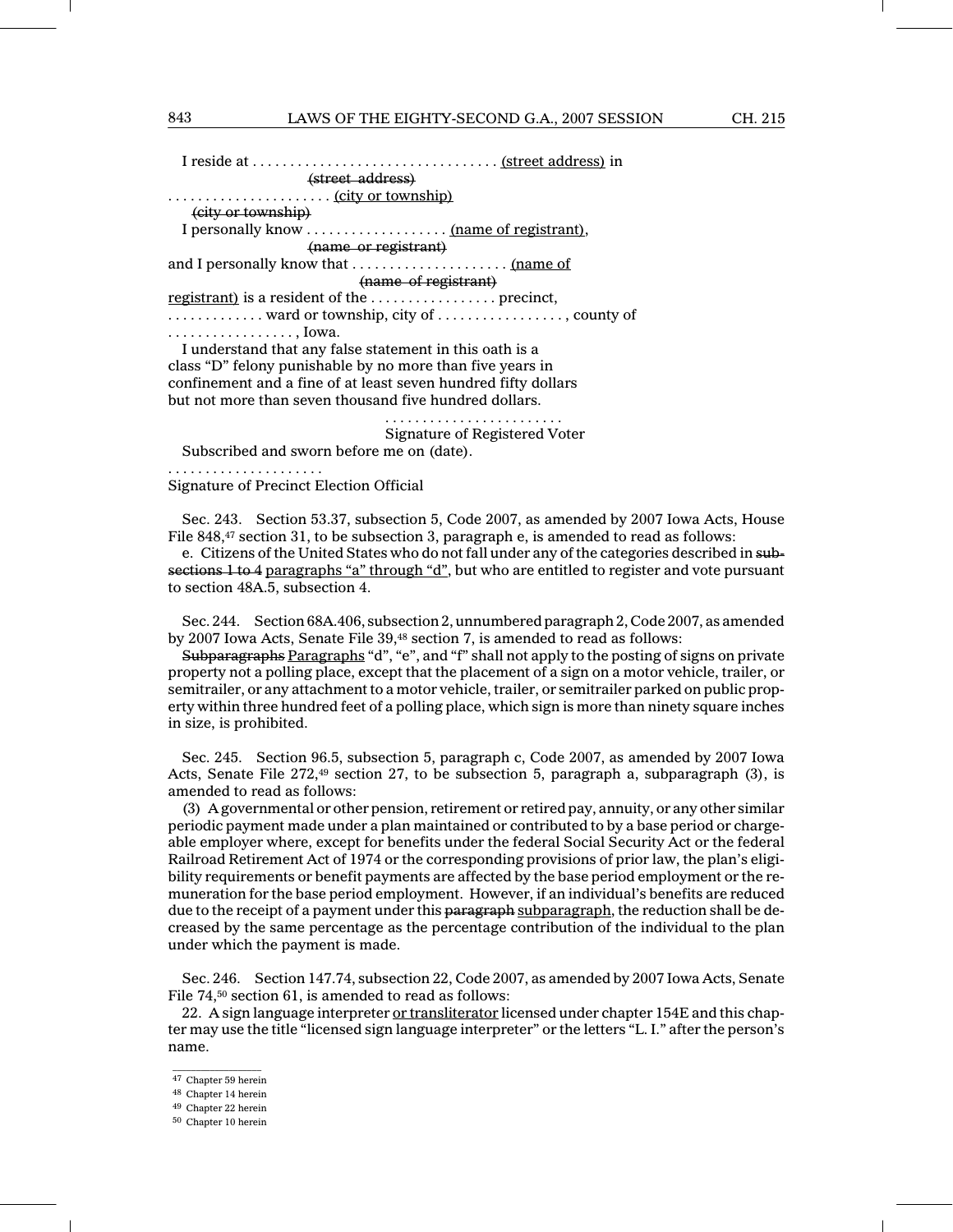Sec. 247. Section 147.98, Code 2007, as amended by 2007 Iowa Acts, Senate File 74,<sup>51</sup> section 71, is amended to read as follows:

147.98 EXECUTIVE DIRECTOR OF THE BOARD OF PHARMACY.

The board of pharmacy may employ a full-time executive director, who shall not be a member of the examining board, at such compensation as may be fixed pursuant to chapter 8A, subchapter IV, but the provisions of section 147.22 providing for a secretary for each examining board shall not apply to the board of pharmacy.

Sec. 248. Section 148.10, unnumbered paragraph 1, Code 2007, as amended by 2007 Iowa Acts, Senate File 74,<sup>52</sup> section 95, is amended to read as follows:

The board may, in their its discretion, issue a temporary certificate authorizing the licensee to practice medicine and surgery or osteopathic medicine and surgery in a specific location or locations and for a specified period of time if, in the opinion of the board, a need exists and the person possesses the qualifications prescribed by the board for the license, which shall be substantially equivalent to those required for licensure under this chapter or chapter 150A, as the case may be. The board shall determine in each instance those eligible for this license, whether or not examinations shall be given, and the type of examinations. No requirements of the law pertaining to regular permanent licensure are mandatory for this temporary license except as specifically designated by the board. The granting of a temporary license does not in any way indicate that the person so licensed is necessarily eligible for regular licensure or that the board in any way is obligated to so license the person.

Sec. 249. Section 150A.3, subsection 1, paragraph c, Code 2007, as that section is amended by 2007 Iowa Acts, Senate File 74,<sup>53</sup> section 115, is amended to read as follows:

c. Present to the Iowa department of public health satisfactory evidence that the applicant has completed one year of internship or resident training in a hospital approved for such training by the medical examiners board.

Sec. 250. Section 151.12, unnumbered paragraph 1, Code 2007, as amended by 2007 Iowa Acts, Senate File 74,<sup>54</sup> section 125, is amended to read as follows:

The board may, in its discretion, issue a temporary certificate authorizing the licensee to practice chiropractic if, in the opinion of the chiropractic examiners board, a need exists and the person possesses the qualifications prescribed by the board for the license, which shall be substantially equivalent to those required for licensure under this chapter. The board shall determine in each instance those eligible for this license, whether or not examinations shall be given, the type of examinations, and the duration of the license. No requirements of the law pertaining to regular permanent licensure are mandatory for this temporary license except as specifically designated by the board. The granting of a temporary license does not in any way indicate that the person so licensed is eligible for regular licensure or that the board is obligated to so license the person.

Sec. 251. Section 154.1, unnumbered paragraph 3, Code 2007, as amended by 2007 Iowa Acts, Senate File 74,<sup>55</sup> section 142, to be subsection 4, is amended to read as follows:

4. Therapeutically certified optometrists may employ all diagnostic and therapeutic pharmaceutical agents for the purpose of diagnosis and treatment of conditions of the human eye and adnexa pursuant to this paragraph subsection, excluding the use of injections other than to counteract an anaphylactic reaction, and notwithstanding section 147.107, may without charge supply any of the above pharmaceuticals to commence a course of therapy. Therapeutically certified optometrists may prescribe oral steroids for a period not to exceed fourteen days without consultation with a primary care physician. Therapeutically certified optometrists shall not prescribe oral Imuran or oral Methotrexate. Therapeutically certified optometrists may be authorized, where reasonable and appropriate, by rule of the board, to employ

- $\mathcal{L}=\mathcal{L}$  , we can also the set of the set of the set of the set of the set of the set of the set of the set of the set of the set of the set of the set of the set of the set of the set of the set of the set of the s <sup>51</sup> Chapter 10 herein
- <sup>52</sup> Chapter 10 herein
- <sup>53</sup> Chapter 10 herein <sup>54</sup> Chapter 10 herein

<sup>55</sup> Chapter 10 herein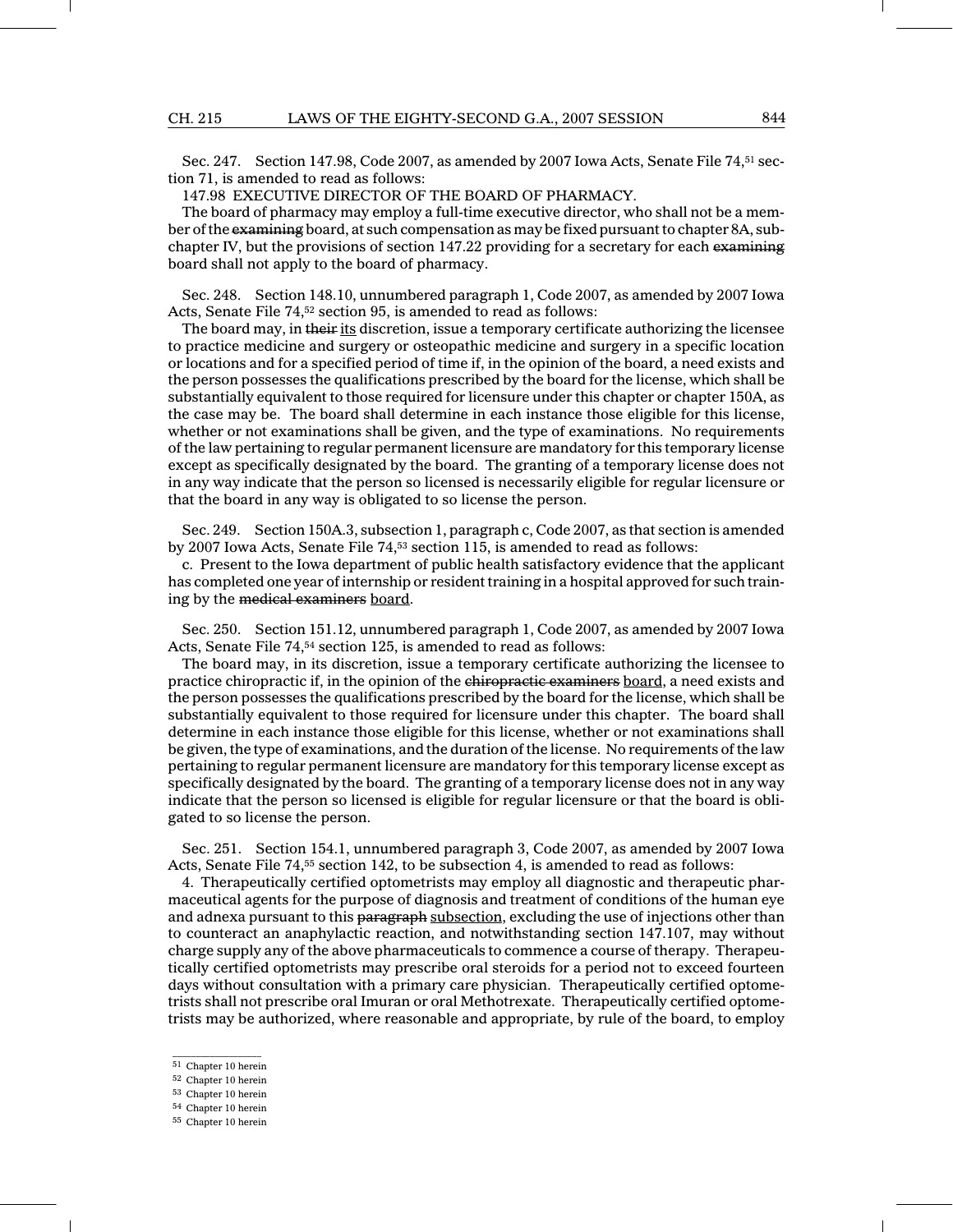new diagnostic and therapeutic pharmaceutical agents approved by the United States food and drug administration on or after July 1, 2002, for the diagnosis and treatment of the human eye and adnexa. The board shall not be required to adopt rules relating to topical pharmaceutical agents, oral antimicrobial agents, oral antihistamines, oral antiglaucoma agents, and oral analgesic agents. Superficial foreign bodies may be removed from the human eye and adnexa. The therapeutic efforts of a therapeutically certified optometrist are intended for the purpose of examination, diagnosis, and treatment of visual defects, abnormal conditions, and diseases of the human eye and adnexa, for proper optometric practice or referral for consultation or treatment to persons licensed under chapter 148 or 150A. A therapeutically certified optometrist is an optometrist who is licensed to practice optometry in this state and who is certified by the board to use the agents and procedures authorized pursuant to this paragraph subsection. A therapeutically certified optometrist shall be provided with a distinctive certificate by the board which shall be displayed for viewing by the patients of the optometrist.

Sec. 252. Section 154.3, subsection 5, Code 2007, as amended by 2007 Iowa Acts, Senate File 74,<sup>56</sup> section 143, is amended to read as follows:

5. A person applying to be licensed as an optometrist after January 1, 1986, shall also apply to be a therapeutically certified optometrist and shall, in addition to satisfactorily completing all requirements for a license to practice optometry, satisfactorily complete a course as defined by rule of the board with particular emphasis on the examination, diagnosis, and treatment of conditions of the human eye and adnexa provided by an institution accredited by a regional or professional accreditation organization which is recognized or approved by the council on postsecondary accreditation of the United States office of education, and approved by the board. The rules of the board shall require a course including a minimum of forty hours of didactic education and sixty hours of approved supervised clinical training in the examination, diagnosis, and treatment of conditions of the human eye and adnexa. The board may also, by rule, provide a procedure by which an applicant who has received didactic education meeting the requirements of rules adopted pursuant to this subsection at an approved school of optometry may apply to the board for a waiver of the didactic education requirements of this subsection.

Sec. 253. Section 284.8, subsection 4, if enacted by 2007 Iowa Acts, Senate File 277,<sup>57</sup> section 32, is amended to read as follows:

4. A teacher who is not meeting the applicable standards and criteria based on a determination made pursuant to subsection  $3.2$  shall participate in an intensive assistance program.

Sec. 254. Section 499.47, subsection 3, Code 2007, as amended by 2007 Iowa Acts, Senate File 319,<sup>58</sup> section 5, is amended to read as follows:

3. Upon the expiration or voluntary dissolution of an association, the members shall designate three of their number as trustees to replace the officers and directors and wind up its affairs. The trustees shall have all the powers of the board, including the power to sell and convey real or personal property and execute conveyances. Within the time fixed in their designation, or any extension of that time, the trustees shall liquidate the association's assets, pay its debts and expenses, and distribute remaining funds among the members. Upon distribution of remaining assets the association shall stand dissolved and cease to exist. The trustees shall make and sign a duplicate report of the dissolution. One copy of the The report shall be filed with the secretary of state.

Sec. 255. Section 513B.2, subsection 6, paragraph a, subparagraph (4), unnumbered paragraph 1, as enacted by 2007 Iowa Acts, House File  $790,59$  section 4, is amended to read as follows:

The coverages are provided by a policy of group health insurance coverage through two or

 $\mathcal{L}=\mathcal{L}$  , we can also the set of the set of the set of the set of the set of the set of the set of the set of the set of the set of the set of the set of the set of the set of the set of the set of the set of the s <sup>56</sup> Chapter 10 herein

<sup>57</sup> Chapter 108 herein

<sup>58</sup> Chapter 23 herein

<sup>59</sup> Chapter 57 herein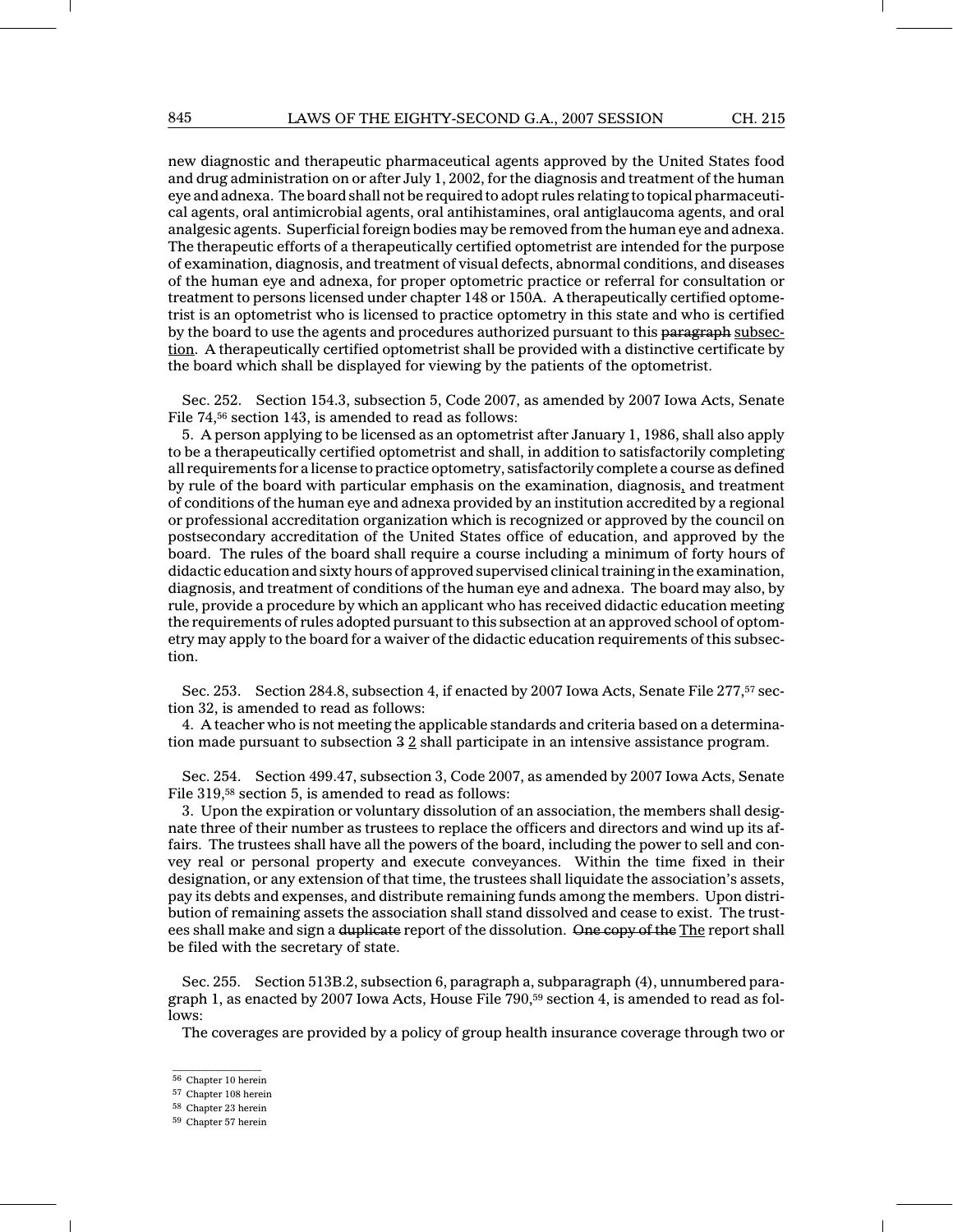more bona fide associations as provided in section 509.1, subsection 7A, which a small employer carrier has aggregated as a distinct grouping that meets the requirements for a class of business under section 513B.4. After a distinct grouping of bona fide associations is established as a class of business, the small group employer carrier shall not remove a bona fide association from the class based on the claims experience of that association. A small employer carrier may condition coverages under such a policy of group health insurance coverage on any of the following requirements:

Sec. 256. Section 515.82, Code 2007, as amended by 2007 Iowa Acts, Senate File 518,<sup>60</sup> section 61, is amended to read as follows:

515.82 SHORT RATES.

The commissioner of insurance shall prepare and promulgate tables of the short rates provided for in sections 514.125 515.125 and 515.126, for the various kinds and classes of insurance governed by the provisions of this chapter, which, when promulgated, shall be for the guidance of all companies covered in this chapter and shall be the rate to be given in any notice therein required. No company shall discriminate unfairly between like assureds in the rate or rates so provided.

Sec. 257. Section 715.6, Code 2007, as amended by 2007 Iowa Acts, Senate File 333,<sup>61</sup> if enacted, is amended to read as follows:

715.6 EXCEPTIONS.

Sections 715.4 and 715.5 shall not apply to the monitoring of, or interaction with, an owner's or an operator's internet or other network connection, service, or computer, by a telecommunications carrier, cable operator, computer hardware or software provider, or provider of information service or interactive computer service for network or computer security purposes, diagnostics, technical support, maintenance, repair, authorized updates of computer software or system firmware, authorized remote system management, or detection, criminal investigation, or prevention of the use of or fraudulent or other illegal activities prohibited in this chapter in connection with a network, service, or computer software, including scanning for and removing computer software prescribed under this chapter. Nothing in this chapter shall limit the rights of providers of wire and electronic communications under 18 U.S.C. § 2511.

Sec. 258. 2006 Iowa Acts, chapter 1106, section 1, subsection 5, paragraph c, as amended by 2007 Iowa Acts, Senate File 272,<sup>62</sup> section 112, is amended to read as follows:

c. Grants for veterans injured after September 11, 2001, but prior to the effective date of this section of this Act shall be payable, upon a showing that the veteran would have been eligible for payment had the injury occurred on or after the effective date of this section of this Act.

Sec. 259. 2007 Iowa Acts, House File 579,<sup>63</sup> section 3, the bill section amending clause, is amended to read as follows:

SEC. 3. Section 805.6, subsection 1, paragraph a, unnumbered paragraph 3, Code 2007, is amended to read as follows:

Sec. 260. 2007 Iowa Acts, Senate File 74,<sup>64</sup> section 43, is repealed.

Sec. 261. 2007 Iowa Acts, Senate File 403,<sup>65</sup> section 29, if enacted, is amended to read as follows:

SEC. 29. EFFECTIVE DATE. The sections of this division of this Act enacting section 268.6 and amending section 534B.54 543B.54 take effect July 1, 2007.

 $\frac{1}{2}$  ,  $\frac{1}{2}$  ,  $\frac{1}{2}$  ,  $\frac{1}{2}$  ,  $\frac{1}{2}$  ,  $\frac{1}{2}$  ,  $\frac{1}{2}$  ,  $\frac{1}{2}$  ,  $\frac{1}{2}$  ,  $\frac{1}{2}$ <sup>60</sup> Chapter 152 herein

<sup>61</sup> Chapter 126, §108 herein

<sup>62</sup> Chapter 22 herein

<sup>63</sup> Chapter 33 herein

<sup>64</sup> Chapter 10 herein

<sup>65</sup> Chapter 206 herein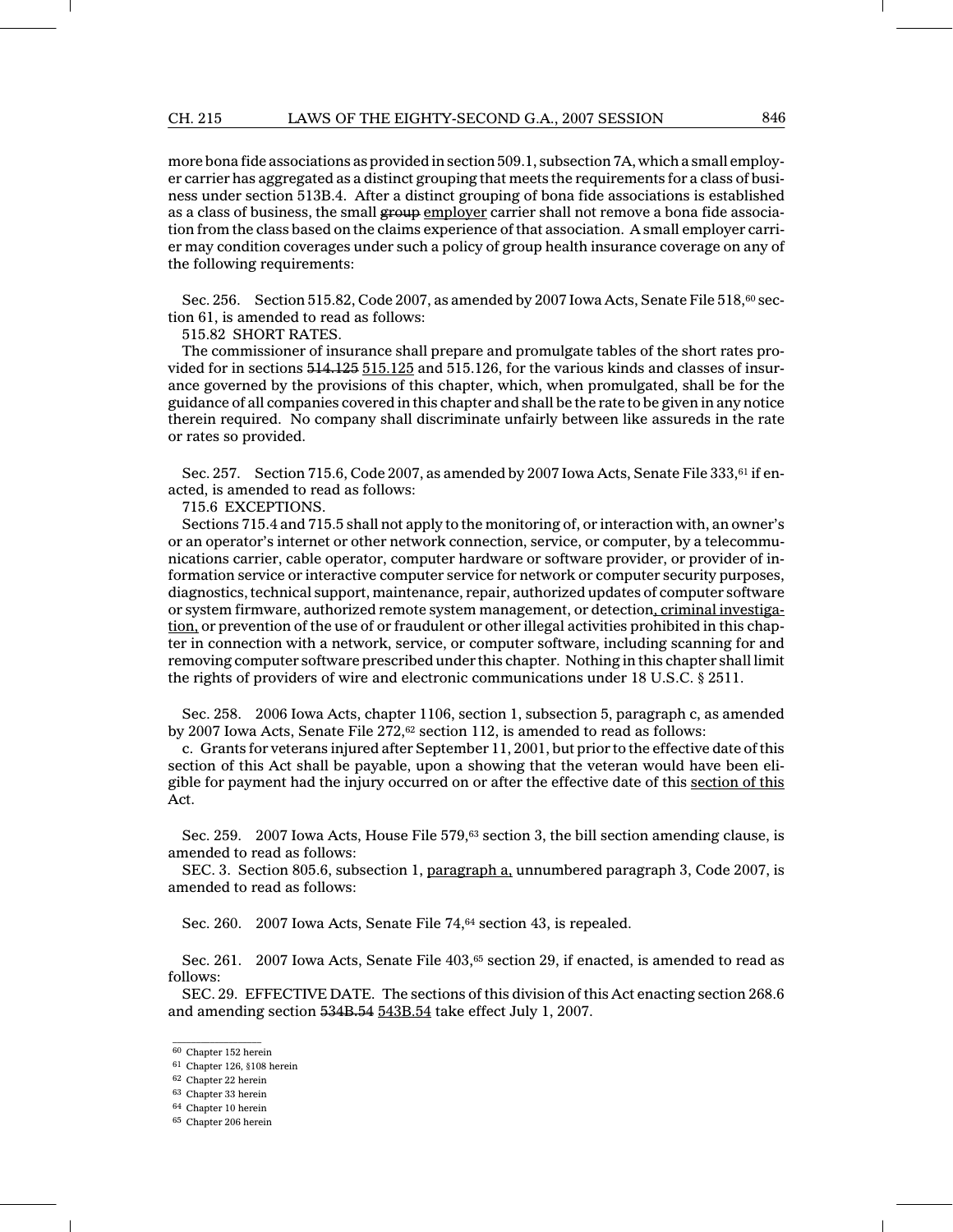Sec. 262. 2007 Iowa Acts, Senate File 535,<sup>66</sup> section 44, subsection 1, unnumbered paragraph 1, is amended to read as follows:

If 2007 Iowa Acts, House File  $716\%$  is enacted, notwithstanding section  $4.14.8$ , all of the following apply:

Approved May 29, 2007, with exceptions noted.

CHESTER J. CULVER, Governor

Dear Mr. Secretary:

I hereby transmit Senate File 601, an Act relating to state and local finances by providing for funding of property tax credits and reimbursements, by making, increasing and reducing appropriations, providing for salaries and compensation of state employees, providing for tax credits, providing for fees and penalties, and providing for properly related matters, and including effective date provisions. Senate File 601 is approved this date, with the exceptions noted below, which I hereby disapprove.

I am unable to approve the item designated as Section 28 in its entirety. I am unable to approve this item because it requires the Supreme Court to submit a detailed listing of requested increases in salaries of all judges and magistrates annually before December 1. This designated language runs counter to budget guidelines which ask that departments or agencies not include salary increases in their budget requests. Furthermore, this provision could impact the collective-bargaining process by requiring the Supreme Court to submit salary changes prior to the completion of collective bargaining.

I am unable to approve the item designated as Section 42 in its entirety. This provision appropriates \$150,000 from the General Fund for a Fiscal Year 2007 supplemental appropriation to the Department of Natural Resources for a feasibility study on the use of plasma arc technology for the disposal of solid waste. I recommend that an application for funds for such a study be made through the Iowa Power Fund because it is important to determine the feasibility of plasma arc technology. The Iowa Power Fund Board needs to provide the proper due diligence to review this and other technologies to fulfill its mission to expand sources of alternative energy.

I am unable to approve the item designated as Section 43 in its entirety. This provision requires the director of a department or state agency who is subject to a requirement to develop a telecommuter employment policy to also develop such a policy and plans in conjunction with representatives of the collective bargaining units of the affected employees. Departmental telecommuting policies and procedures have been in place for several years and are well established. I will direct the Department of Administrative Services and the Department of Management to review the current state government telecommuting policy and make recommendations for any improvements as part of our overall executive branch strategic planning process.

I am unable to approve the item designated as Section 48 in its entirety. This provision increases the Department of Transportation's operations budget by \$16,800. This additional funding is no longer needed by the Department of Transportation.

I am unable to approve the item designated as Section 49 in its entirety. This provision increases the appropriation for the Department of Transportation's operations budget by \$103,200. This additional funding is no longer needed by the Department of Transportation.

 $\mathcal{L}=\mathcal{L}$  , we can also the set of the set of the set of the set of the set of the set of the set of the set of the set of the set of the set of the set of the set of the set of the set of the set of the set of the s <sup>66</sup> Chapter 41 herein

<sup>67</sup> Chapter 30 herein